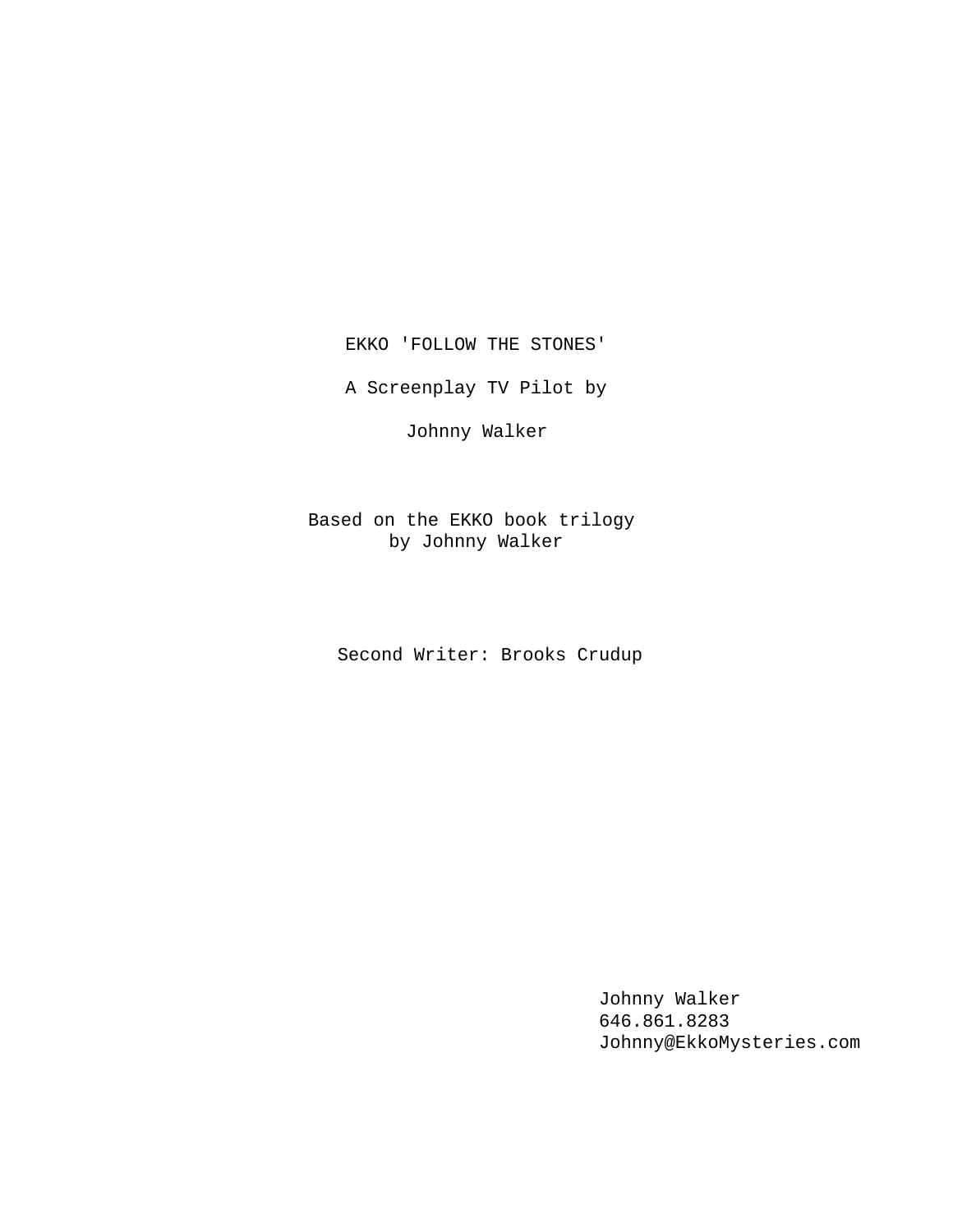#### 1 INT. STADIUM HALLWAY - NIGHT - 2009

Audio: Muffled cheering sounds of a crowded stadium. A man hauls ass down a long hallway, white cinderblock walls.

This is CHAD JOHN SINGLETON, or CJ, (22) headset, the stadium A/V engineer, a sound guru who spends more time with frequencies than people.

Sweat on his face. Terror in his eyes. This is life or death.

### 2 INT. CJ'S APARTMENT - NEW YORK - NIGHT - PRESENT DAY

CJ (29) is in bed -- twitching. He rolls on his back and stares at the ceiling. His brown hair is long and messy, a scruffy beard grows up his cheeks. No life in his saggy eyes.

He rolls to the side, restless, buries his head under a pillow.

3 INT. STADIUM HALLWAY - NIGHT - 2009

Still hauling ass, CJ comes to a sharp turn. Can't make it - slams into the wall and falls. He jumps back up and runs.

He puts a radio to his face.

CJ Abort! Do not make the swap!

People who see him get out of his way, others get shoved aside.

A food cart rolls out of a dressing room. CJ SLAMS into it, rolls across the floor. Crap goes everywhere. He gets up, slips on lettuce and strawberries, struggles to stay on his feet.

### 4 INT. CJ'S APARTMENT - NEW YORK - NIGHT - PRESENT DAY

CJ flings the pillow down. Man, is he troubled. He tosses, punches the pillow. Forces his eyes shut.

## 5 INT. STAGE WING - NIGHT - 2009

CJ flies up a set of metal half-stairs, gets to a platform. To his right is the stage where the band is rockin'. A security guard stands watching, his back to CJ.

Just ten feet ahead a ROADIE squats in front of a breaker panel. He's about to flip a switch.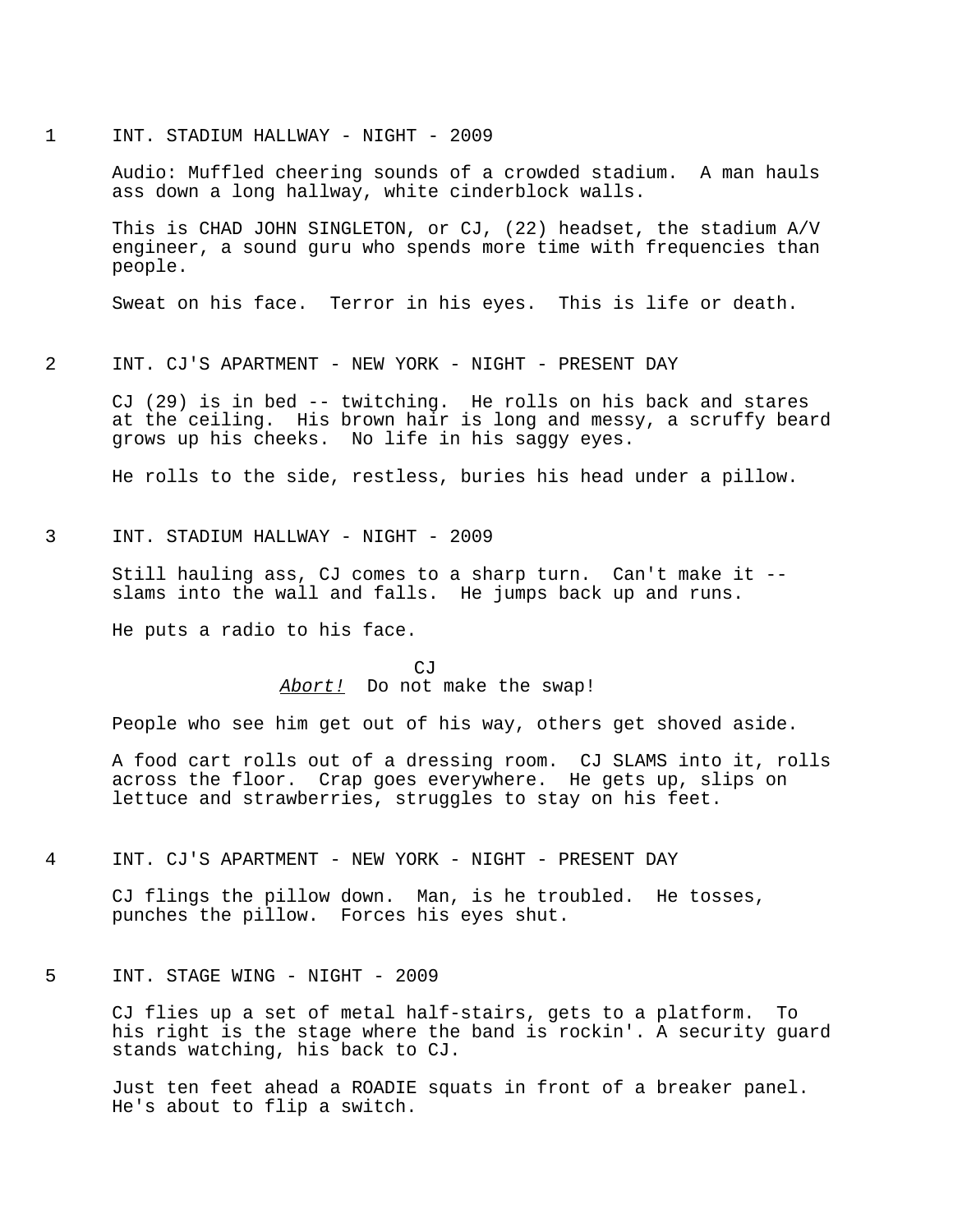The roadie flips it. ZZZZT! POW! A waterfall of sparks pour from the breakers, knock him on his ass. Overhead lights flicker.

CJ shields his eyes, then turns to the stage.

The LEAD SINGER has a tight grip on the mic stand. His body is gyrating, his eyes bulging. He's being electrocuted.

CJ runs onstage and yanks a carpet from under the drums. He DIVES for the lead singer, wraps him in carpet and breaks the connection. They tumble across the stage floor.

The lead singer isn't moving. Blood drips from his nose and ears.

Two security guards run onstage and crouch over the lead singer.

MALE VOICE (V.O.) CJ, move! CJ! Let em work!

CJ spins around in disbelief. A stadium filled with people is dead quiet. Then... everyone turns and faces CJ.

AUDIO PRELAP: A fire alarm chimes.

6 INT. CJ'S APARTMENT - NEW YORK - NIGHT - PRESENT DAY

CROSSFADE AUDIO: CJ's alarm is chiming.

He rolls over in bed, eyes the alarm. He sits, turns off the alarm and rubs his face. A silver AMULET swings from his neck.

ROLL CREDITS

7 EXT. CJ'S APARTMENT BUILDING - MOMENTS LATER

Wearing jeans and a hoodie, CJ flings a leather bag over his shoulder and walks down the stoop, hails a cab.

8 INT. FRYING PAN ROCK CLUB - NEW YORK - NIGHT - LATER

A music club on the PIERS, wood cabin style, fifty BEER DRINKERS scatter the dance floor, vacant tables behind them. A FEMALE FAN (20) yells at the ROCK BAND on stage.

### FEMALE FAN

Take me home with you!

The CROWD behind her cheers, looking up at the band.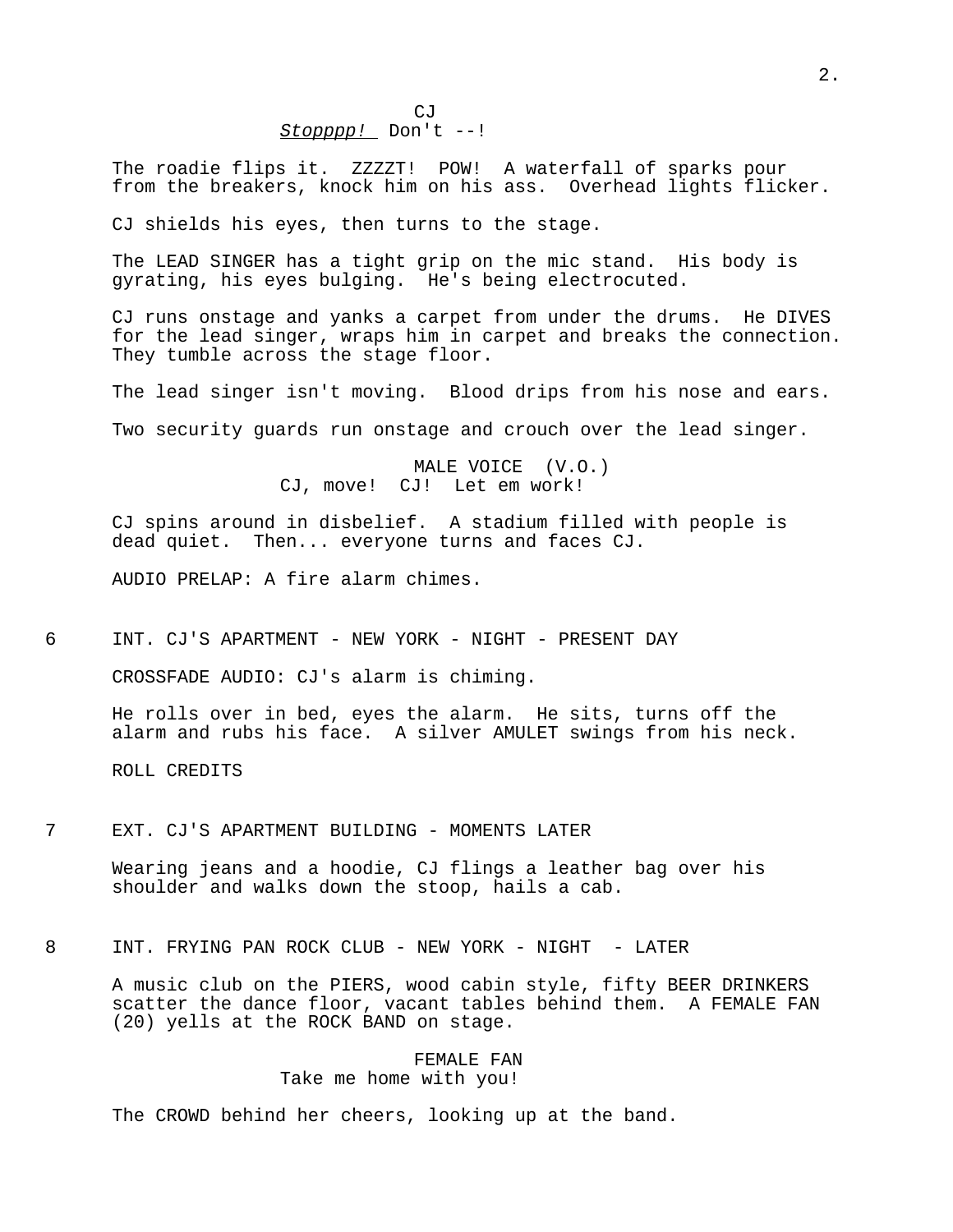#### 9 SOUND BOOTH

In the back, four feet above the floor is a wooden booth, the top half unobstructed. Inside is a YOUNG SOUNDMAN, wearing headphones.

### 10 BACK CORNER

CJ stands in a shadowed corner, barely seen under his dark hoodie. He studies the stage and sound booth from afar.

He pulls out a cell phone. There's something attached to the back, a clunky adapter, wreaks of a HOMEMADE DEVICE.

CJ POV: He swipes his phone and comes to an APP - also homemade, resembles the amulet he wears. He taps. Various stick men appear on the screen, one figure is bent over. He taps it.

The clunky adapter HUMS. He AIMS HIS PHONE at the soundman and thumbs it like a remote. Hazy ripples flow like waves, transmitting a low-frequency pulse.

## 11 SOUND BOOTH - CONTINUOUS

The Young Soundman has a sudden dizzy spell, shakes his head and grips the counter. Sweat covers his face. A barf rattles its way up and he clinches his stomach, drops to the floor.

### 12 BACK CORNER - CONTINUOUS

CJ aims his phone at the stage, taps the screen. The homemade adapter heats up, a puff of smoke rises.

The amplifiers onstage PING all at once, a squealing sound - shrill and painful. People cover their ears as feedback escalates.

CJ swishes his hot phone. OUCH! He backs into the dark corner.

### 13 SOUND BOOTH - CONTINUOUS

The club MANAGER, hip guy, runs to the front of the booth. He looks inside, then spins in circles looking for the Young Soundman. No luck. He's pissed.

He climbs into the booth, TRIPS and falls out of view.

The Young Soundman rolls out of the booth and down a few stairs. He's puking. The Manager STANDS and eyes the sound board. He's clueless. Shit. He eyes the stage. Double shit!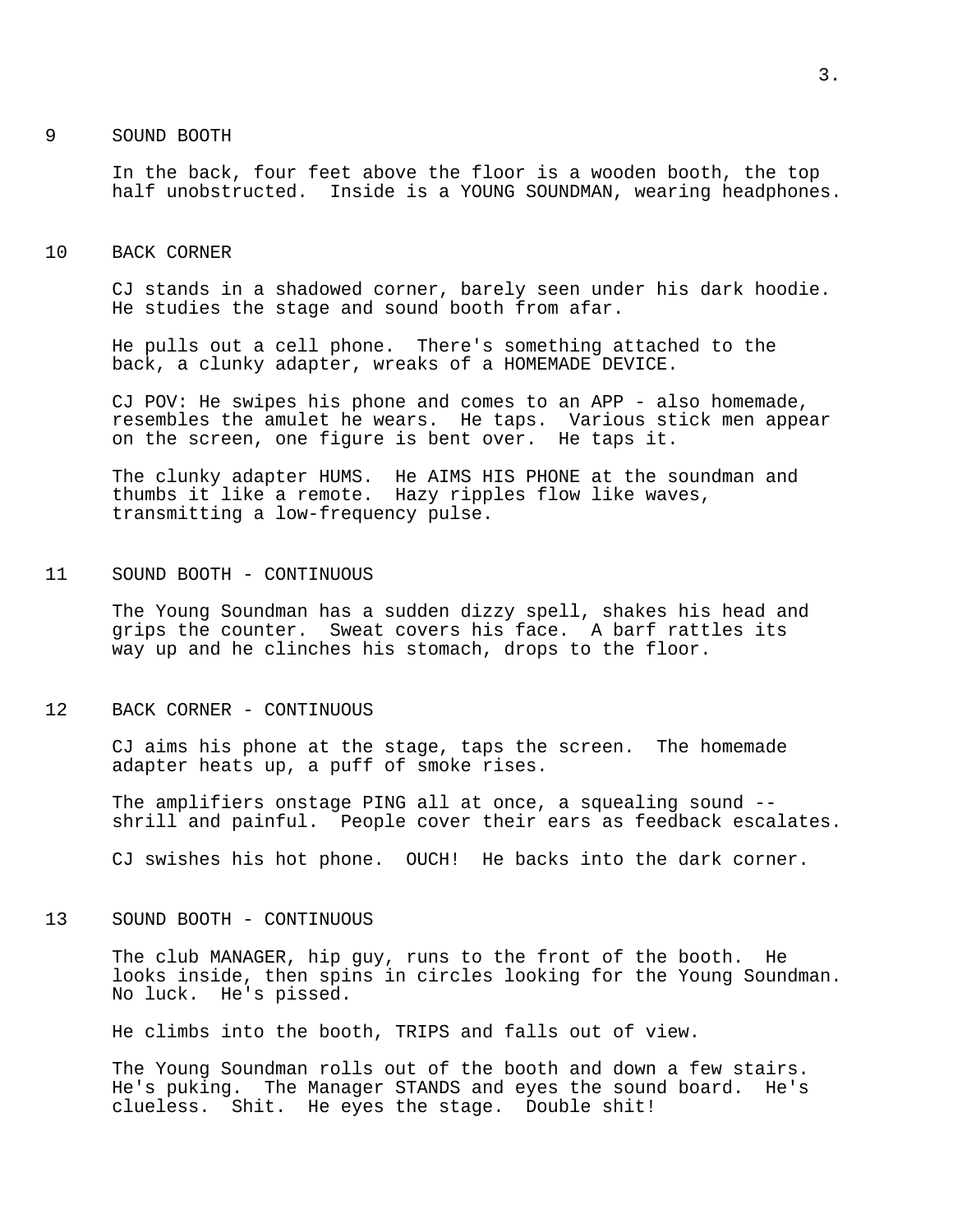### 14 STAGE - CONTINUOUS

The musicians have unplugged. One singer flips the bird at the sound booth as he walks off the stage.

#### 15 SOUND BOOTH - CONTINUOUS

CJ leaps into the booth and shoves the Manager aside. He fingers buttons on the gear FLIP FLIP FLIP -- lighting speed, redirects cables, ejects a computer card. The painful sound stops.

He brings the VOG, (voice of God microphone) to his face.

### 16 STAGE - CONTINUOUS

The drummer is tossing his sticks in a bag, when...

CJ (over stage monitors) Plug in guys. We're back on track.

The musicians go back to their instruments and plug in.

The crowd reappears on the dance floor as the band starts playing. The sound is superb. The night continues.

### 17 SOUND BOOTH - MOMENTS LATER

The Manager stands behind CJ, his arms crossed, watching CJ swiftly master the controls on the sound board. Huh. He's impressed.

> $C.T$ (over his shoulder) You should get this looked at. Set up all wrong.

MANAGER Something you can do?

CJ (over his shoulder) I was hoping not to work tonight.

CJ pulls out a RED FLIP PHONE, checks it. He pauses, then...

CJ (CONT'D) What the hell. I could fix it by the time the band is done. But I'm sorry, man. I'd have to charge you.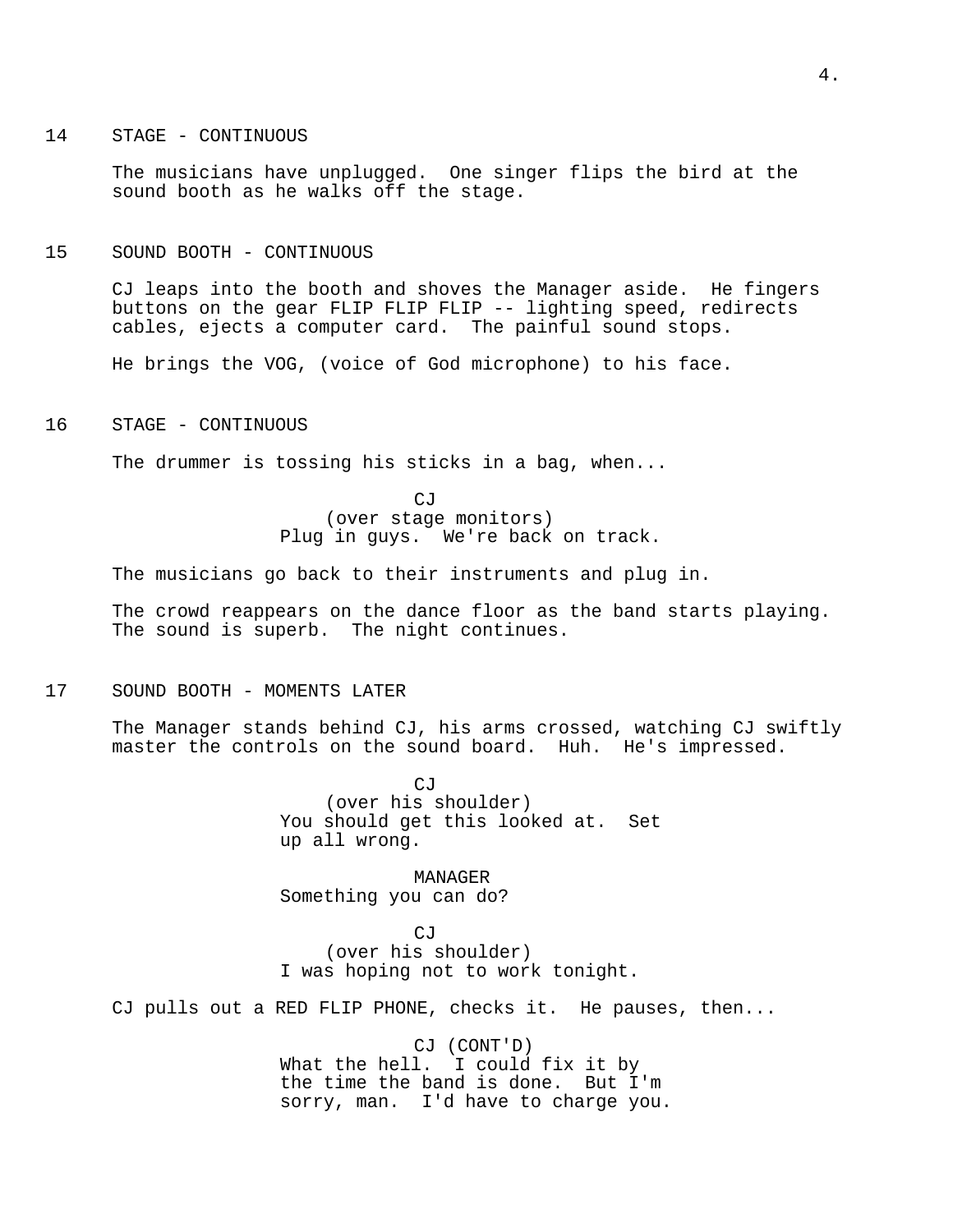18 BACK TABLE

SARA (26) INTERTWINE MUSIC office Manager, likes her wine, blonde hair, hard to tell if she's cunning or just drunk. She's in the club scouting bands.

She sits across from E, (49) NATHAN JUJU'S aging lead singer, pointed boots, dyed blond ponytail, egomaniacal ass.

E taps his shot glass on the table -- loud enough for others to hear. He's in sync with the music, but, damn it's annoying.

Sara peers over the crowd at the sound booth. She stands.

SARA Holy shit. Is that--? (tosses her bag at E) Don't lose this.

19 SOUND BOOTH - MOMENTS LATER

Sara eyes CJ as she walks in front of the booth. She gets ten feet away, turns and walks by once more, again staring CJ down.

CJ's face is glued to the sound board.

Sara stands at the corner of the booth.

SARA

CJ!

It's too loud. Sara then hollers...

SARA (CONT'D)

CJ!

Sara ducks down when CJ looks up. CJ drops his brows. HUH? His eyes shift, then... he faces the board again. Back to work.

20 INT/EXT. FRYING PAN ROCK CLUB - NIGHT - LATER

CJ is just inside the club, facing the glass door exit. He stuffs some cash in his wallet and goes outside, walks away.

A gray apparition emerges inside the club, well-defined and visible through the glass door. This is NIBEL, (50s) an Imperial Messenger in d'artagan clothing. He's not too happy about being a servant.

He walks THROUGH the glass door and follows CJ.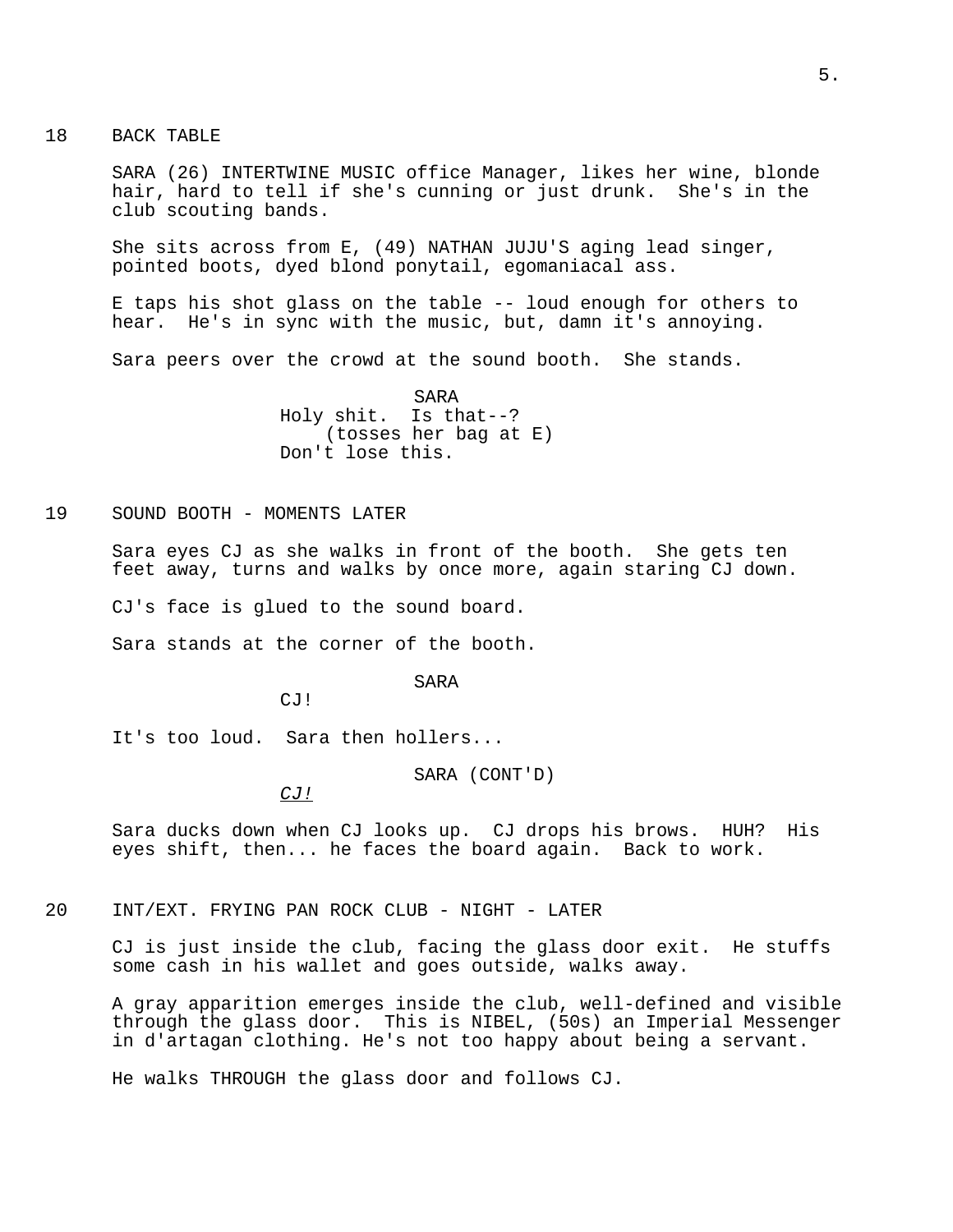21 INT. CJ'S APARTMENT - NEW YORK - LATE NIGHT

In a brick loft, CJ sits at a U-Shaped workstation, stainless steel tables, electronics, monitors, equalizers. Wurlitzer organ.

One table holds shallow tins of water, wired to electronic gear and auditive devices.

A CHLADNI PLATE is mounted over a speaker. The tray shows lines of salt in a Mandelbrot design.

He's working on his clunky adapter -- tweaking knobs, taking notes, charting the VISUAL EFFECTS of sound.

He WHEELS to a Wurlitzer, hits a note, WHEELS to a tin of water. Ripples flow, but they're not centered. Somethings wrong.

He tweaks knobs, watches the ripples swell, but still not centered.

The tone suddenly DEEPENS ON ITS OWN. WTHell? He looks at the gear, then the tin of water. The ripples are symmetrical.

CJ eyes his notes, then, dials a LARGE KNOB back to his settings. The water ripples go off center. He sits back and eyes the gear.

Then, the large knob slowly... turns... on it's own.

HOLY SHIT! He wheels away. Looks around. Then, a big sigh.

CJ Dammit, DeBussy. Knock it off!

CJ stands and looks for a hiding DEBUSSY, his longtime pal.

CJ (CONT'D) (peeks under a table) How'd you hook that up to wireless? (a beat) D?

He goes back to the worktable and sits, a little freaked.

BAM!! A musical growl BLASTS from his gear. It's deafening. Everything rattles. He jumps out of his chair.

A tiny blue reflection appears on the silver gear, catches his eye.

He starts looking, can't find the source until... he passes a black monitor that shows his reflection. The silver amulet around his neck is now blue, and it's glowing. He turns off the gear.

The growling tone stops. The blue amulet dims.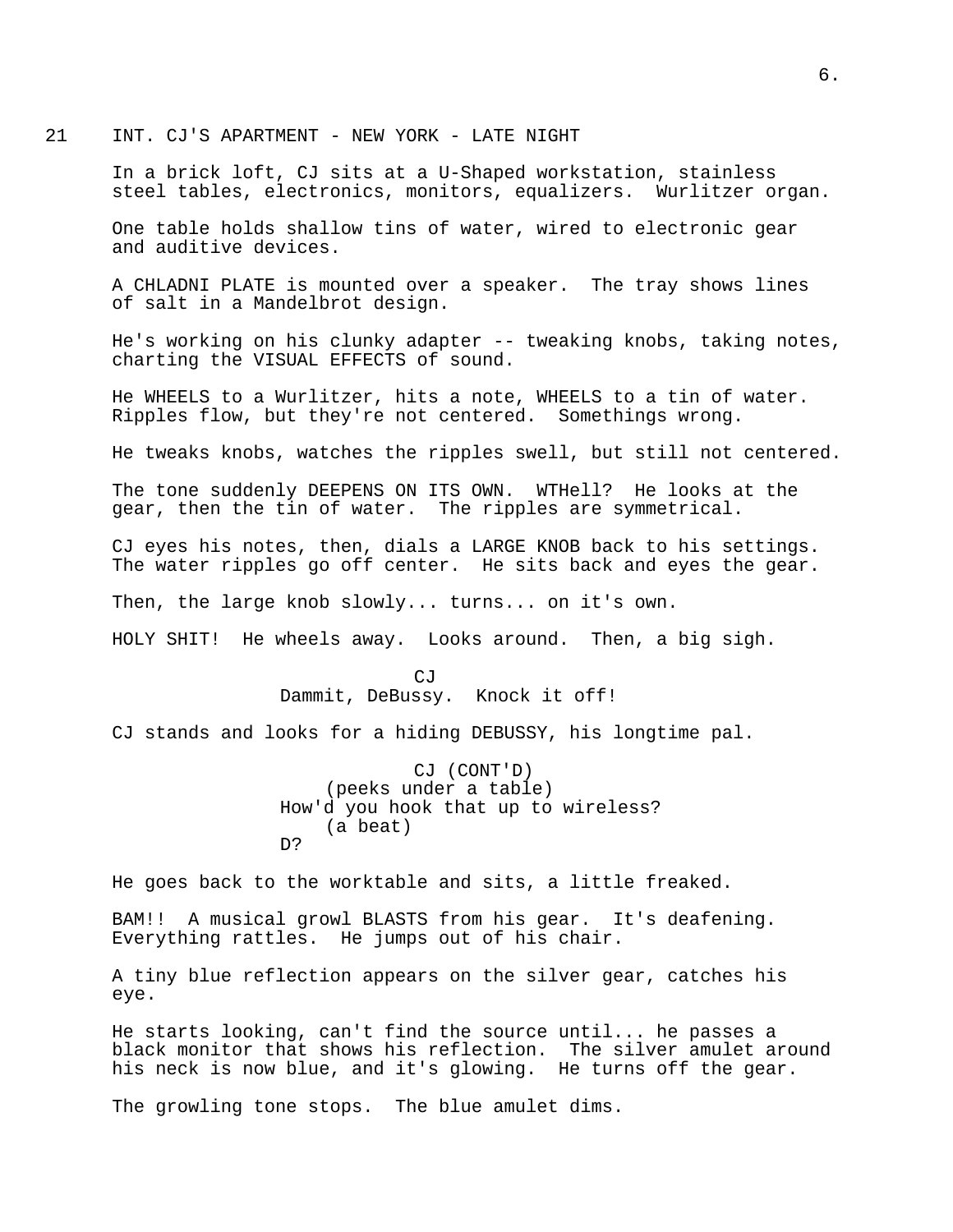22 INT. BASEMENT - DAY - FLASHBACK 1990

POV: a four-year-old CJ is looking up at...

Fuzzy images of COPPER SINGLETON, his grandfather, sitting at a counter and adjusting radio knobs. A GLOWING BLUE AMULET hangs from his neck.

AUDIO: Echoed giggling of a little boy.

END FLASHBACK

### 23 INT. CJ'S APARTMENT - NIGHT - PRESENT DAY

He wheels his chair to the CHLADNI PLATE, drops his AMULET in the center. FLIPS the gear back on, adjusts some knobs.

He eyes the amulet while playing random keys on the Wurlitzer, searching for the right tone. Nothing. Nothing. EUREKA! He found the tone and the amulet glows. EXCITING!

He inverts two knobs and everything on the table vibrates. He wheels to a monitor and types in some CODING, plugs in his phone. A DOWNLOAD BAR appears on the screen, then... DOWNLOAD COMPLETE.

CJ flips a switch. The vibrating stops.

He stands and CLICKS his clunky adapter to the phone, aims it across the room and taps the screen.

An ELECTRIC ARC shoots from his adapter and hits a monitor. ZZZT-POW! The monitor EXPLODES!

CJ swishes the smoke away and creeps up to the damage, shocked and thrilled. He looks at the gear, at his phone, at the amulet.

HELL YEAH! He sits down and goes into MAD SCIENTIST mode.

24 EXT. - CITY SIDEWALK - NIGHT

Sara strolls, dialing her phone.

SARA (into phone) I was in your club tonight, and I just realized someone got into my purse. You have security cameras?

She listens, waits, then... drops her shoulders.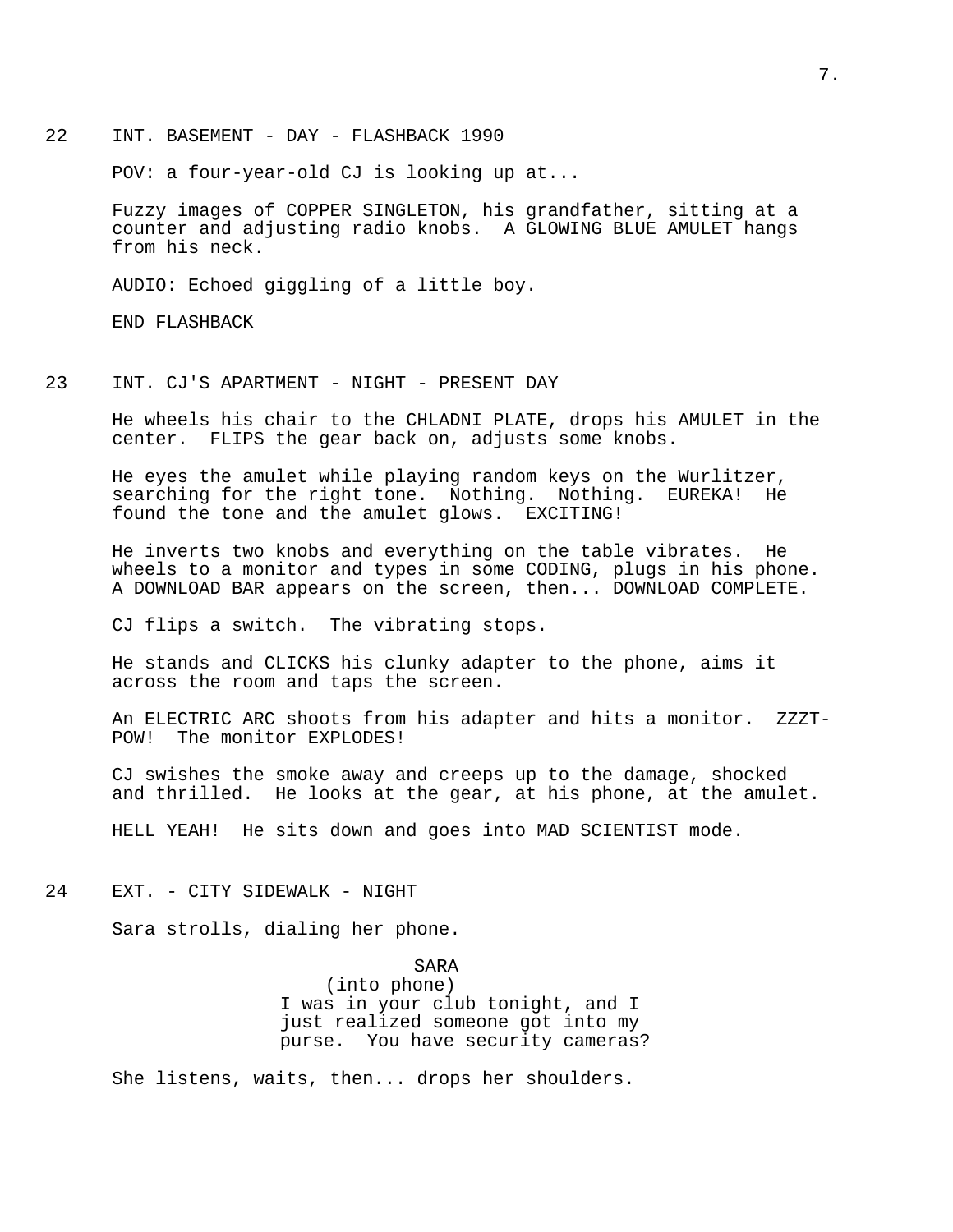SARA (CONT'D) (into phone) I saw your soundman by my table, and now my cash is gone.

She listens.

SARA (CONT'D) (into phone) Brown hair, kinda scruffy. What's his name? (a beat) Curt ... Johnson?

Sara pulls the phone away and smirks. Puts the phone back.

SARA (CONT'D) (irate, into phone) He's a thief! Fire him!

# 25 INT. NISSAN TRUCK - EARLY MORNING

CJ drives down a highway mouthing words to "DARKEST CHILD" by Sophie Hawkins. A passing road sign reads: BOSTON 27 MILES.

26 INT. HALLWAY - BOSTON - MORNING

CJ approaches an apartment door, slips a key in the lock.

27 INT. DEBUSSY'S APARTMENT - BOSTON - CONTINUOUS

CJ enters and shuts the door behind him, noses through the mail. Next to some keys are crumpled balls of cash. CJ pulls some cash from his pocket an crumples it up. He stares at a far door, opens a drawer, scatters the cash inside, quietly closes the drawer.

He sits on a couch, feet go on the table. Lights a cig.

A bedroom door opens and DEBUSSY (27) walks out. Cherokee Indian, rock t-shirt, bipolar -- a rebel in his own mind.

> DEBUSSY Dude. How many times? No smoking.

CJ (blows a puff at him) God, you're a whiny bitch.

DEBUSSY (waves the smoke away) What are you doing here?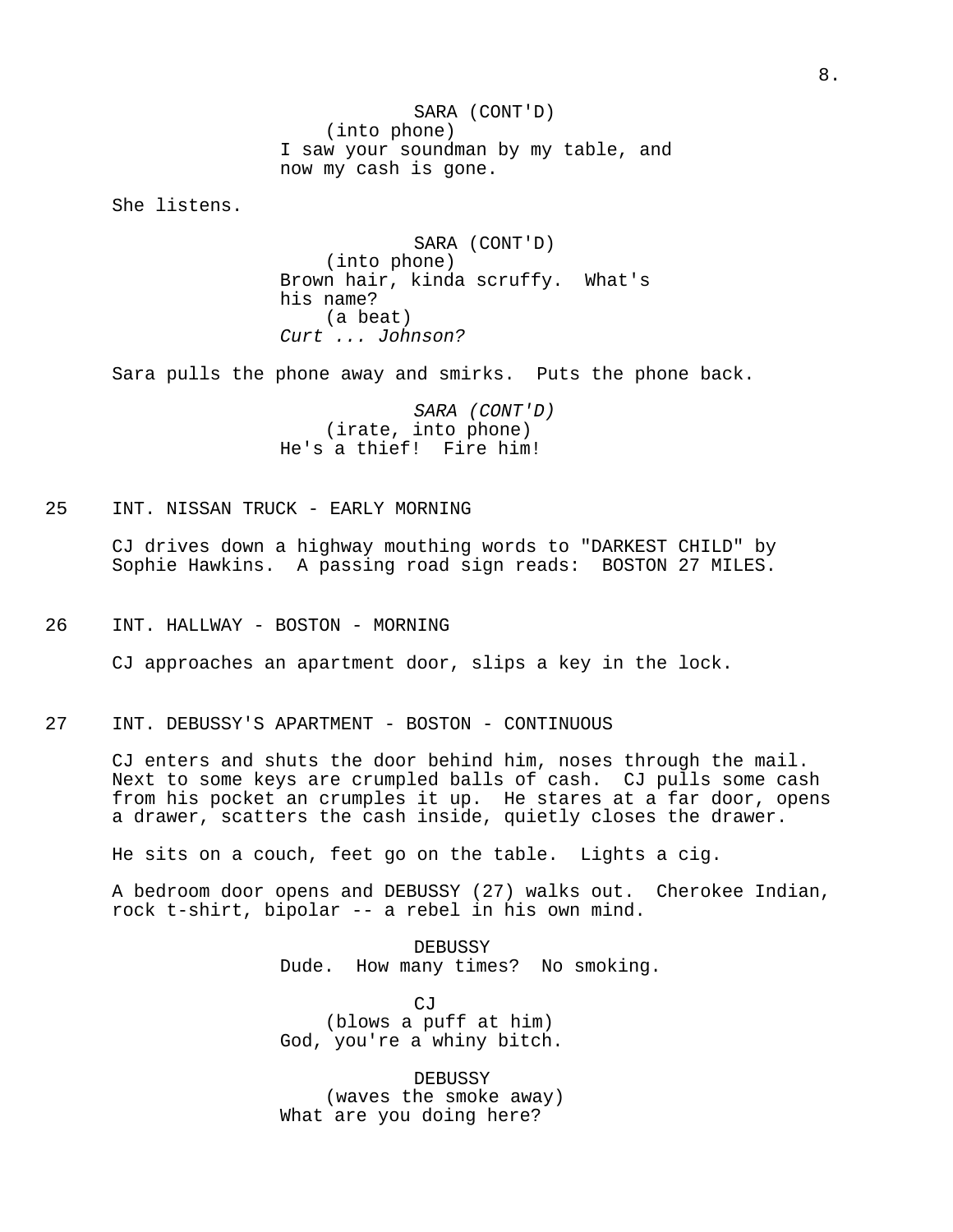CJ Couple jobs. One you're gonna help me with.

DEBUSSY No more places to scam in New York?

 $C_1T$ (snuffs his cig) Charming way to put it.

It's early, DeBussy has just woken. He sits in an armchair, rubs his eyes, grabs a pill bottle from the end table.

> CJ (CONT'D) See... when you guys moved up here, you gave me more places to... work.

DEBUSSEY Shoulda moved farther away.

CJ leans over and snatches the bottle from DeBussy.

CJ These any good?

DEBUSSY If you like diarrhea.

CJ tosses the bottle back at DeBussy. PASS.

CJ I need your car. Back in an hour.

DEBUSSY No. Last time you were gone for days.

CJ Radine knows my truck. (lifts a set of keys) She'll see it. Use my wheels today.

DEBUSSY I've only worked with her for six years. She knows my car, too, dumb-- (shakes his head) You need these pills worse than me.

CJ stands and pulls some cash from his pocket, flips through it. Flings a TEN at DeBussy and bolts for the door.

> CJ Put some gas in it.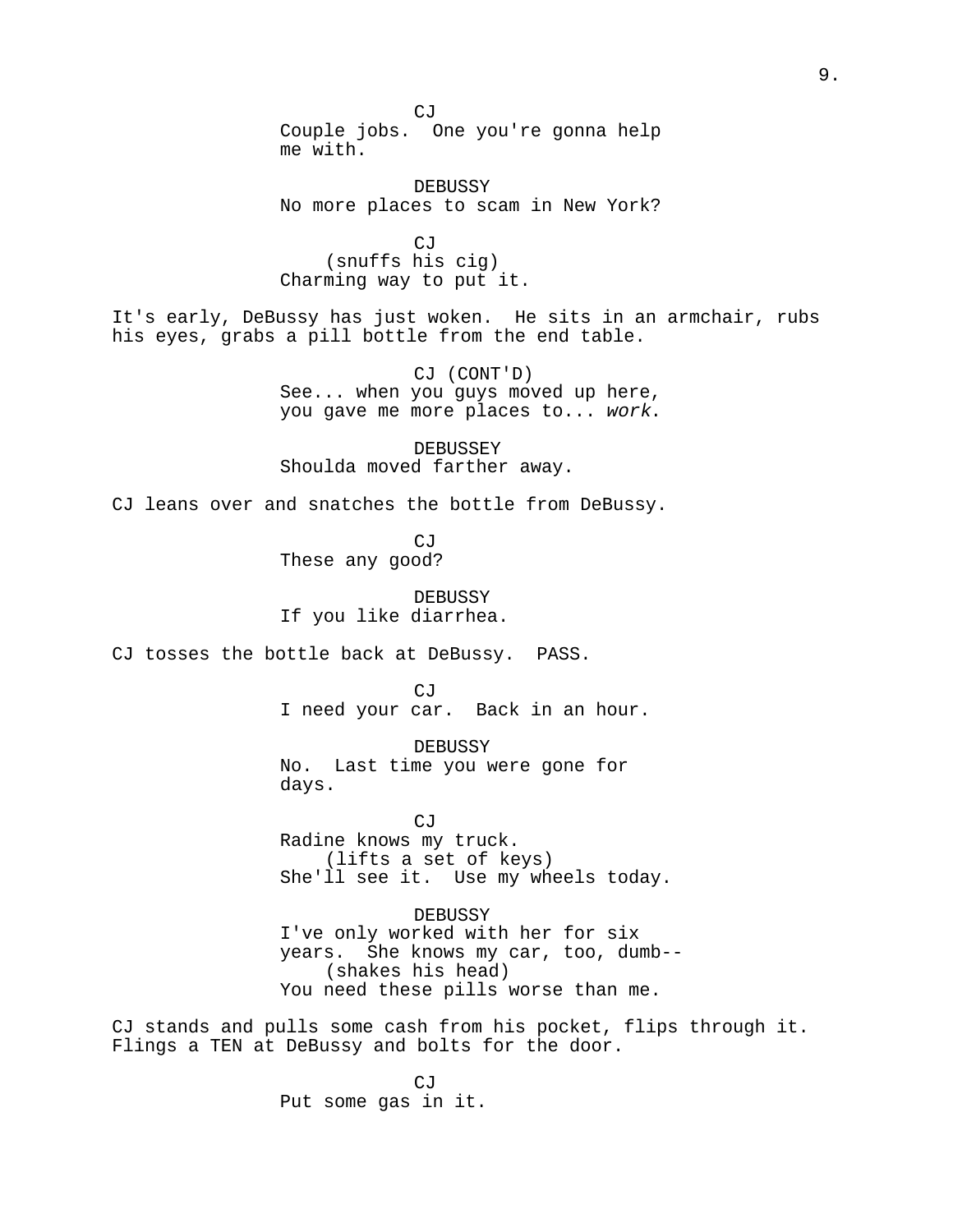DeBussy leaps up as CJ exits and slams the front door shut. DeBussy tugs on the door. It judders, but won't open.

> DEBUSSY (tugging the doorknob) God dammit, CJ!

## 28 INT. BOGIES ROCK CLUB - BOSTON - DAY

CJ drags a ladder under a ceiling speaker, climbs up.

AUDIO: The MUSIC in the showroom fluctuates, like changing stations between ROCK music and a baroque-style CHANSON.

House lights FLICKER.

**CJ** (To himself) God bless shitty soundmen. Ya keep me working.

He puts his ear to the speaker, whacks it and listens again. Looks behind the speaker.

> CJ (CONT'D) No wonder it's picking up China.

He unplugs the speaker, unlatches the mount. The quiet speaker drops, he cradles it and descends the ladder.

The CHANSON suddenly plays through the disconnected speaker, then... a GHOSTLY WHISPER, Nibel, comes through the speaker.

> NIBEL (V.O.) (softly) Follow the stones.

CJ pauses on one rung, stares at the speaker. He laughs -- kinda - then climbs down the ladder. He sets the speaker on a table, backs away and looks around.

Nibel emerges onstage as a vague, gray figure. CJ stares.

NIBEL (CONT'D) Heed my words, voyager.

Nibel TRANSFORMS into a physical being: SPEAKING OUT LOUD does that. He now has a dark beard, his deerskin vest is tan and faded.

> CJ (turns away) NO, no no. You are... not here!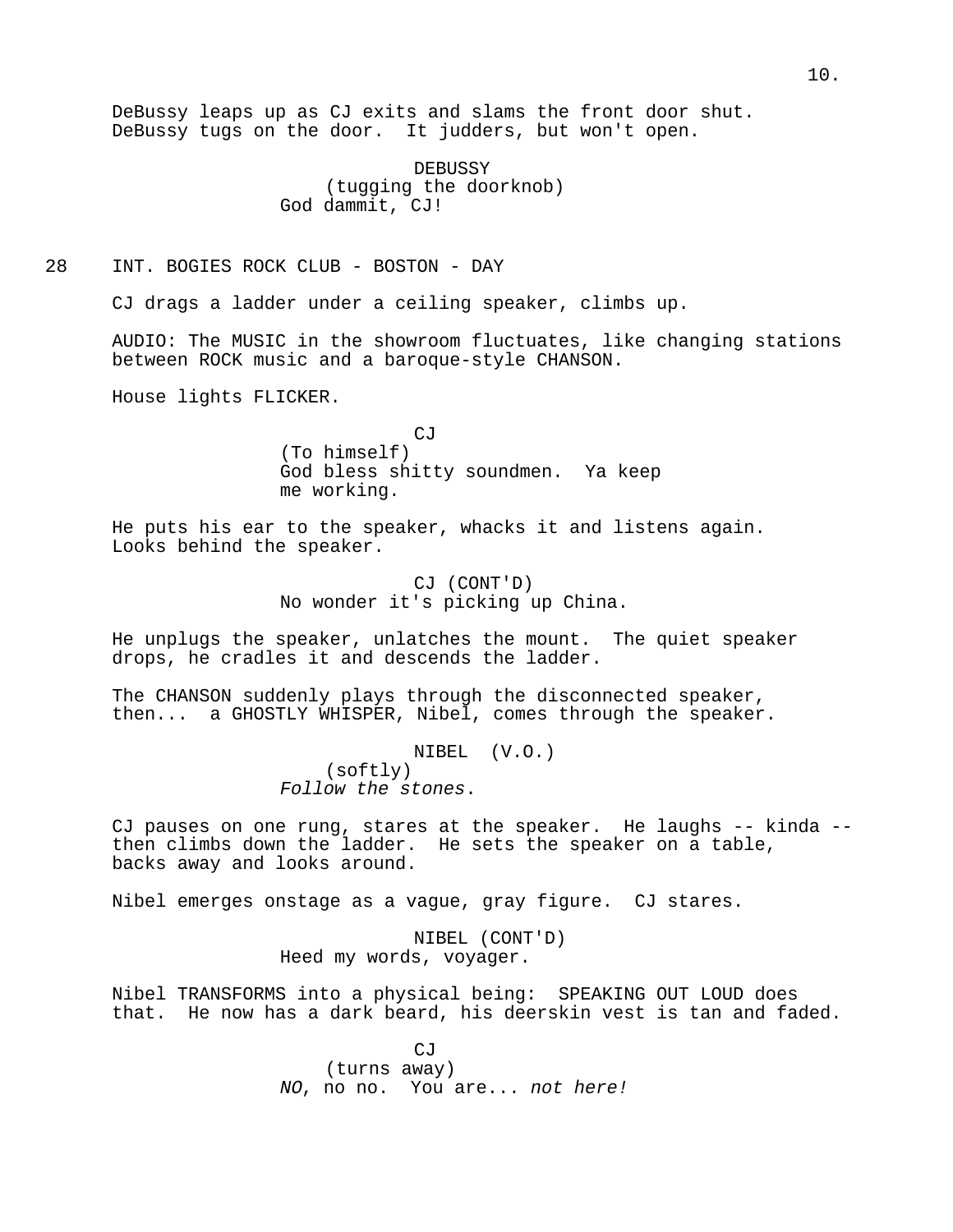NIBEL

We must speak.

CJ

(head thrown back) No, we must not. I'm not doing this shit again... and you are not here.

NIBEL

(passionately) Your parents seek you. Be swift, or lose them forever.

That stung CJ. He breathes, wants to look -- just can't.

CJ That was you last night, wasn't it?

A WHIRLING chair flies by CJ's head and slams into the stage wall. The speakers squeal, then, the tables and chairs RISE and HOVER.

NIBEL

(forceful) Hear me now!!

The squealing stops and the furniture drops. CJ dodges a chair and spins around -- on guard.

> NIBEL (CONT'D) The stones will quide you. Make haste!

29 INT. SARA'S LIVING ROOM - NEW YORK - DAY

Sara FLINGS crap out of her closet, finds a shoe box and carries it to the kitchen. She hops her butt on the counter.

From the shoe box she pulls out notebooks, stacks of them.

SARA POV: Flipping through pages of notes and phone numbers.

She comes to one page and stops, runs her finger down the page. Then... She rips the page out and hops down.

30 INT. DEBUSSY'S CAR - BOSTON - DAY

CJ pulls up to a rock club on the BOSTON PIERS. He parks, stares across the street. His hands shake as he adjusts the radio.

A woman walks across the street. She owns the club. She is RADINE (28) lustrous black skin, burgundy hair, a tender heart that comes from tough love. She shoulders her bag and looks his way.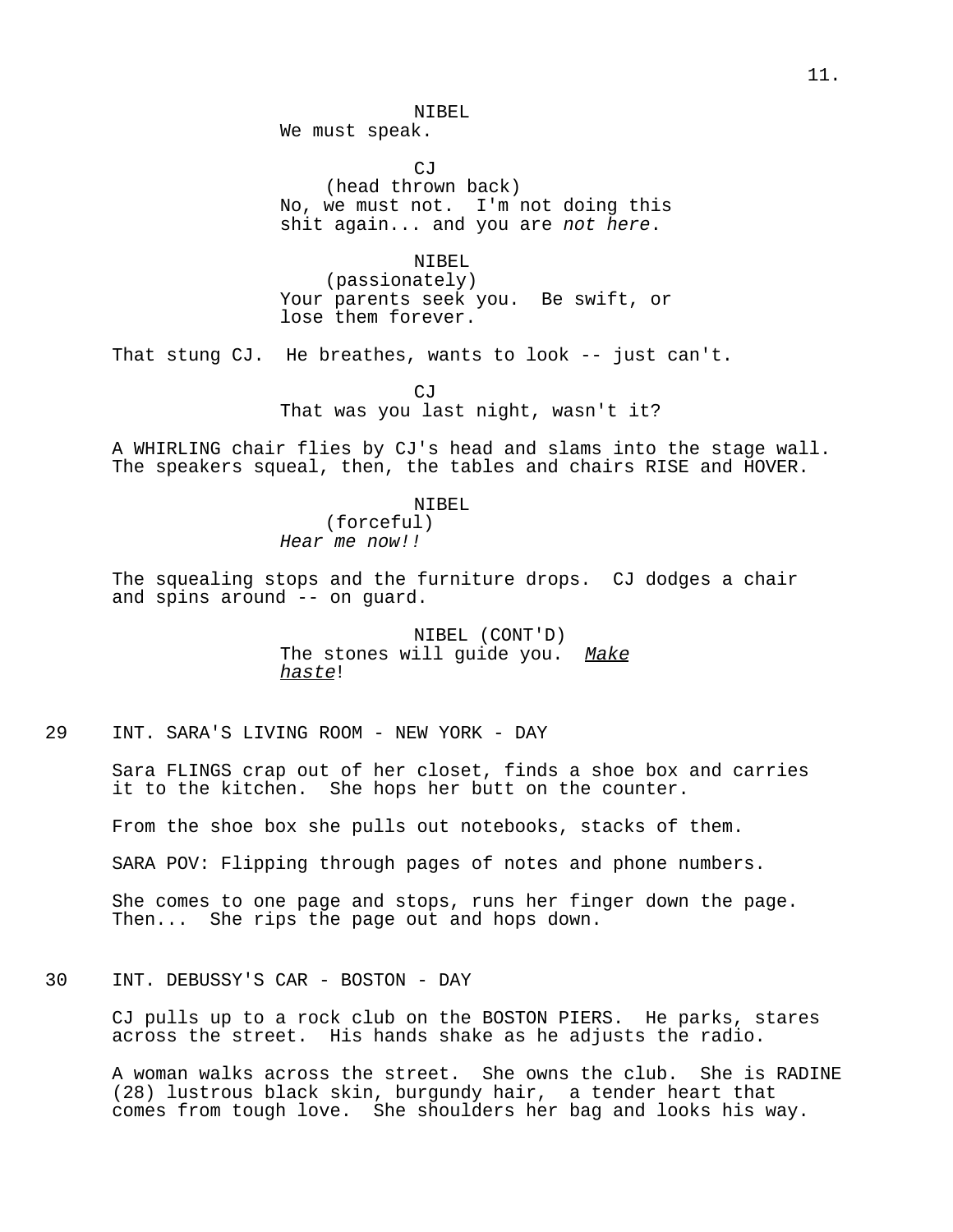CJ DUCKS down... then, he creeps back up.

She unlocks the club door and goes inside.

CJ takes a swig from a bottle of booze, unfolds a newspaper: the classifieds. He circles a LIVE MUSIC add, starts the car.

### 31 INT. DEBUSSY'S CAR - DAY

CJ drives down a road, troubled. He looks in the rear view mirror. Nibel is in the backseat, staring him down.

### NIBEL I insist we speak.

CRAP! CJ freaks and sideswipes a parked car. He screeches to a halt.

> CJ What the fuck!

CJ gets out. He paces, shaking off the adrenaline, then turns to yell at Nibel, but, the backseat is empty. AARG!

32 INT. DEBUSSY'S APARTMENT - EVENING

CJ is crashed on the couch. His eyelids are fluttering.

33 INT. OFFICE - DAY - 2009 - FLASHBACK/DREAM

CJ sits at a desk opposite a HEAVY MAN wearing a Santa Clause tie. Two policemen lean against the wall behind him.

> HEAVY MAN No, there are no charges filed against you, but we have to let you go.

CJ The crappy gear was your fault. You know that, right? (points to a file) Is that in your report?

HEAVY MAN The family of the singer wants blood, CJ... and shit rolls downhill.

DeBussy enters the office and approaches the desk. He leans forward and MASHES a chocolate doughnut in CJ's face.

END DREAM/FLASHBACK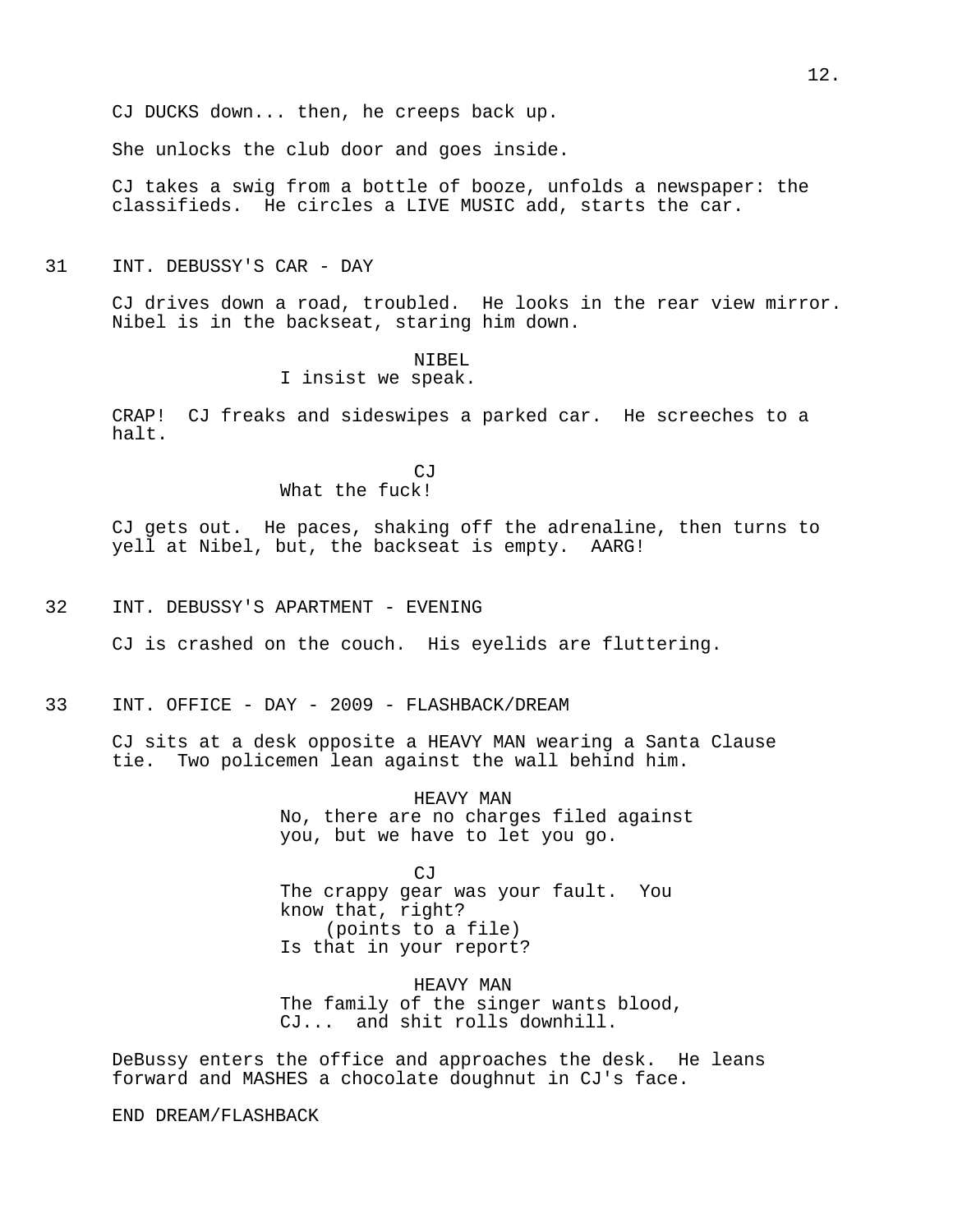34 INT. DEBUSSY'S APARTMENT - EVENING - PRESENT DAY

CJ springs up. WTF? DeBussy is standing over him, a mangled chocolate doughnut in his hand. CJ scrapes icing from his cheek.

> CJ (eyes the icing) Why... did you do that?

DEBUSSY Pick a reason.

CJ goes into the bathroom.

CJ (O.S.) I saw her today.

DEBUSSY You gotta move on, CJ. She told me--

A toilet flushes. CJ rushes back in the room.

CJ What did she say -- about me, I mean?

DEBUSSY Was a few days ago. Something about a tour. People looking for you.

CJ's shoulders drop. Meh. He plops down on the couch.

DEBUSSY (CONT'D) Take the tour, CJ. You used to rock those year round. You need it.

CJ (scopes out the room) And leave all this behind?

DEBUSSY There's a lot of new faces in the industry. No one will know you.

CJ toys with his phone.

DEBUSSY (CONT'D) What happens when there's no more clubs to hack?

CJ The country is loaded with clubs, and I'm loaded with ammo. (shakes his phone) Now... new and improved.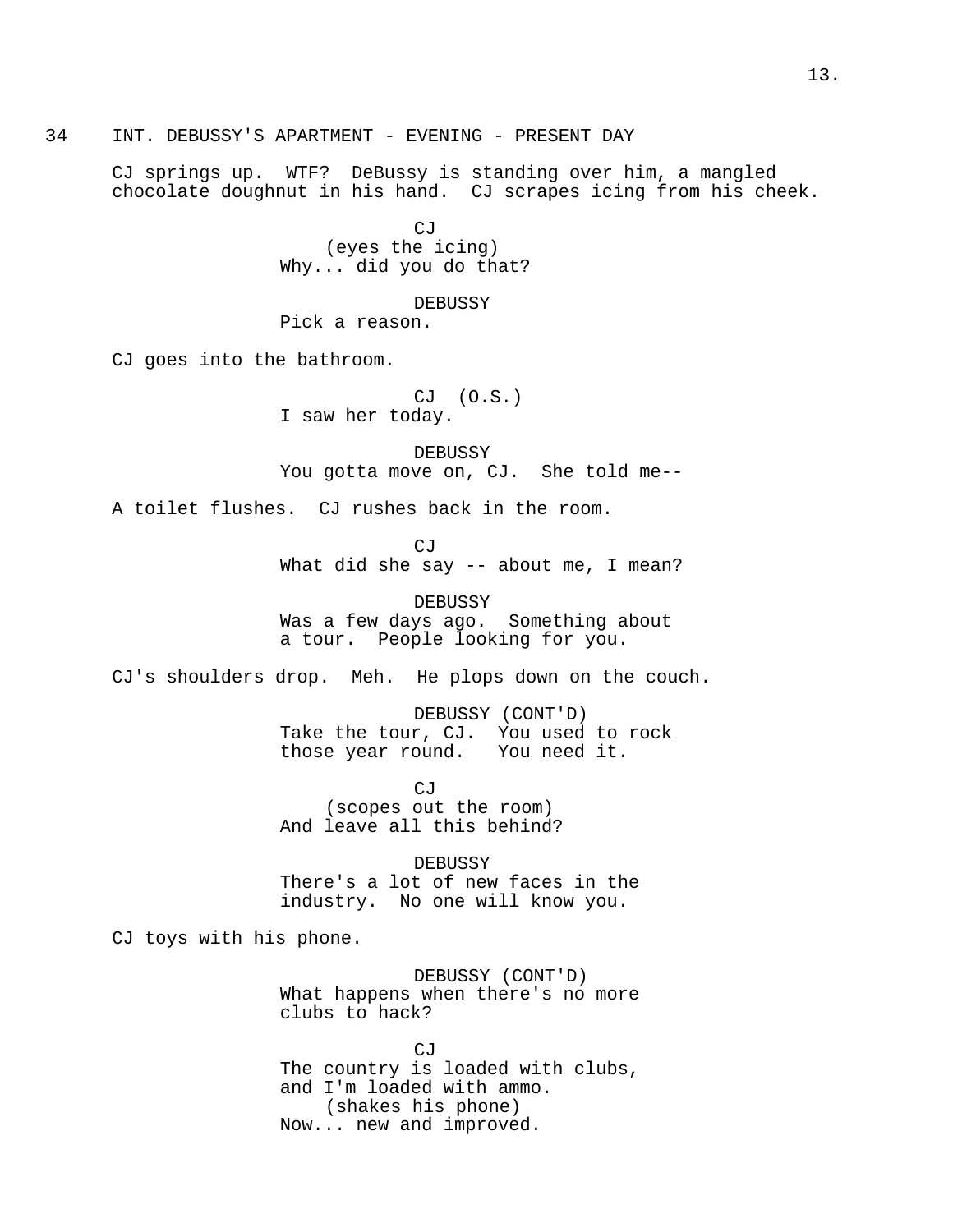### DEBUSSY

So that's it. You've officially become a full blown scammer.

CJ grabs a remote from the end table, pries it open.

CJ

I could become a skyscraper techie. Spend the rest of my days broadcasting powerpoint charts between Idaho and Singapore. So thrilling.

DeBussy snatches the remote from CJ.

DEBUSSY Or... stop dissecting sound in your forensic dungeon? Get back on the horse? I don't know -- man up?

CJ Says the man people don't avoid.

DEBUSSY Then change your name, color your hair, but get back out there, man.

CJ throws DeBussy a look.

DEBUSSY (CONT'D)

What?

 $CJ$ Always wanted blue hair.

A ringtone chimes the song, BOYS ARE BACK IN TOWN. CJ pats his jacket, pulls out a red phone. He looks, doesn't answer.

> DEBUSSY (nods at the phone) What's that one do -- flatten tires?

CJ gets up, scribbles a note, hands it to DeBussy.

CJ Be here at eleven. And remember, you don't know me.

CJ grabs his bag and leaves, his boots clack down the hall. AUDIO PRELAP: Boot steps on wooden stairs.

35 INT. ANCIENT THEATER - LOCATION UNKNOWN - NIGHT

Nibel walks onto an abandoned stage, dimly lit, wood planks, dusty.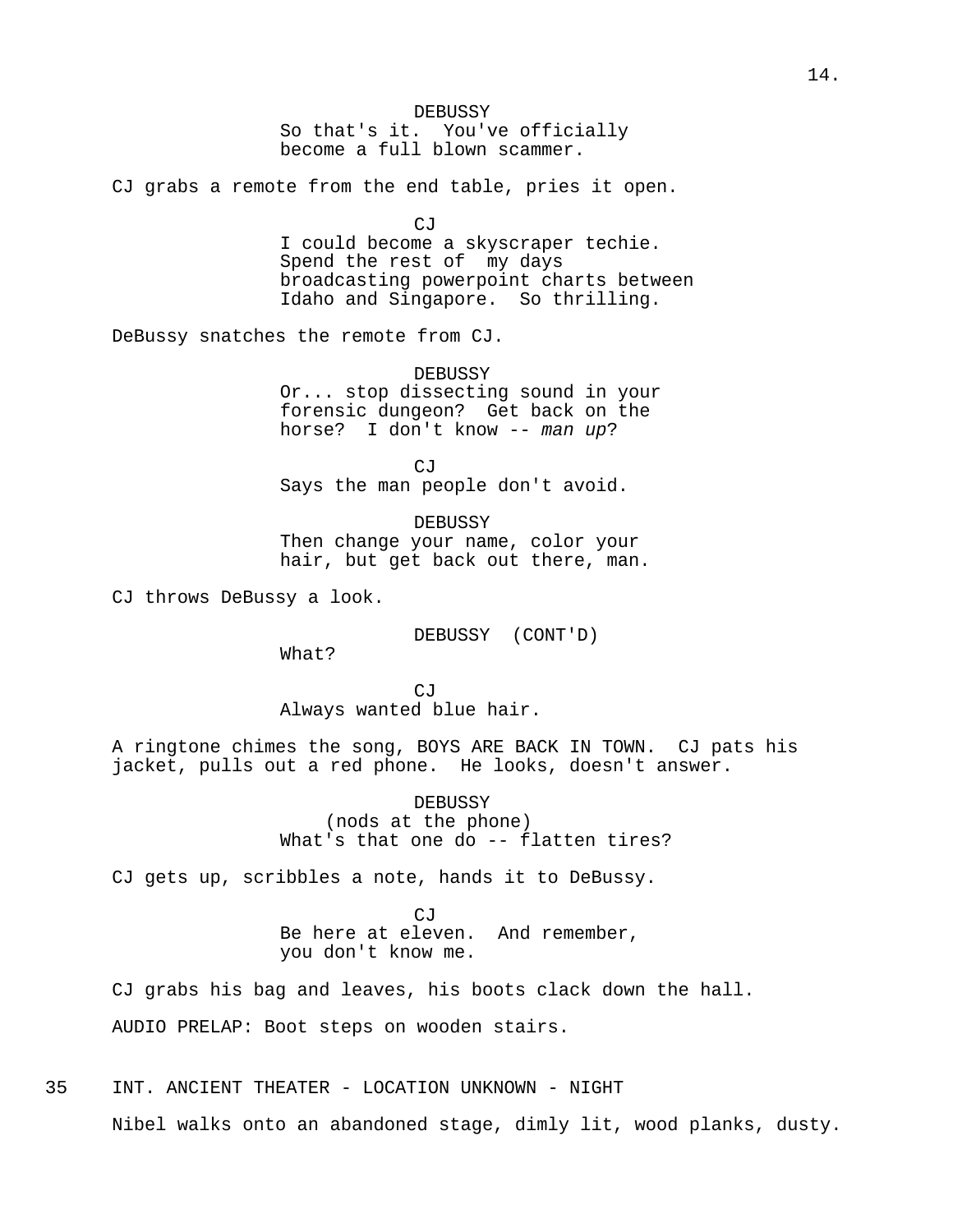He faces the dark wing and speaks to Janine Binchois AKA: JANIE B, Music royalty and AGELESS Grand Dame of the spirit world. She speaks like Maggie Smith. Only heard, not seen.

> NIBEL I fear this may not be so easy a task. He is... quite stubborn.

JANIE B (V.O.) Indeed he is. A necessary trait for a courier of the weapon. Go now. Proceed as planned.

36 EXT. NEW YORK CITY SKYLINE - NIGHT - ESTABLISHING

37 INT. INTERTWINE MUSIC - NIGHT

A luxurious office overlooks the NYC skyline. SARA makes a drink.

In the corner is a demo recording area. Instruments and gold records scatter the walls.

E sits on a leather couch, semi-strumming an acoustic guitar.

There with them is DEAN AUTRY (50) Bushy eyebrows, pot belly, dinner jacket. A British Indian music producer who owns Intertwine Music, a man who's heart races at the sound of a cash register.

Dean sits across from E. Sara hands him a drink.

DEAN Give us a status on radio, Sara.

Sara goes to her desk. She grabs a file, then pours some wine.

SARA Locals are running. Nationals kick in once the tour hits the pavement.

Sara hands Dean the file, sips her wine.

SARA (CONT'D) It's all here, Dean. And I have one more candidate for the A/V position.

E (stops strumming) Gees, Sara. Why don't you just hire some freak off Craigslist? (off Sara's glare) Listen, Dean. I want Bob Dustin.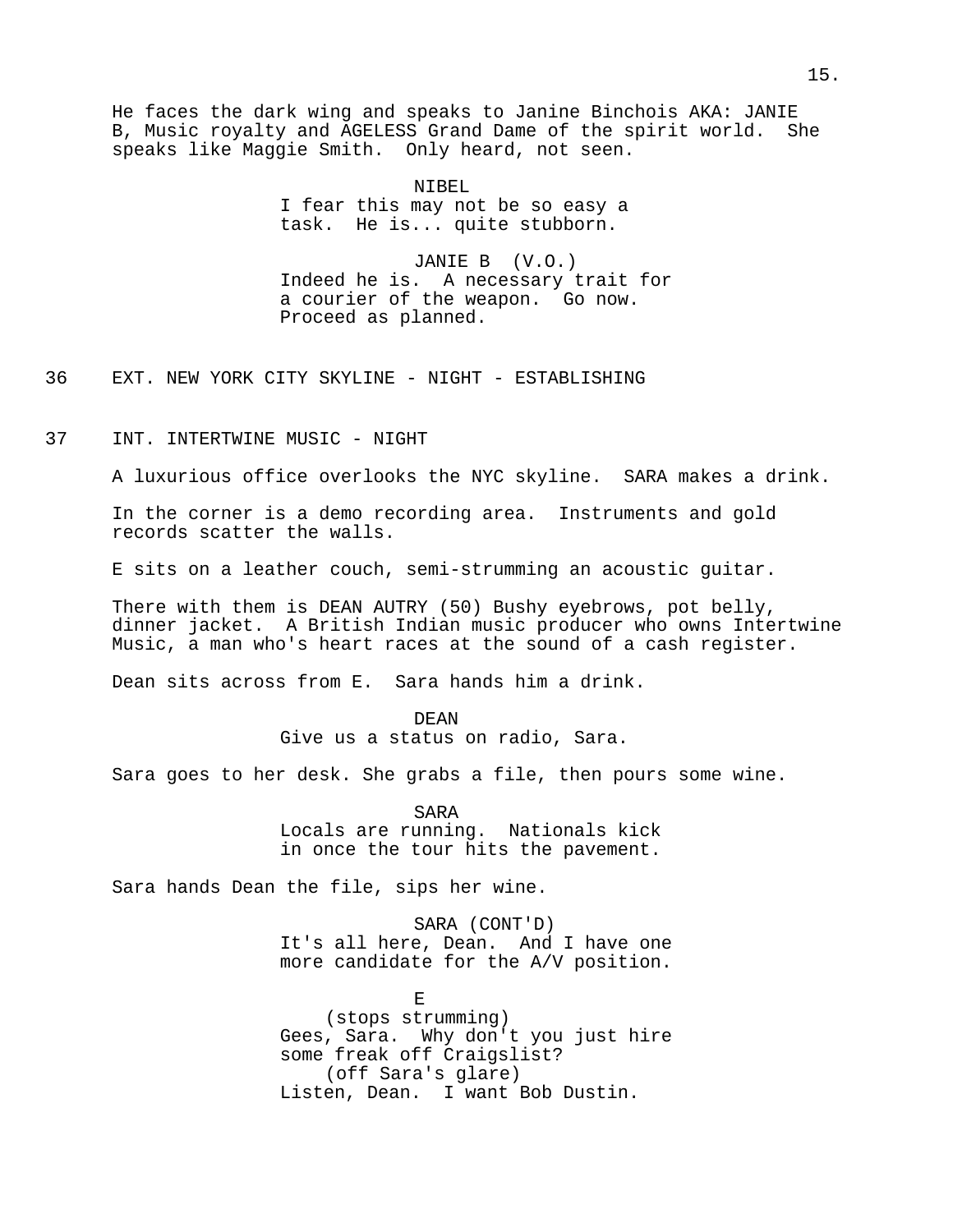DEAN Forgive me if your choices frighten me, E. I prefer--

E strums a loud chord, then hammers out an aggressive strum.

DEAN (CONT'D) (glares at E) What's his name, Sara?

### SARA

(over the strumming) Curt Johnson. Heard his work the other night. Pretty amazing.

E strums a power chord and sings out...

E Ladies and gents: give it up for Freddy Fucking Kruger on sound!

#### DEAN

Bloody hell, E. If he's the one, I want him on board.

Sara faces the skyline, wine glass to her lips. Her reflection in the glass wall says...

> SARA Oh, he's the one alright.

> > E

(points at Sara) No! I won't let you hire someone just cause Sara wants to bone him.

Dean turns to Sara.

DEAN Postpone the audition, Sara. Until...

E (stands proud) About time you listened to me.

DEAN

(turns to E) ...we've secured a new singer.

E Singer? I'm the -- (he gets it) Oh hell no! It's my music!!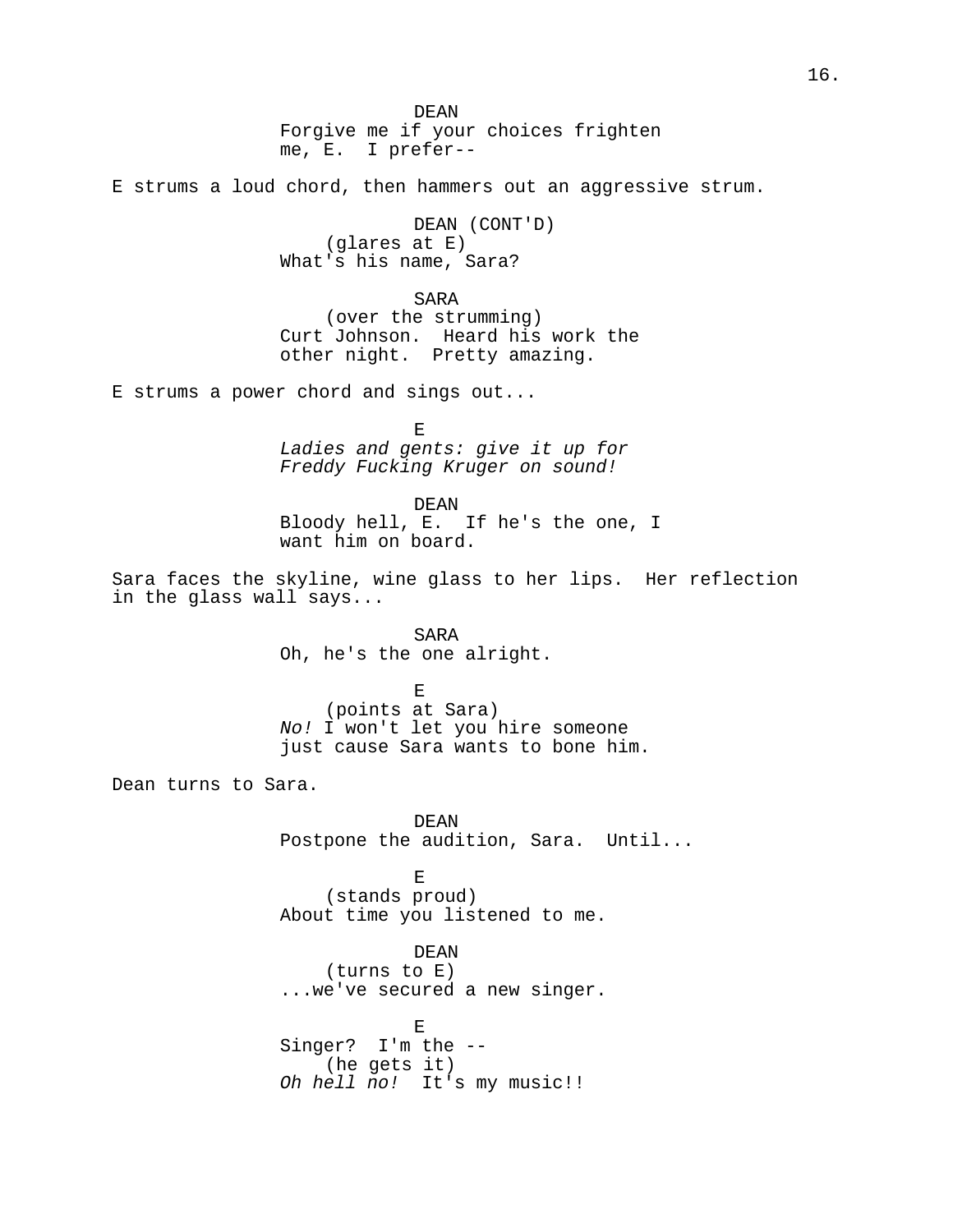DEAN Which I've secured the rights to.

E You can't replace me! DEAN Can. And will. (a beat) My money. My call.

38 EXT. DARK STAR PARKING LOT - BOSTON - NIGHT DeBussy approaches his car and stops, stares at the dented fender.

39 INT. DEBUSSY'S CAR - NIGHT

CJ sits at the wheel. He hollers at DeBussy, who's outside.

CJ You need to get that fixed!

DeBussy gets in the car, tosses CJ a set of keys.

DEBUSSY

CJ. (stares straight ahead) I'm done helping you.

CJ perks up. Whaa? He throws DeBussy a fake smile. He pulls out his phone, starts swiping, plays with the APP.

> DEBUSSEY Did you hear me? I'm not doing this.

CJ Stop talking shit.

DEBUSSY Do you do anything but play with that app? You have a life?

CJ My grandfather opened this can of worms when I was a kid.

DeBussy holds his hands out... AND THAT MEANS?

CJ (CONT'D) Sound. It is life -- my life, and it's enough for me. I'm just... (a beat) ...Taking a different approach.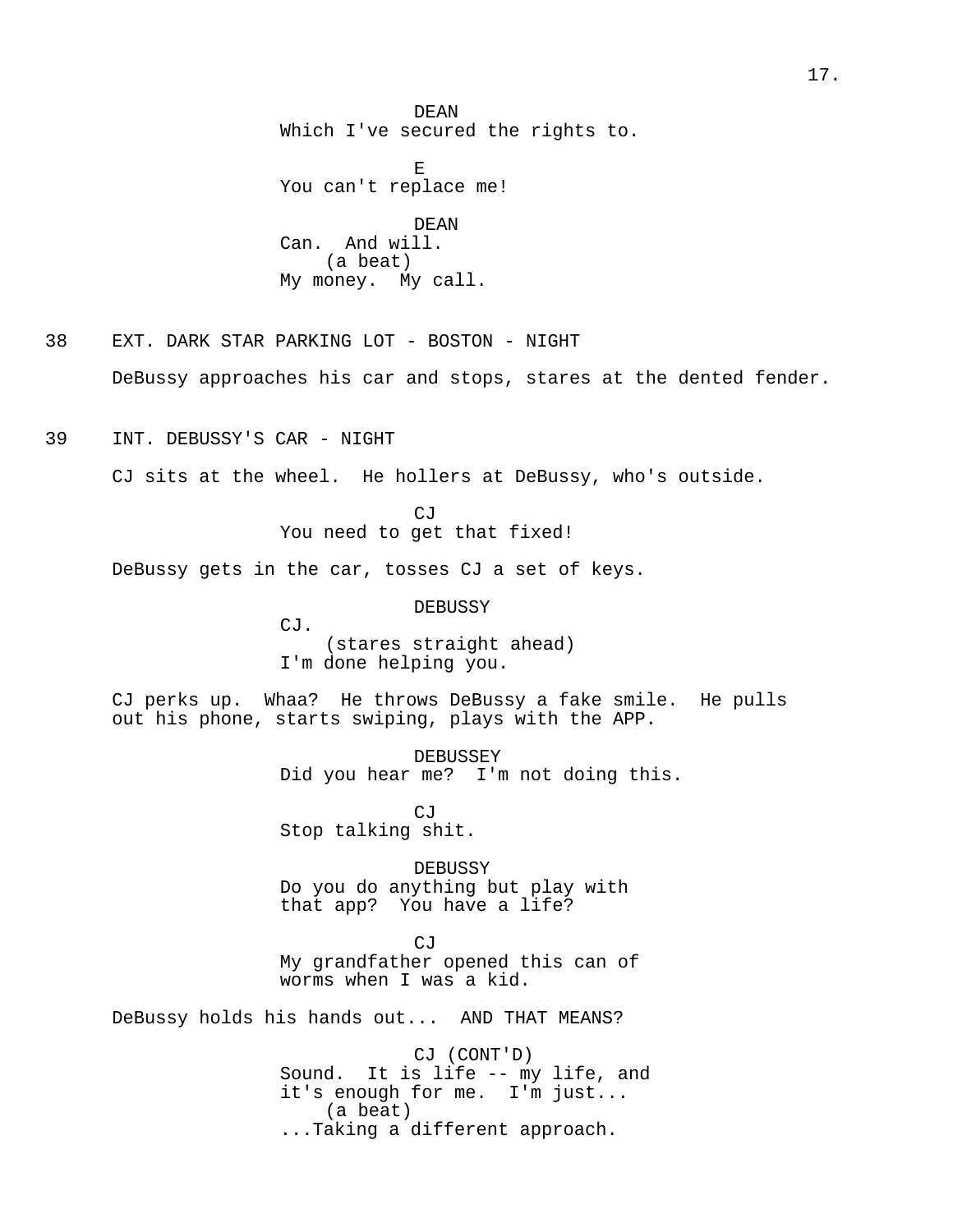CJ lifts his phone and attaches the clunky adapter. CLICK. He grabs the door handle, faces DeBussy. CJ (CONT'D) Twenty minutes. Don't be late or this won't work. DEBUSSEY I'm not coming in. CJ D, stop it. I can't do this without you. DEBUSSEY Take that touring job and I'll do this. And it'll be the last time for both of us. CJ (truly shocked) What the hell? DEBUSSEY I've had enough of this shit. And so have you. You want my help, swear... you'll take the job. CJ throws his head back. CJ I'll look into it. DeBussy grabs his door handle and turns to leave. CJ (CONT'D) All right! All right. I'll... They lock eyes. DeBussy waits for the right word. CJ (CONT'D) You fucking suck. After all-- DEBUSSEY Swear to me!! CJ Fine! Bastard. Pig fucker! I swear! CJ gets out, shuts the door, walks away.

DEBUSSY You're paying for a new fender!!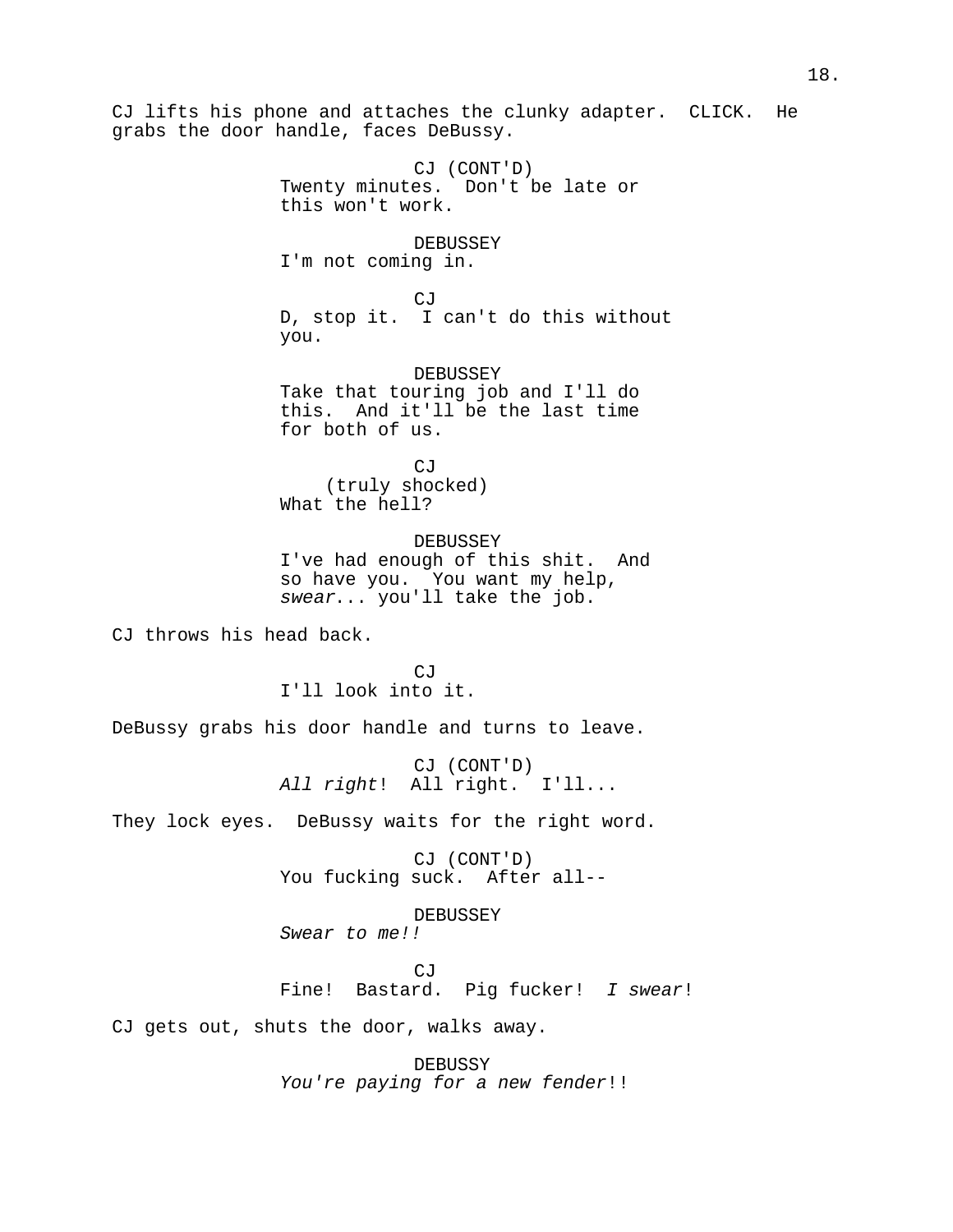#### 40 INT. DARK STAR NIGHTCLUB - NIGHT

A nickel interior with blue sconces, laser light ceiling. A band plays. People drink and mingle about.

CJ pulls his hoodie over his head and ducks behind a faux marble pillar. Out comes his phone.

### 41 SOUND BOOTH

Against the back wall is a black wire cage. Inside, a young SOUNDMAN is tweaking knobs on the gear.

### 42 PILLAR

CJ looks around. Coast is clear. He taps his phone as he walks closer to the sound booth.

He nods at the SOUNDMAN when he arrives -- just chillin. CJ leans one arm on the cage, phone tucked in his palm and aimed at the stage. One finger scrolls the screen.

There's a sudden rumble in the room, low but growing louder. CJ's hoodie reveals a dim, blue glow where the amulet hangs.

## 43 STAGE - CONTINUOUS

Behind the singer, a GUITAR in a stand shakes, then vibrates across the floor -- just a few feet.

44 SOUND BOOTH - CONTINUOUS

CJ scrolls on his phone, slooooowly... fine... tuning.

### 45 STAGE - CONTINUOUS

The guitar rattles big time, then leans and falls into the drums. Shit clashing noises. The drummer leaps up. The band halts.

## 46 SOUND BOOTH - CONTINUOUS

The Soundman bolts out of the booth, heads for the stage. CJ creeps inside, pulls out a wire, plugs his phone into the gear.

Phone screen shows a DOWNLOAD in process. Then... DOWNLOAD COMPLETE. CJ unhooks the phone and sneaks back out.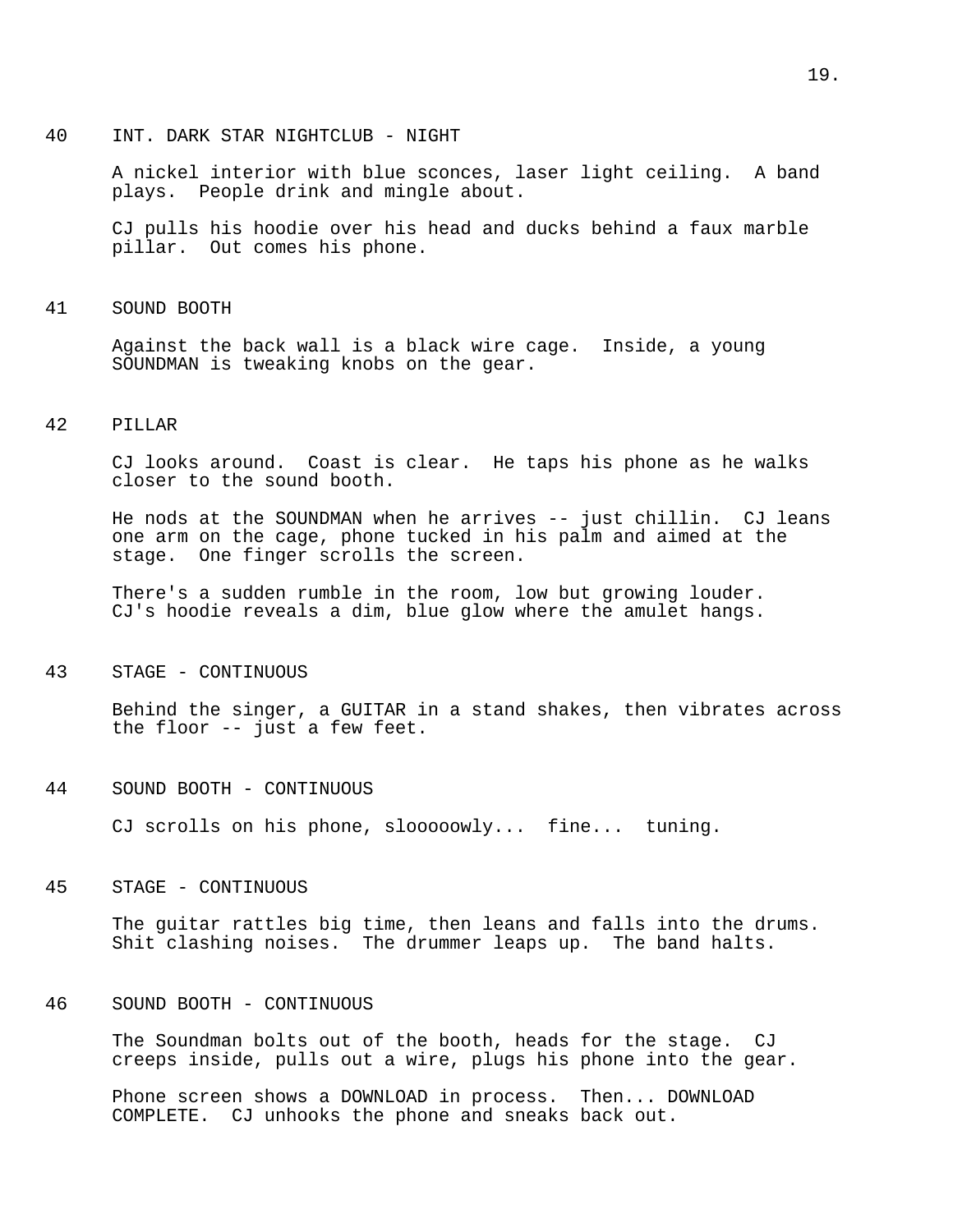47 INT. DEBUSSY'S CAR - NIGHT

DeBussy looks at his watch, opens the car door.

48 INT. DARK STAR - NIGHT

DeBussy enters the main room and he's hit with a loud, static hiss, electronic, annoying as hell. He flinches.

Two men argue at the sound booth. An OLD GUY yells at the Soundman, who -- yells back.

49 SOUND BOOTH - CONTINUOUS

CJ hops past the employees and goes into the booth, punches a few buttons. The static hiss stops. CJ comes back out of the booth.

> CJ (to the Soundman) Never loop passive and active speakers through the EQ. Good way to fry it.

The Old Guy glares at the Soundman.

#### SOUNDMAN

(points to the stage) That was something else, not the EQ! Get out of my booth!

### DEBUSSY

(approaches) Hey guys. I'm a soundman, heard the problem. I'd say the EQ is fried.

Old Guy's hands go to his hips. He's pissed. Shakes his head.

The Soundman loses it. ARGH! He takes a swing at DeBussy.

CJ's hand moves like lightning, catches the moving fist in his palm. He leans in close to the Soundman.

CJ

Touch him -- you die.

The Soundman pulls loose and walks away. Smart move.

CJ heads off, nods at DeBussy as he passes. CJ gets to the pillar and spins around, when, Nibel appears in front of him.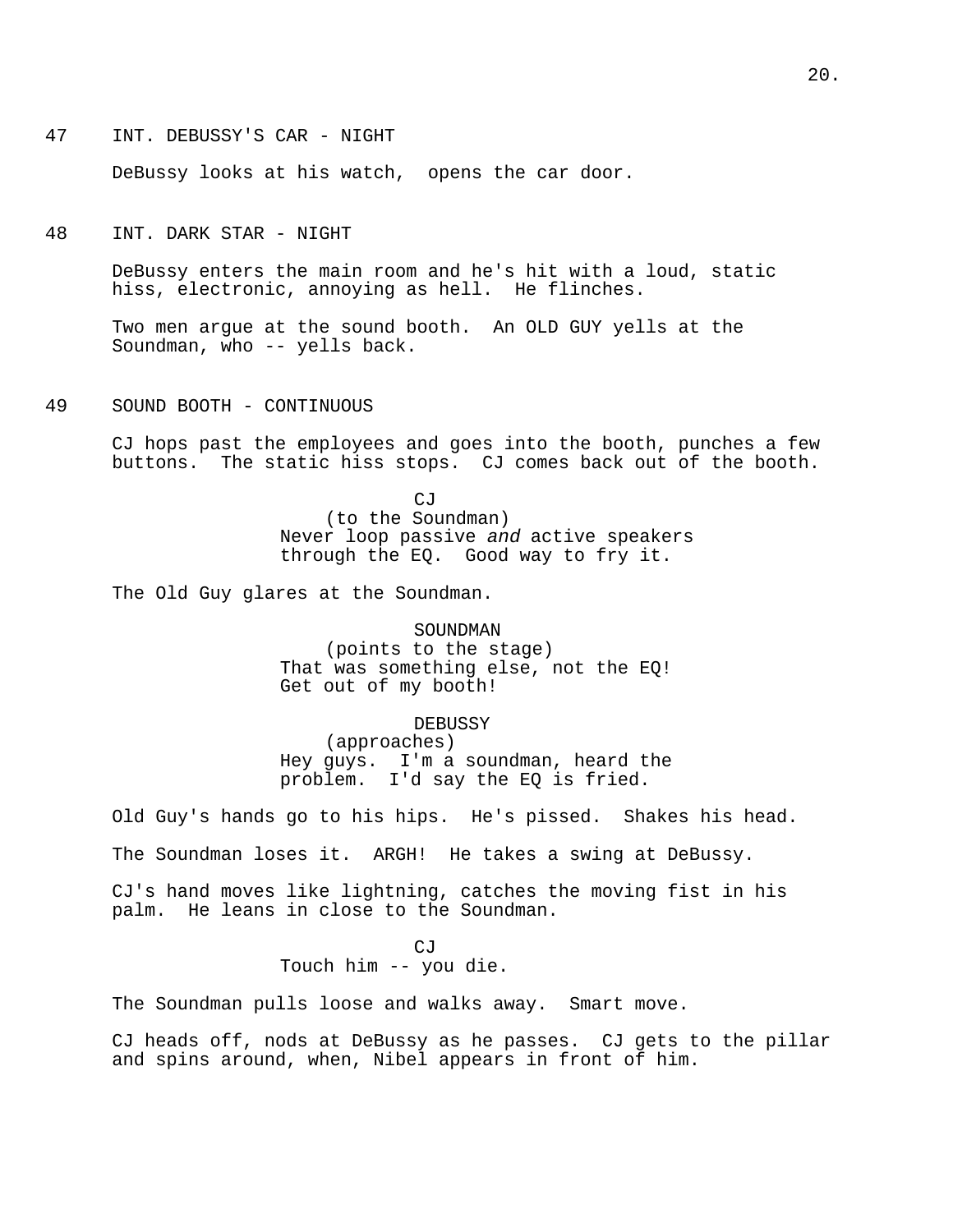# CJ (CONT'D) (whispers to Nibel) Get the hell out of here!

CJ aims his phone at the sound booth, taps it like a remote.

Sparks fly from the sound board and a small flame erupts. The Old Guy goes frantic. SHIT! No one there to help him.

CJ runs in the booth and SNUFFS OUT the small flames. He faces the Old Guy, but his eyes are really probing for Nibel.

> CJ (CONT'D) (patronizing) That could have cost you a whole new system. If you want me to fix this, speak up. Tonight's my only free night.

50 INT. INTERTWINE MUSIC - NEW YORK - NIGHT

E leans over Sara's desk, thumbing through her files.

Sara enters her office, spots E and briefly stops, then...

SARA Why are you digging through my desk?

E (sits with one file) Wasn't aware you kept things private.

SARA Only my desire to be near you.

Sara tosses her purse aside, settles into her chair.

SARA (CONT'D) Why are you here?

E Hello? Budget meeting? You and me?

SARA (types on her keyboard) Hello? Three hours ago?

E I'm here, aren't I? (opens a file) These the A/V candidates?

E cocks his head, does a double-take with one photo. He shows it to Sara.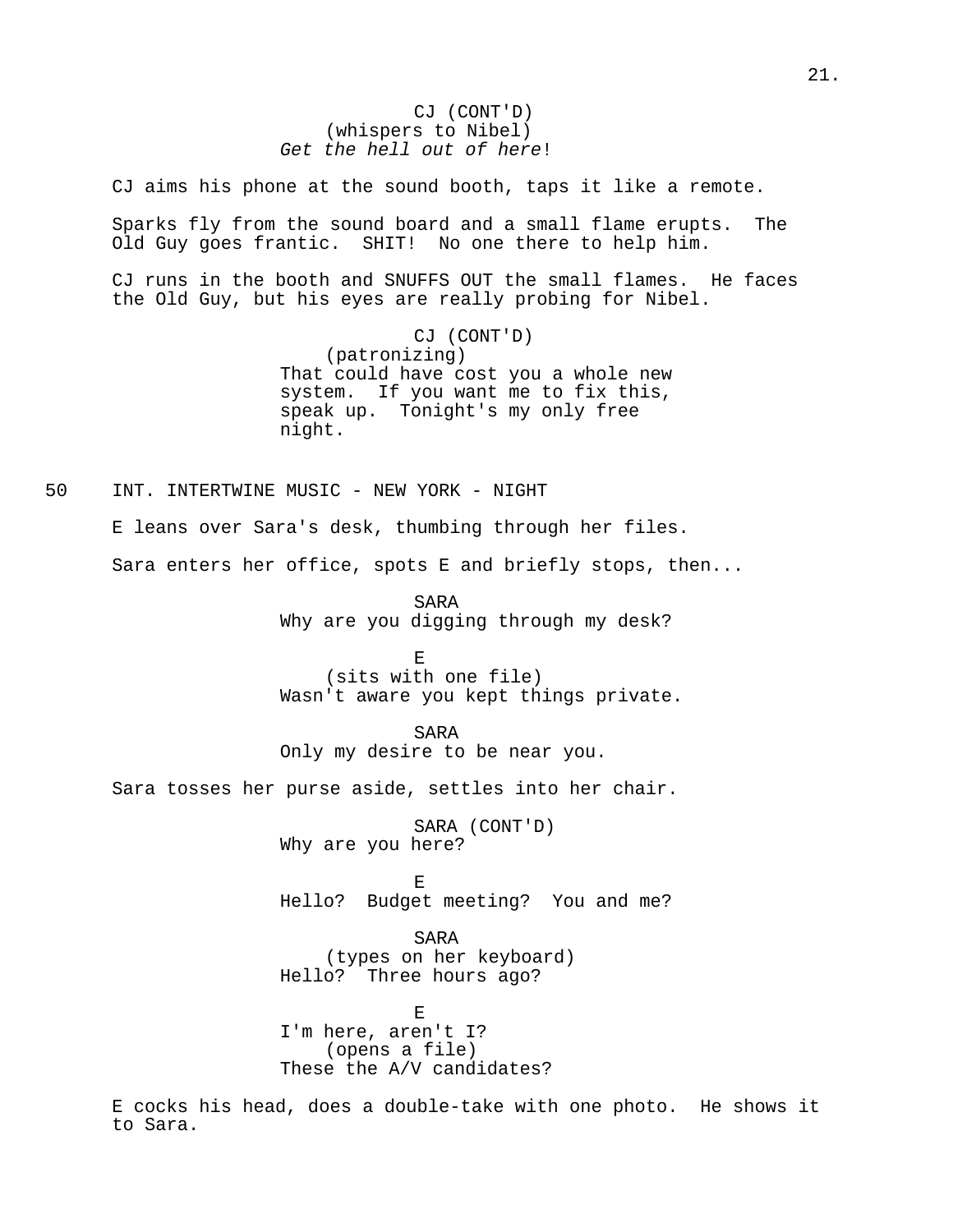E (CONT'D) Do I know this guy? Sara briefly looks, goes back to typing. SARA New guy. Curt. E Realllly looks familiar. I swear I've seen him somewhere. SARA It's a premonition. You'll be touring with him. E Is this the Craigslist killer? Sara? SARA Yes, E. I'm hiring him to knock you off so we'll get a new singer. E shutters as Sara faces him head on. She smiles and says... SARA (CONT'D) Ready to go over numbers? 51 INT. DARK STAR - BOSTON - LATE NIGHT DeBussy stands on a ladder across the club. He's working high in the ceiling above the stage. Only his legs are visible. CJ is in the sound booth, feet up, playing with his phone. DEBUSSY (O.S.) This speaker is good, CJ! CJ (hollers) They don't know that. Just replace it. We'll use it -- Nibel appears a few feet away. CJ jumps up. CJ (CONT'D) Dammit! Stop comin' around! NIBEL I will not.

> DEBUSSY (O.S.) CJ! I need your help over here!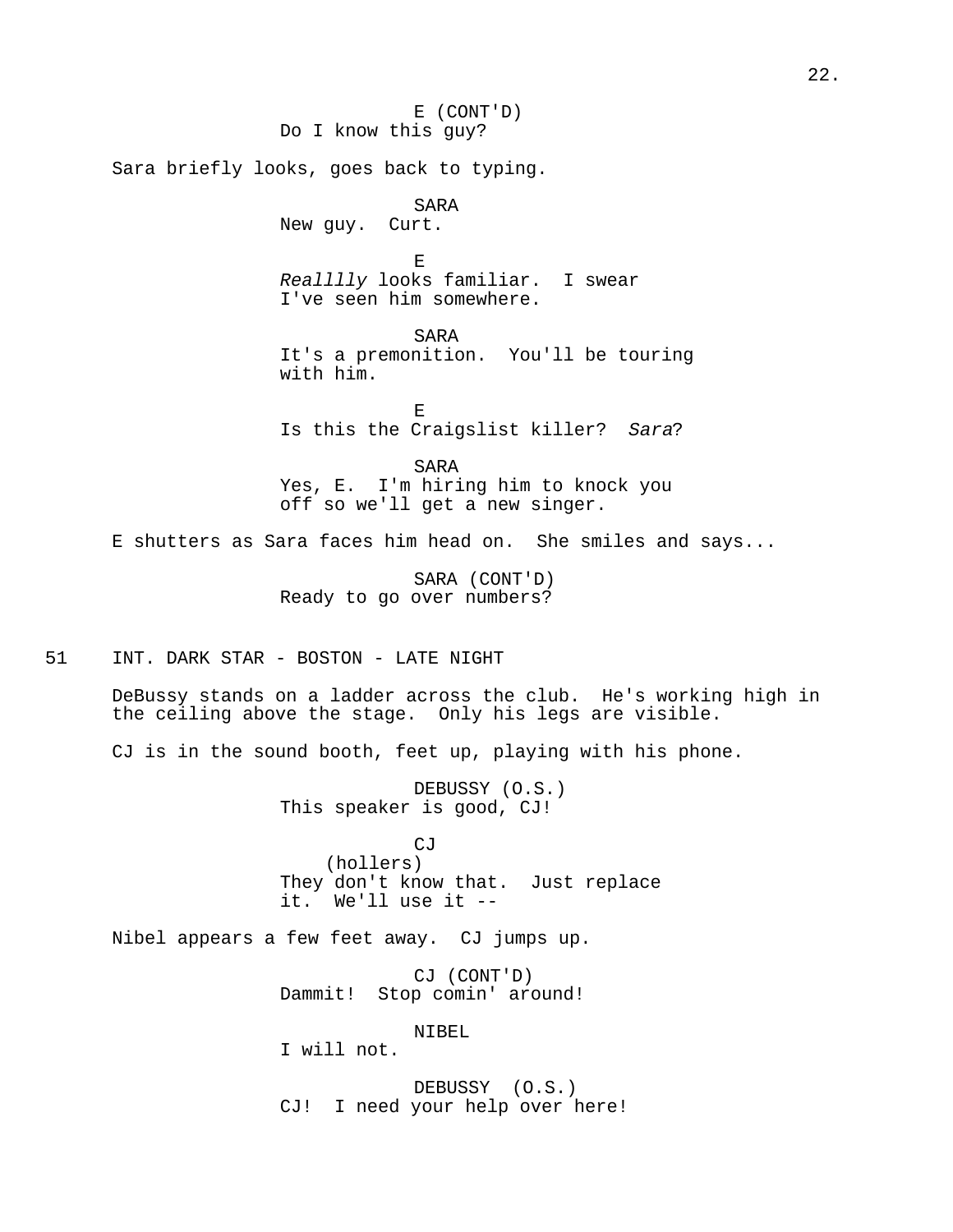CJ ignores DeBussy, stares at Nibel.

NIBEL. There is a matter of great importance we must discuss. I insist.

## 52 CEILING - CONTINUOUS

DeBussy turns a bolt and CRASH -- a speaker falls. The wires wrap around DeBussy. He catches the speaker, but, he's struggling to stay on the ladder.

DEBUSSY

CJ! Help me!!

53 SOUND BOOTH - CONTINUOUS

Nibel gently reaches for CJ's amulet. CJ steps back.

CJ (grips his amulet) That's what you want -- this! Screw you! Nobody touches this!

DEBUSEY (O.S.) God Dammit, CJ! Help me!

CJ holds a finger out to DeBussy, as if DeBussy could see him saying -- HOLD ON.

> CJ Funny how you ignored me when I needed you. Now you won't fucking go away.

## 54 CEILING - CONTINUOUS

DeBussy can't hold the heavy speaker, it slips from his grip. The cord twists around DeBussy's neck, YANKS him forward as the ladder falls -- but -- the cord is still attached in the ceiling.

DeBussy hangs from the cord, legs flailing, can't breathe.

55 SOUND BOOTH - CONTINUOUS

Nibel stands firm, absorbing CJ's attention.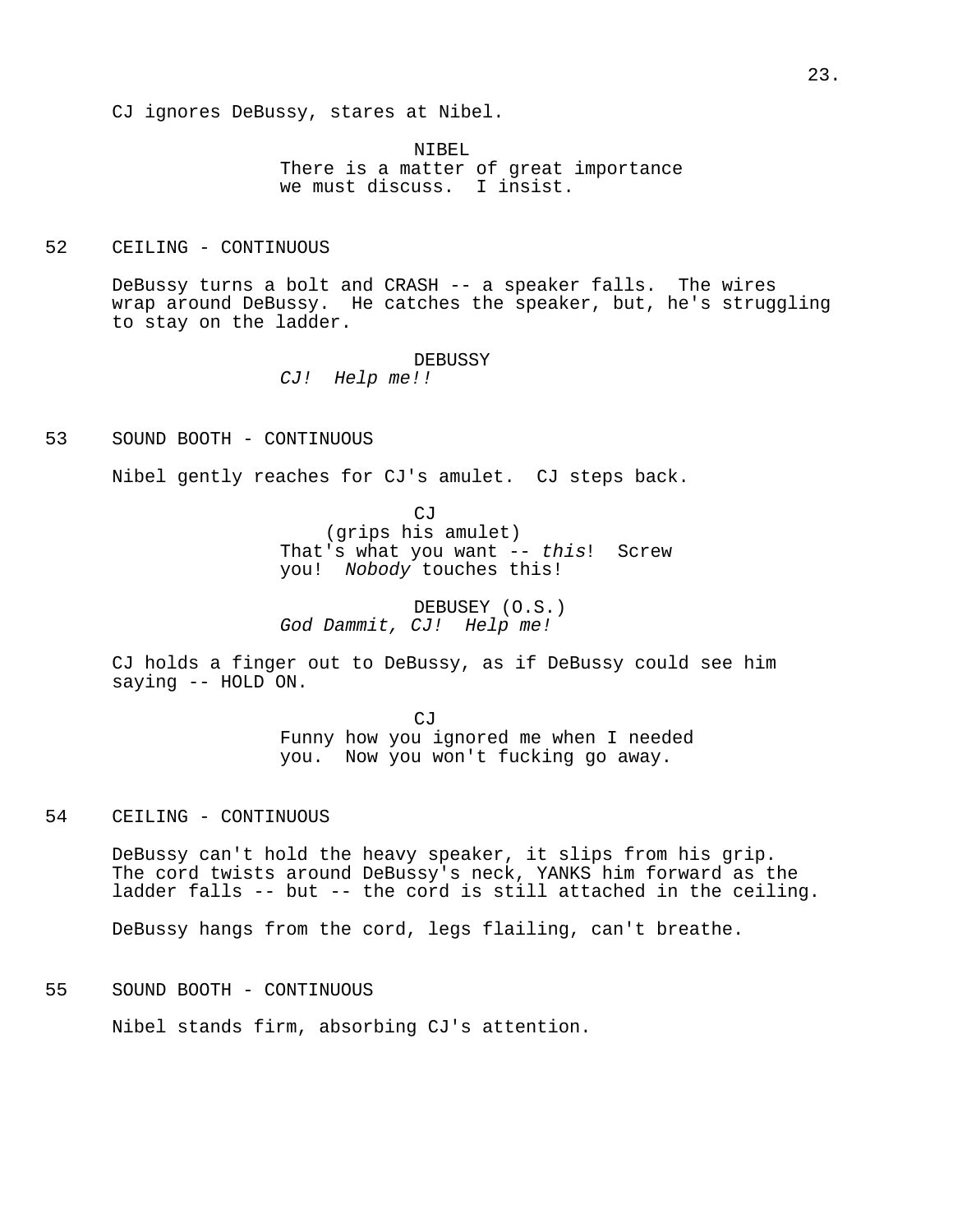(to Nibel) You and me are gonna get something straight. Stop comin' around! Don't show up anywhere! I'm not interested!

Nibel fades.

CJ looks around, gets cocky. Hell yeah -- won that fight. Looks to the stage and sees DeBussy hanging in the air. SHIT! CJ bolts.

56 STAGE - CONTINUOUS

A frantic CJ stands the ladder back up, starts climbing.

CJ No, no, no. I'm coming, D! I'm here! Hold on!

CJ gets to DeBussy and cuts the cord. DeBussy drops to the ground. CJ jumps down and hurries to him.

DeBussy isn't moving.

# 57 INT. BEDROOM - BOSTON - MORNING

A man and a woman are in bed having sex. The man's back is exposed, his physique similar to CJ. The woman is Radine.

A phone chimes. The man looks to the night stand. Radine's phone displays an image of CJ calling.

The humping slows, then comes to a halt. A MALE LOVER (28) rises and supports himself on straight arms. Breathing heavily, he stares at her.

### MALE LOVER Did he just -- ?

He flings the covers off and rolls to the side, sits on the edge of the bed. Yeah, he's upset. He grabs his pants from the floor.

Radine reaches for her phone, shows CJ has called.

### RADINE

He might be...

Radine catches herself being interested. Puts the phone down.

He slips on his pants and looks around, needs his shirt.

RADINE (CONT'D) I didn't ask him to call.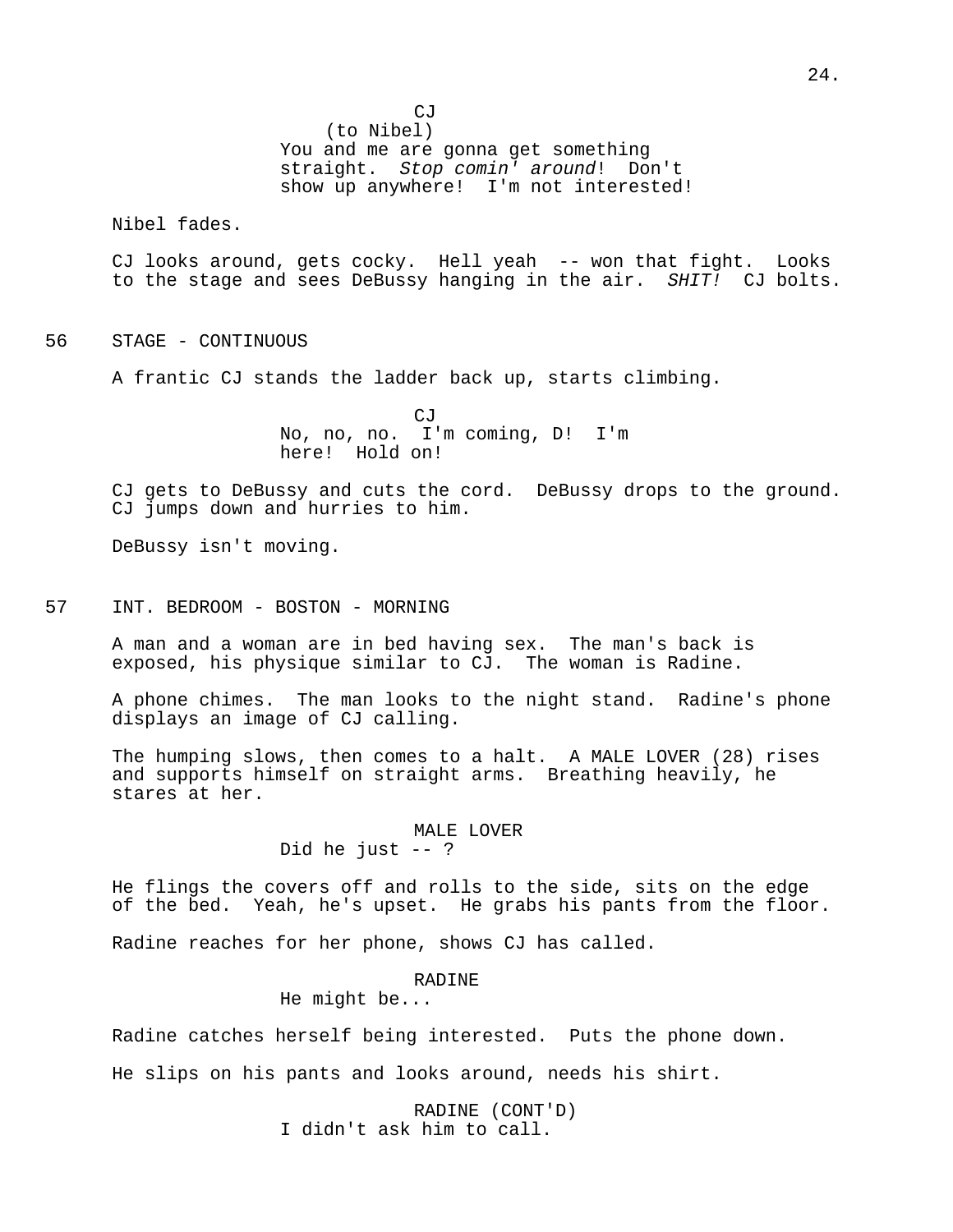Radine sits up -- been called out.

RADINE There's nothing to get over!

He laughs.

RADINE (CONT'D) What do you want? This is what we do, you and me. Your rules. No strings, just sex. Let it go.

MALE LOVER At first, yeah, but I thought that might have changed.

RADINE

(quietly) You might have told me that.

He storms from the room, shirt in hand. Radine watches him leave. Should she stop him? She doesn't.

The front door slams. Then, the front door opens and slams again. The Male Lover walks back in the bedroom, crosses his arms and glares at Radine.

Radine jumps out of bed, grabs a few garments and hurries out of the room.

> RADINE (CONT'D) I'm gone. I'm gone.

58 INT. HOSPITAL - MORNING

CJ sits in a waiting room, slumped down, stone faced.

Radine comes around the corner and spots CJ. She goes to him.

CJ sits up, but he dodges eye contact with her.

RADINE This has you all over it.

 $C,T$ Just... don't!

RADINE Where were you? Why didn't you protect him? You should have --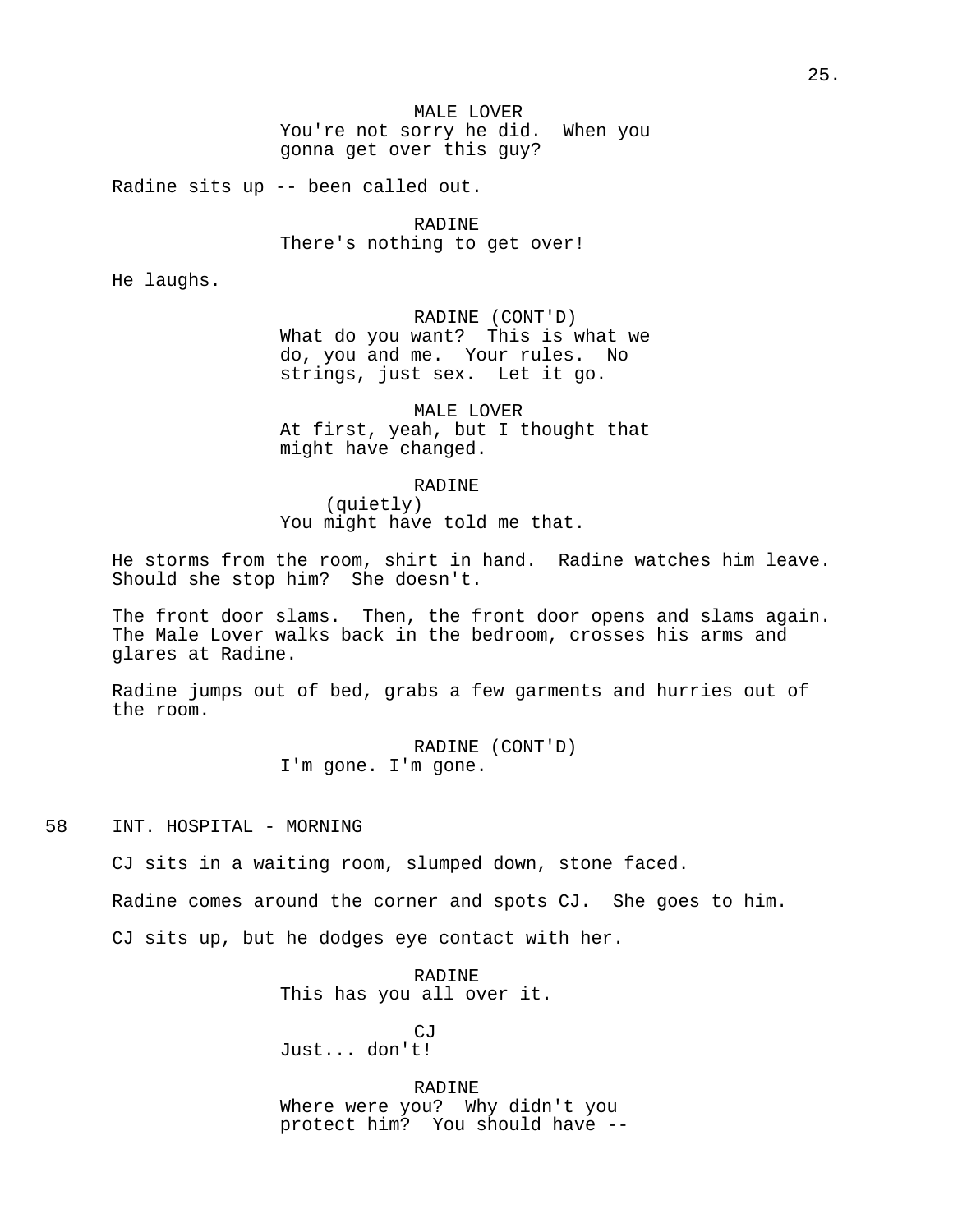She bites her lip, stands calm, then... Her chin quivers. She can't hold back. She starts slapping the shit out of CJ, both hands. CJ grabs her and pulls her close, a serious embrace. Radine is balling, buries her head in his shoulder. CJ is numb and his face shows it. That, and fear. They sit. Radine pulls it together, takes a FedEx from her bag. RADINE (CONT'D) I watched you going down this path of self destruction, and I... (a beat) I never worried you'd hurt yourself, But... there were no flags - nothing. I never realized you would hurt someone else. That HURT. CJ can't get words out. RADINE (CONT'D) Just... (hands the FedEx over) Take this job and please... take your shit somewhere else. Radine stands, takes a few steps, then pauses and drops her head. RADINE (CONT'D) Death just surrounds you, CJ. CJ turns white. Radine walks away. CJ slides down the wall to his butt, wraps his arms around his shins. He rubs his amulet. 59 INT. JUVENILE DETENTION CENTER - DAY - FLASHBACK 2002 A young CJ (15) sits on a military bed across from a young DeBussy, (13). CJ is closed up, arms around his shins, head down, rubbing his amulet.

DeBussy is toying with shit in the room, upbeat, talking whether CJ likes it or not. He faces CJ.

> DEBUSSY Okay, man. You've been here for two days and haven't said a word. This place is better with a pal.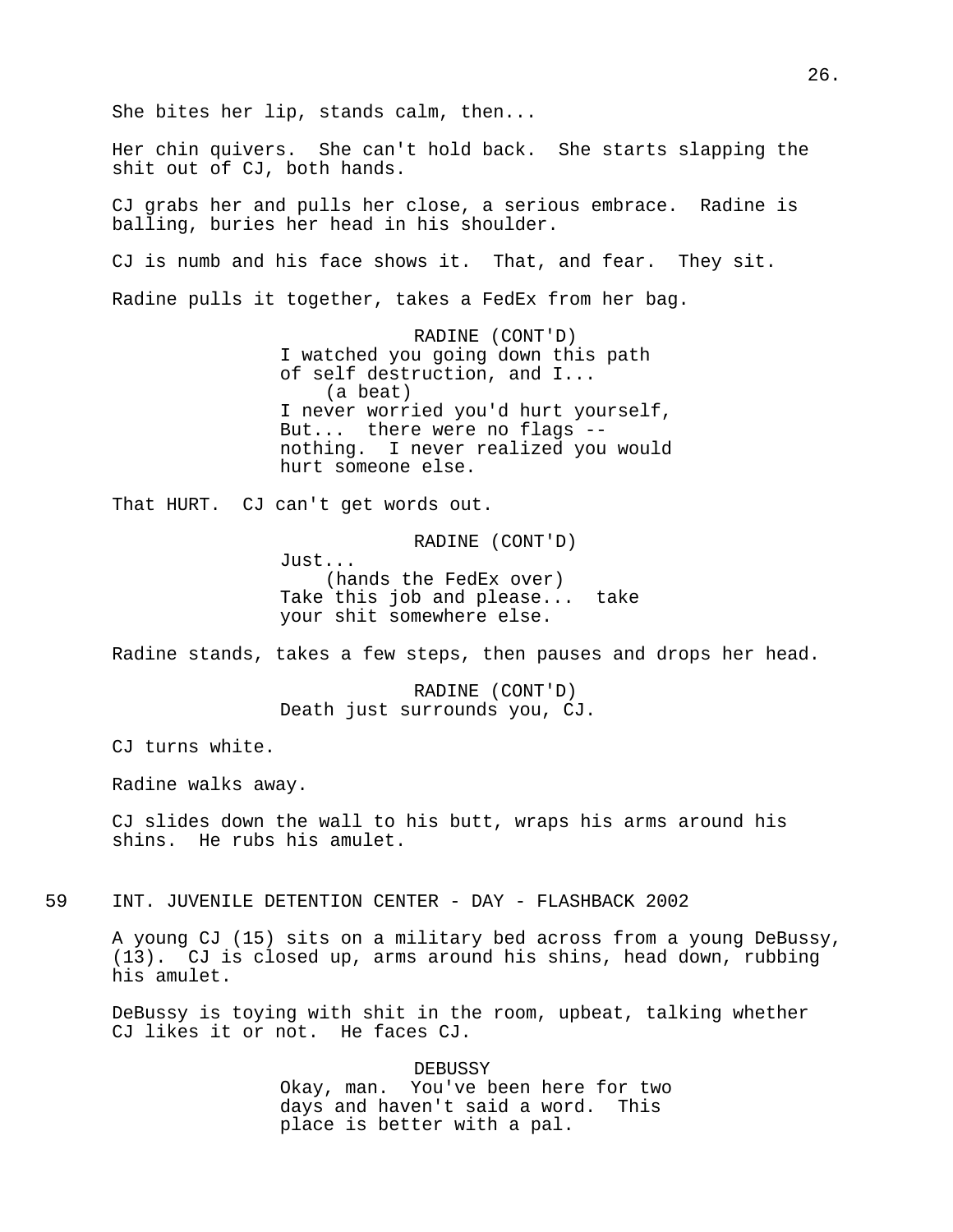CJ (head hung) Just waiting. I'm outta here soon. DEBUSSY (sits) Dude! You killed your parents! You're not ever getting out of here. CJ leaps from the bed and balls his fists, ready to pounce on DeBussy. DEBUSSY (CONT'D) (leans back) Easy, Bundy. I'm not your enemy. At least you had parents. That threw CJ for a loop. He cocks his head. DEBUSSY (CONT'D) You trying to tell me you didn't do it? CJ goes back to his bed, sits. DEBUSSY (CONT'D) You had blood on you, man. Everyone knows the story. It's all over the papers. Maybe it's best you just deal with it. CJ (barely legible) Someone else was there. DeBussy scoots closer. He's all ears. CJ (CONT'D) Nobody knows that part. DEBUSSY (points to the door) Then you gotta tell these guys! You can get out of here. Just tell 'em-- **CJ** I can't!! DeBussy is wicked suspicious now, squints his eyes. DEBUSSY (sits back) Hey, you and me are a lot alike.

(MORE)

27.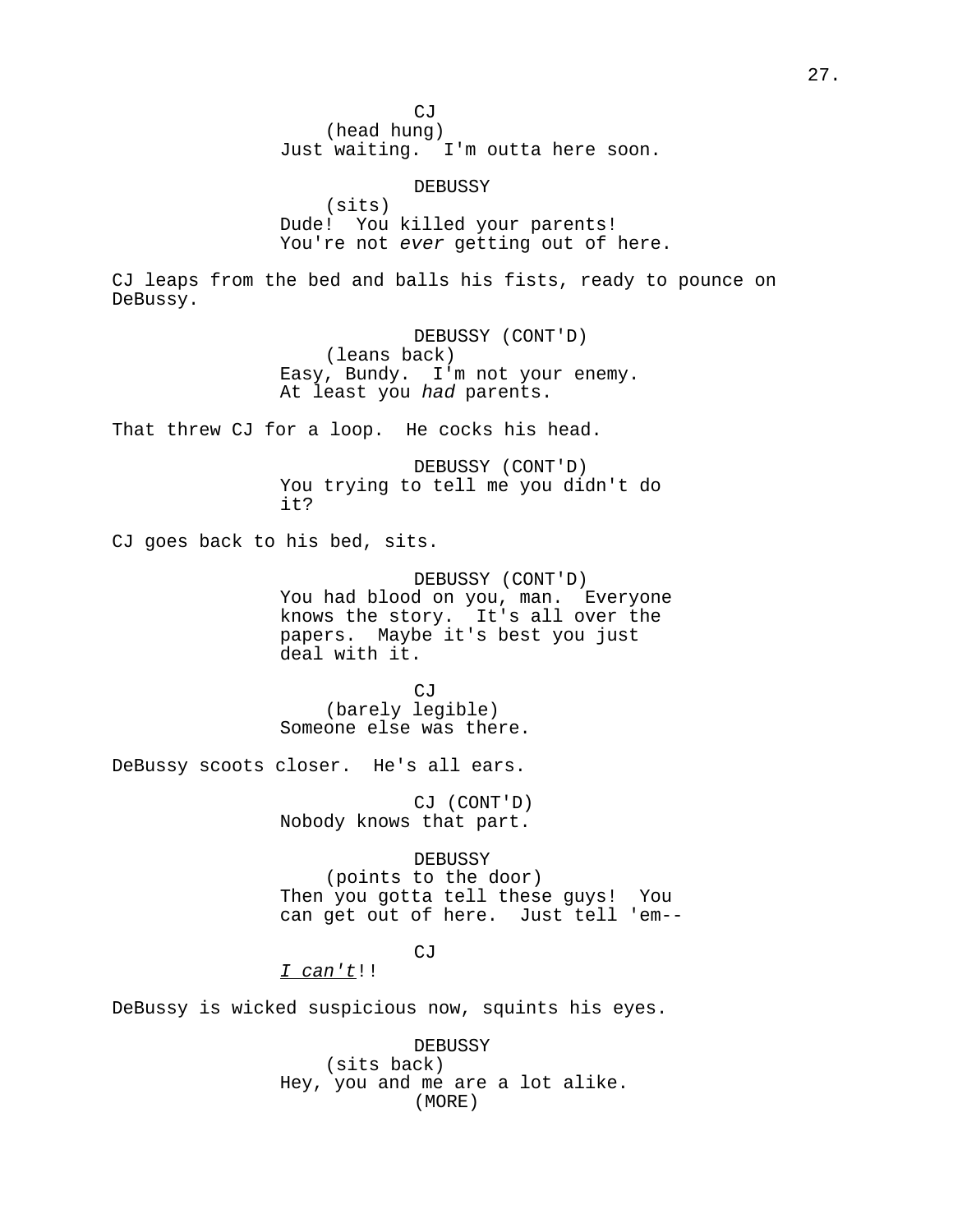DEBUSSY (CONT'D) No parents, both in this shit hole for a while, and, well, I think I just met someone as fucked up as me.

CJ cracks a half-ass smile. They talk.

END FLASHBACK

- 60 INT. HOSPITAL MORNING PRESENT DAY CJ stands, barely, then slowly walks away.
- 61 INT. ANCIENT THEATER LOCATION UNKNOWN NIGHT

Nibel paces, barely, hands behind his back, addressing the wing.

NIBEL He has suffered a loss, Madame.

JANIE B (V.O.) (a beat) And so it begins. (a beat) Nonetheless... his tragedy is our blessing for it will fuel his anger and bring him closer. Protect the talisman at all costs.

62 EXT. DARK STAR NIGHTCLUB - NIGHT

Looking exceptionally shady, CJ sneaks past the front door and runs to the side of the building.

63 EXT. DARK STAR / SIDE ENTRANCE - NIGHT

CJ studies the deadbolt, pulls out his phone/adapter. He taps the screen and puts the phone against the deadbolt. He slowly scrolls with his thumb. A tone rings out. The lock vibrates.

64 INT. DARK STAR /SIDE ENTRANCE - NIGHT

The latch on the deadbolt jitters and slowly turns, clicks open. The door swings open and CJ enters, closes the door behind him.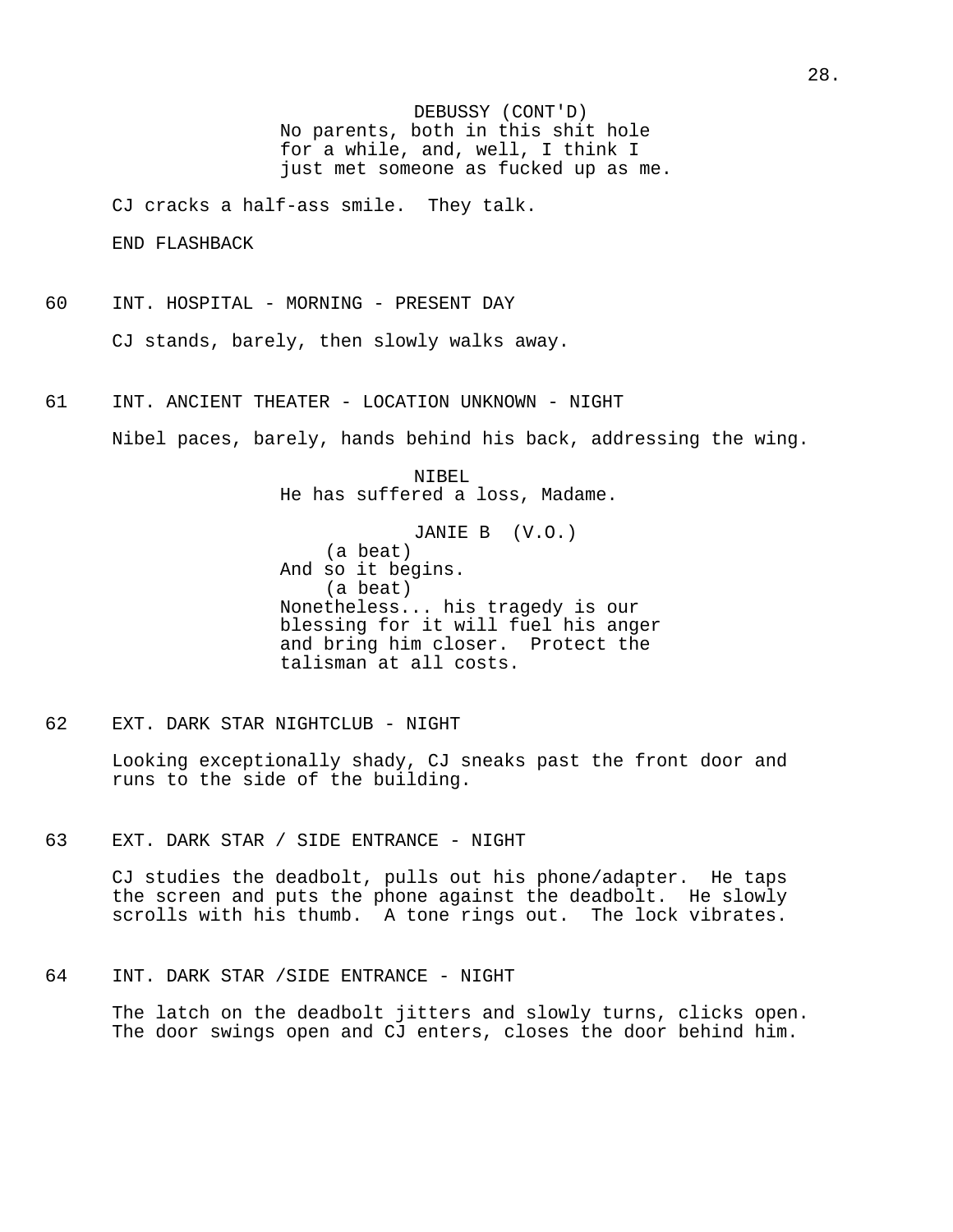### 65 INT. DARK STAR NIGHTCLUB - LATER

CJ walks out of the sound booth and spins a chair around. He sits, turns on his phone and slides it in his hoodie pocket.

# CJ (head back) I know you're here.

Equipment in the sound booth hums. He waits, foot tapping the floor, until... Nibel emerges.

> NIBEL You have grown tired of running.

CJ (nods at a chair) You wanna talk? Let's talk.

## NIBEL

(skeptical) As a child you enjoyed my visits, yet now you fight me. Much has changed in such little time.

CJ Yeah... everyone's dead.

#### NIBEL

I speak of the methods in which you apply your skills. Surely a man of your stature realizes he has surpassed the instructor.

CJ Why... did you kill my friend?

NIBEL Yet, despite your achievements, you seem to have misplaced your calling.

Nibel steps closer, hands cupped together.

NIBEL (CONT'D) Techniques are merely half the lesson. Have you forgotten why these skills serve a purpose?

CJ bounces a knee, he's struggling. Throws his head back.

NIBEL (CONT'D) Is it not time to resume your search?

CJ stands, starts pacing. He grits his teeth.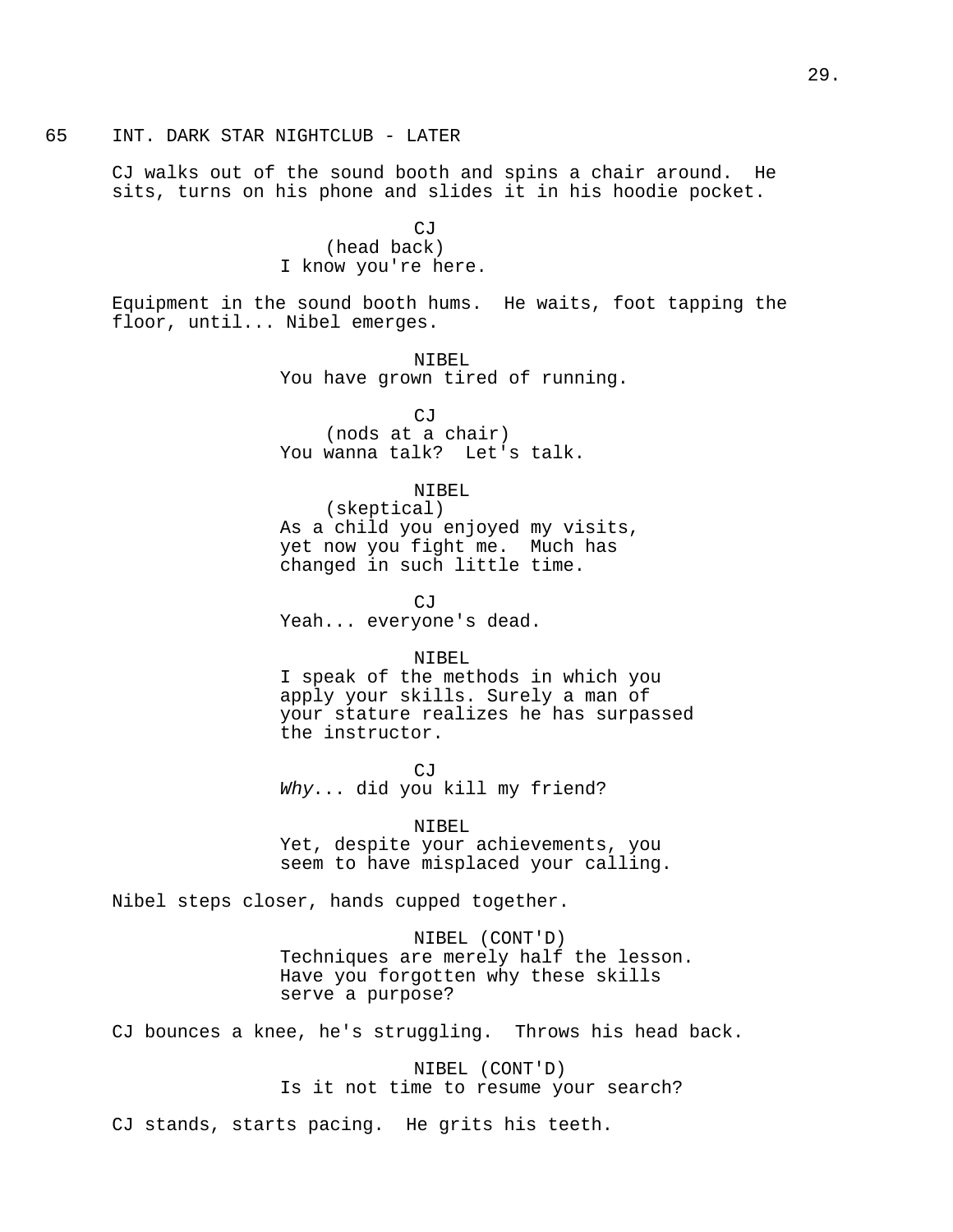CJ Just stop. You know I looked for them... back then. (faces Nibel) I did everything I'd always done. Everything I was taught, and got nothing. Zero. NIBEL I remember. CJ So why now? Why didn't they appear then? Nibel approaches the chair, sits on the very edge. NIBEL They were not able, and they will never be if you do not go to them. CJ (quick head spin) Go to your world? NIBEL Precisely. CJ So you want to kill me, too? NIBEL No... Most certainly not. But I'm afraid what you are needed for will not be easy. And life as you know it... well, it shall forever change. CJ stops pacing, just for a beat. CJ Does it look like I have a life? NIBEL (nods) Have you wondered why you wear this

talisman at your neck?

CJ turns his back to Nibel. He pulls out his phone, fingers the screen. The homemade adapter hums.

> CJ Best forget about getting the amulet.

CJ spins and faces Nibel, aims his phone and thumbs the screen. An arc of electricity hits a chair, SHATTERS IT. Smoke rises.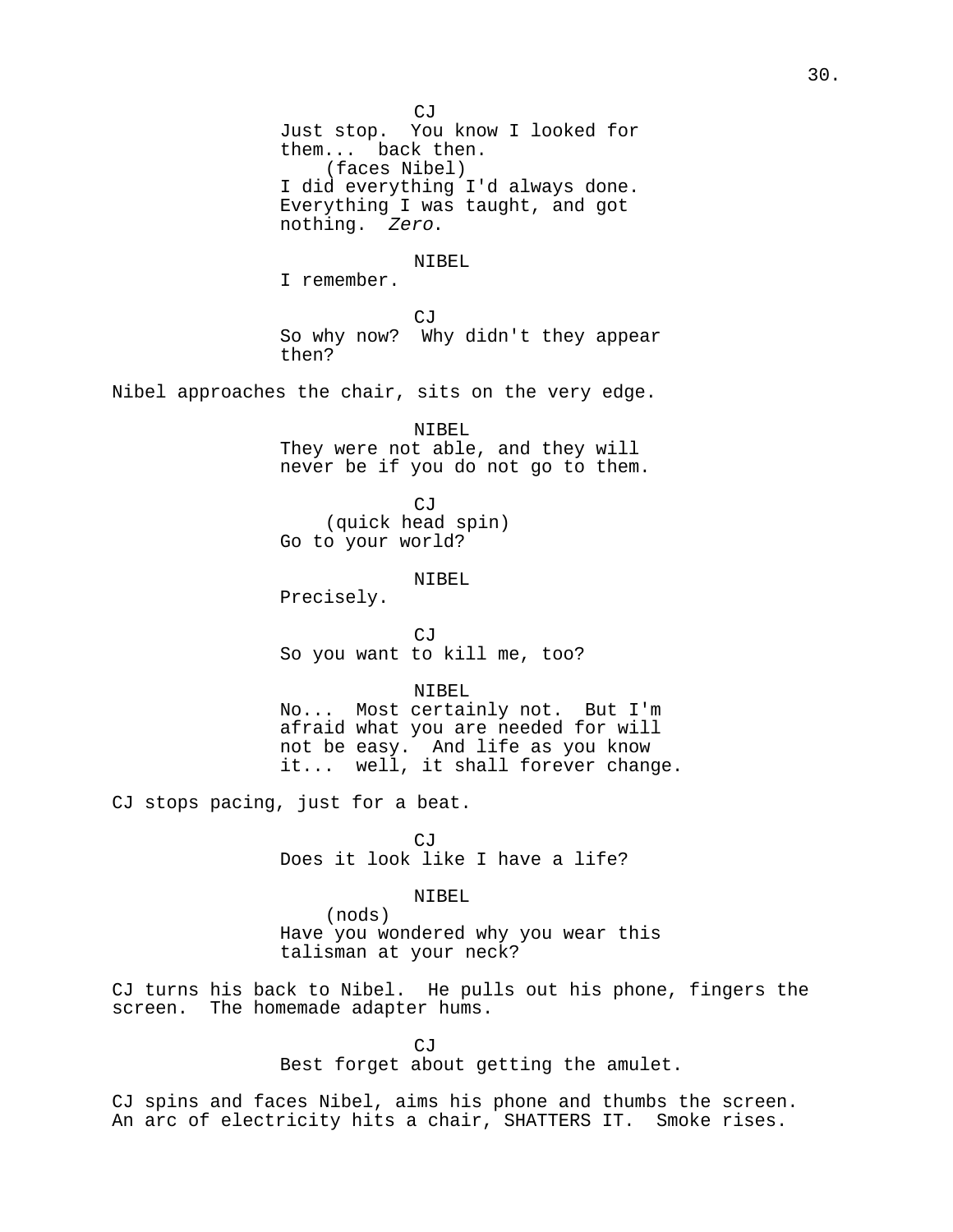Nibel raises an eyebrow.

CJ (CONT'D) (aims at Nibel) Now... I'm seriously gonna fry your ass if you don't tell me why you're really here!

NIBEL (perks up) You dare threaten me!!

CJ shoots the electric arc into another table, sears the wood.

NIBEL (CONT'D) (threatening) If you eliminate me, another will follow.

CJ Why? And lose the riddles!

CJ shoots the arc into the floor at Nibel's feet.

Nibel jumps from his chair, eyes gaping.

NIBEL We have done so your entire life!

CJ I repeat. Why?

CJ aims...

NIBEL Enough! An enemy approaches!

CJ Sucks to be you. Not my problem!

NIBEL. But it is. Only you can sustain the journey.

CJ What do I get out of it?

NIBEL (seriously offended) It is an honor to gain redemption!!

CJ jabs the phone. Nibel snarls his lips.

CJ fires the electric arc and hits Nibel in the shoulder. Nibel's shoulder vanishes in a PUFF OF SMOKE.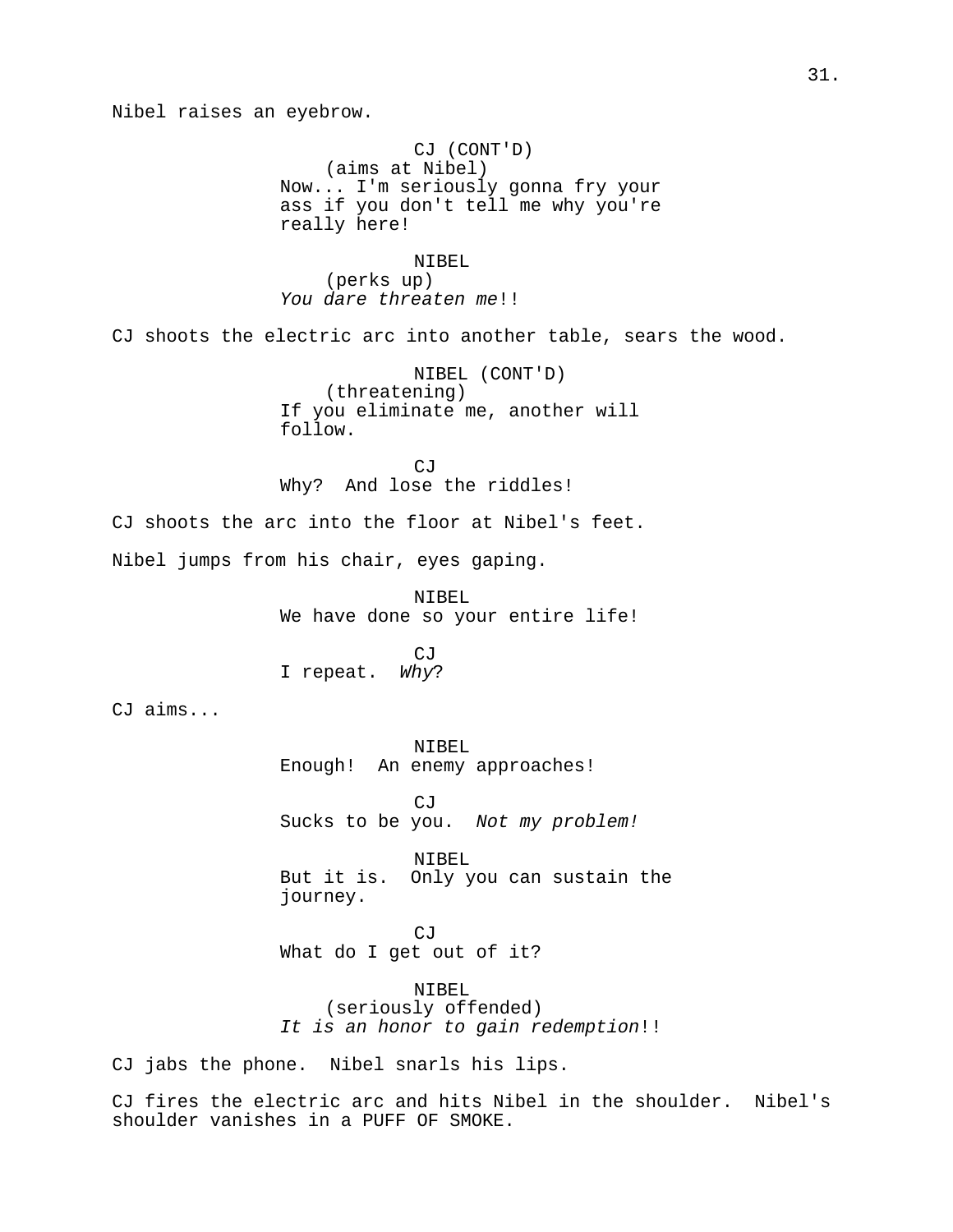Nibel is shocked, then... becomes a rabid dog. Dammit, he's mad.

NIBEL (CONT'D) You have taken a life!

CJ He was a murderer, and I paid for what he did.

NIBEL Yet he still hunts your parents! You must protect them!

CJ That's coo-coo!

CJ aims the phone, threatening...

NIBEL

(pleading) Stop! It is not! It is why you could not reach them. They hide from the one you killed.

CJ is taken aback. A grimace knots his face.

NIBEL (CONT'D) Defeat this enemy and gain your salvation. This is the offer we bring you.

CJ gets soft for a minute, then...

CJ Fuck your stupid offer.

NIBEL You must accept. If he does not find your parents, he will come for you.

CJ (oh shit) I don't know who he is!

NIBEL

Hear me now. Make haste to your home in the forest. You will unearth the answers if you follow the stones!

CJ You're fucking with me!!

CJ shoots an arc at Nibel -- just as -- his phone rings. The app fails and the arc fizzles. The phone is suddenly on SPEAKER. CJ is frozen scared. Nibel notices the change in CJ. Uh-oh...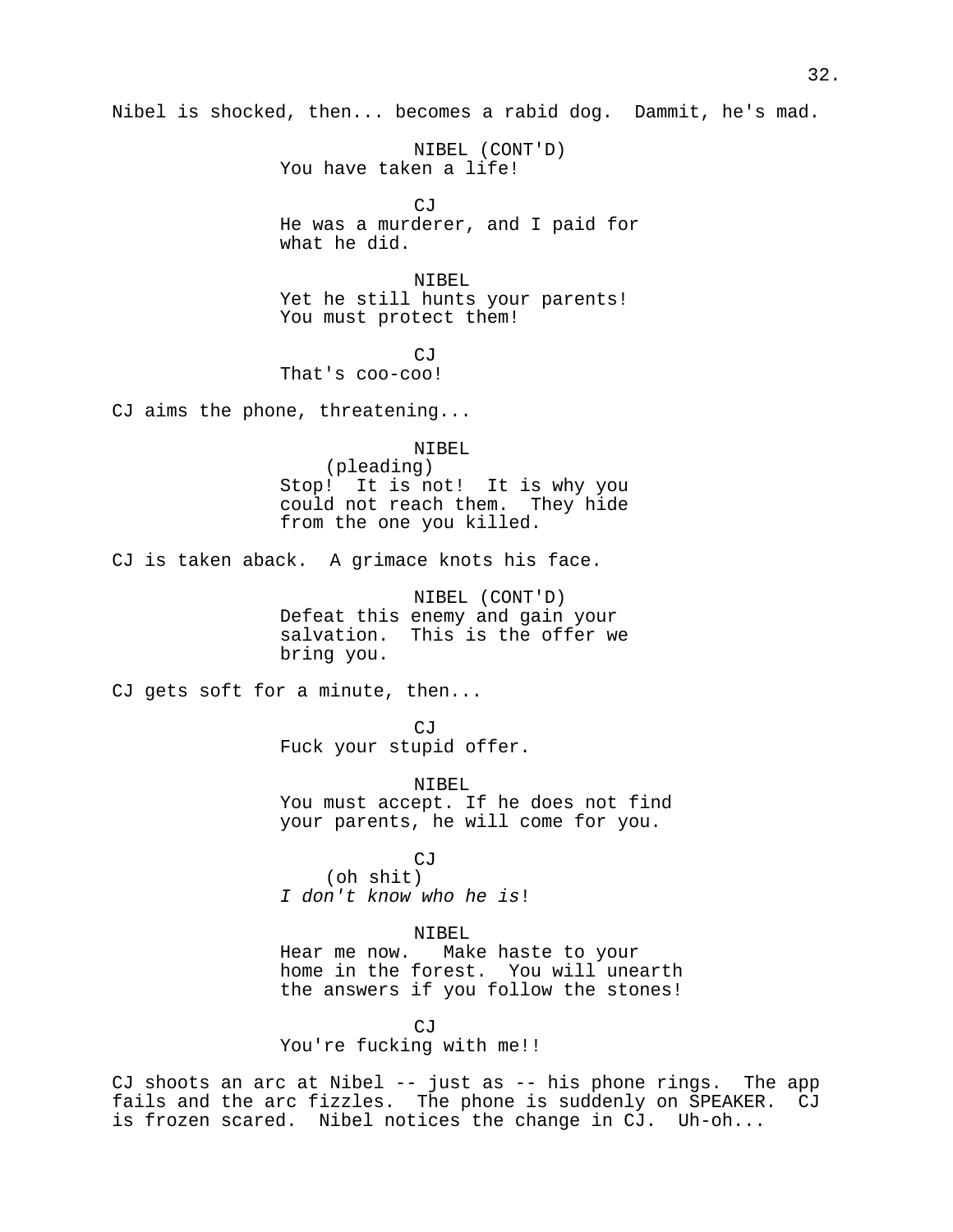DEAN (V.O.) A pleasant evening, Curt, It's Dean Autry, Intertwine Music. Are you able to come in for a chat?

66 INTERCUT. INT. THE DARK STAR - BOSTON - NIGHT / INT. INTERTWINE MUSIC - NEW YORK - NIGHT

Dean sits at his desk on the phone, tapping a pencil.

Nibel is wicked mad, hisses at CJ -- who's slowly backing away. He roars a deafening, GHOSTLY WAIL and bolts after CJ.

Dean yanks the phone away from his ear and stares at it. WTHell?

## 67 INT. DARK STAR NIGHTCLUB - NIGHT

CJ runs from Nibel, phone in hand, still on SPEAKER with Dean. He ducks behind a table and crouches down, peeks over the top.

Nibel slowly approaches, clearing tables with the swish of his hand. He's pissed off and SNARLING.

> CJ (to the phone) How'd you get this number?

DEAN (O.S.) We have our ways. Sounds like some movie you're watching. Mind turning it down?

Nibel swishes his hand and CJ flies into a wall. He gets up, puts the phone to his face.

> CJ Remote is-- (dodges a flying chair) Broken!

Nibel continues to give chase. CJ maneuvers around scattered tables and chairs.

> DEAN (O.S.) Then let's get to the gen. I'd like to speak with you about an A/V position for a tour I'm producing.

CJ does a loop around Nibel and grabs his tool bag, bolts for the side door. Nibel screeches out a wail, then vanishes.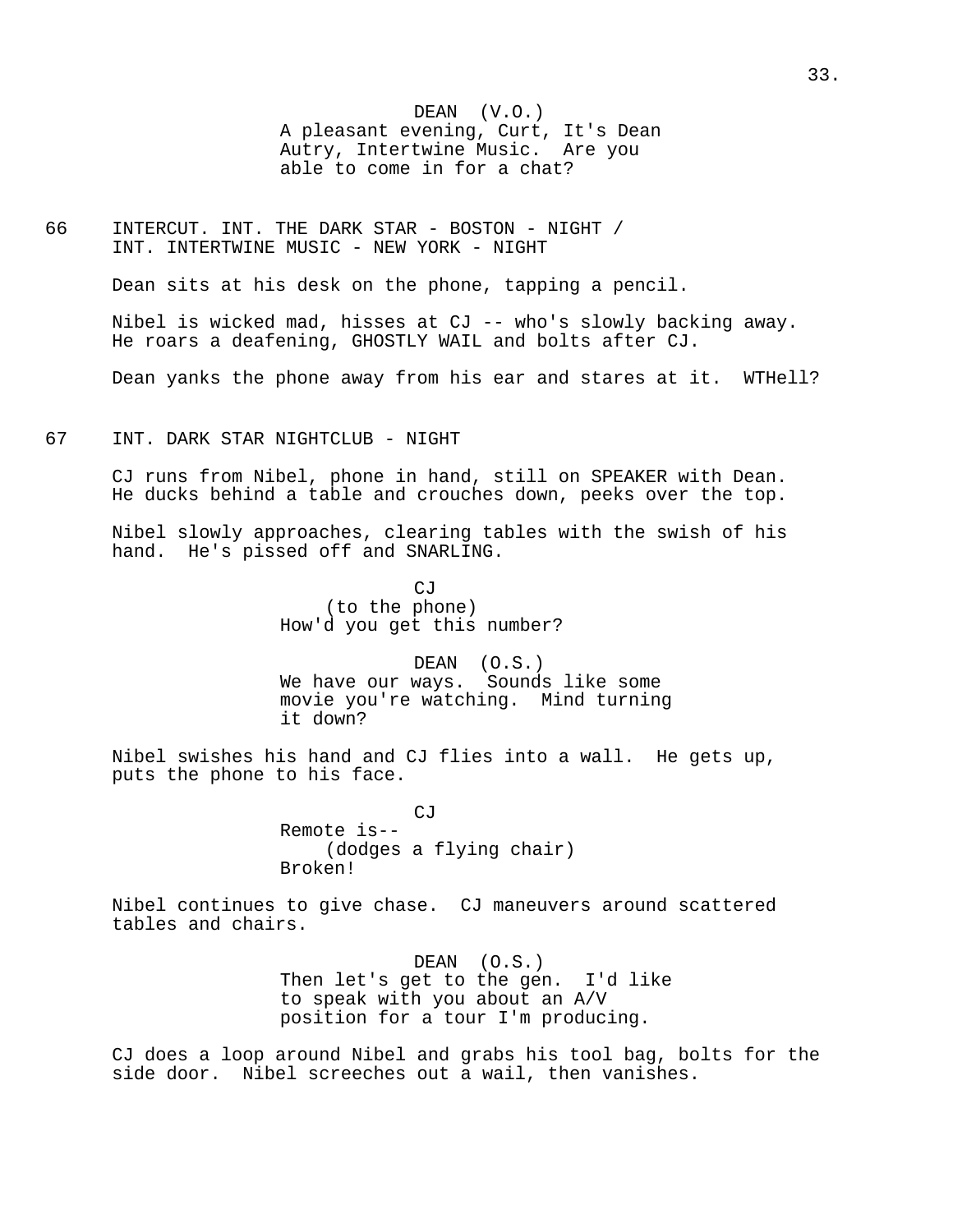$CJ$ (eyes probing) Yeah, that's probably not the best idea for me right now.

DEAN (O.S.) What say you take a peek at the contract before making a decision. It's quite attractive.

CJ gets to the side door and stops abruptly. He hears keys jangling outside. The deadbolt is turning.

> CJ (shakes the phone) I'm ... loosing ... you...

CJ hangs up and hides as the door swings open. A Security Guard walks in. Sound system is humming and it looks like a bomb went off, but no sign of anyone. He pulls out his phone.

CJ slips out behind him.

68 INT. INTERTWINE MUSIC - OFFICE - CONTINUOUS

Dean cocks his head and sets his phone down, grabs his drink.

SARA Is he interested?

DEAN Doesn't seem to be. I wouldn't shag the other candidates just yet.

Sara turns away and purses her lips.

69 INT. NISSAN TRUCK ON HIGHWAY - LATE NIGHT

CJ drives, hypnotized by his headlights, stone faced with an occasional twitch. His brain is on overload.

A passing sign reads: NEW YORK CITY 48 Miles.

AUDIO FLASHBACKS: Different voices haunt CJ while he's driving.

RANDOM VOICES (V.O.) Dude, you killed your parents. (a beat) I have to let you go, CJ. (a beat) Death just surrounds you. (a beat) They hide from the one you killed.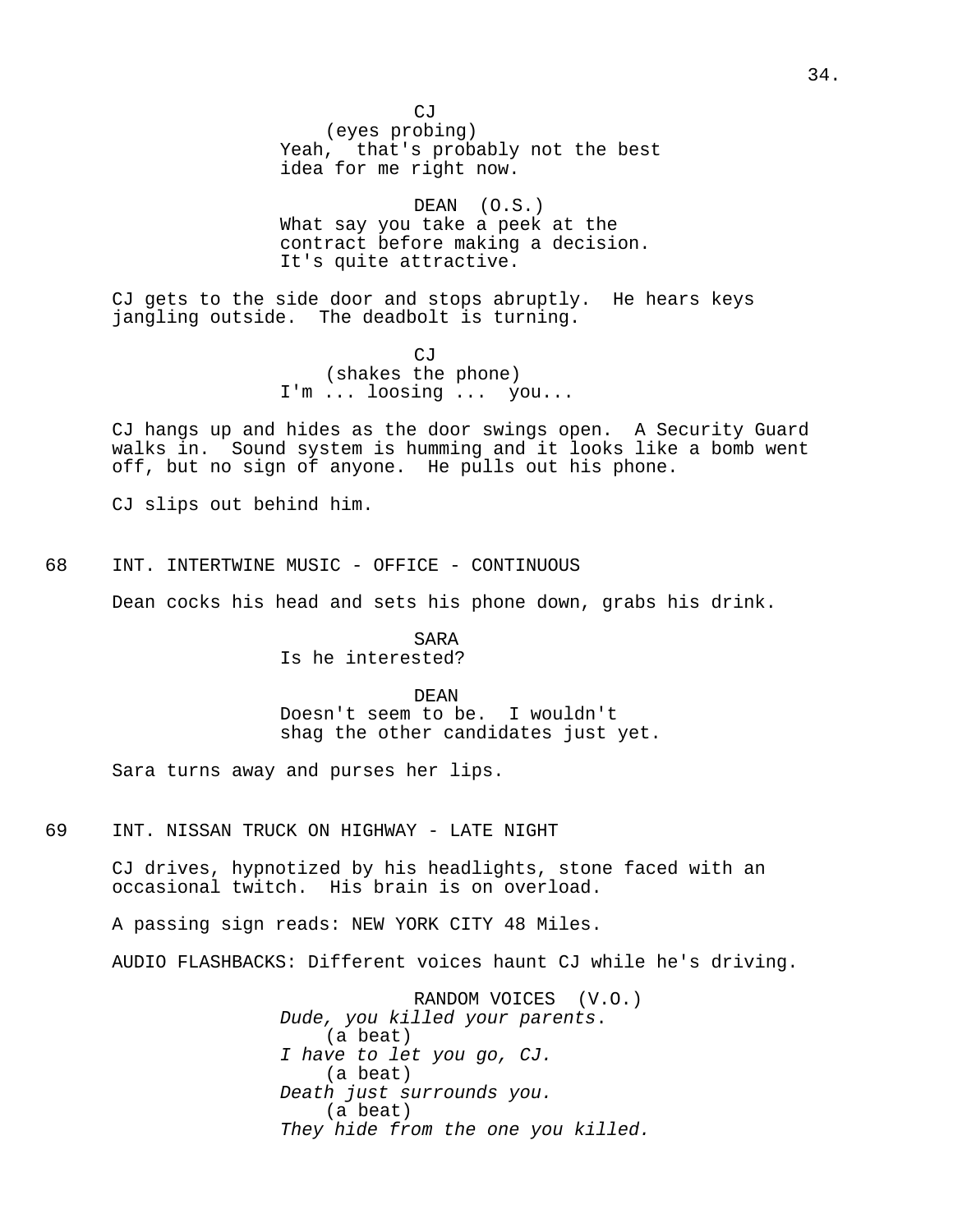A semi ROARS past CJ going a hundred miles an hour. CJ's truck sways, he grips the wheel and gains control, then pulls over. He sits, breathes, stares ahead. Then...

He YANKS! SHAKES! PUNCHES! ...the steering wheel.

CJ

### Enough!!

He opens his eyes, distraught and barely focused, and then sees...

... a woman standing on the shoulder beside his truck. Looks like she's talking but he can't hear, can't see. He spins his head, looking for another car.

She walks to the front of the truck. Now lit by headlights, he sees CLARISE,(SPIRIT) 20s, porcelain skin, long brown hair, sculptured lips and green eyes that reach into his soul.

She stands motionless staring at CJ, her sundress outlining her curves. DAYUM. Then... she playfully runs onto the highway.

> CJ (CONT'D) (grabs the door handle) Stop!

He barely opens the door when ANOTHER SEMI roars by, HONKING, LOUD. Wind pressure slams the door shut -- CJ's truck bounces. He rolls to the middle of the cab - arms over his head. CRAAAAP!

He spins around. The brunette is gone. The road is quiet.

CJ (CONT'D) Okay. Okay, okay, okay, okay...OKAY!

70 INT. ANCIENT THEATER - NIGHT

Nibel approaches the dark wing and Janie B.

NIBEL

(scoffing) He has become a madman, Madame.

JANIE B (O.S.) Had you anticipated a weakling?

NIBEL (baffled) He governs a candlestick of mystical forces.

Nibel glances at his missing shoulder, making reference.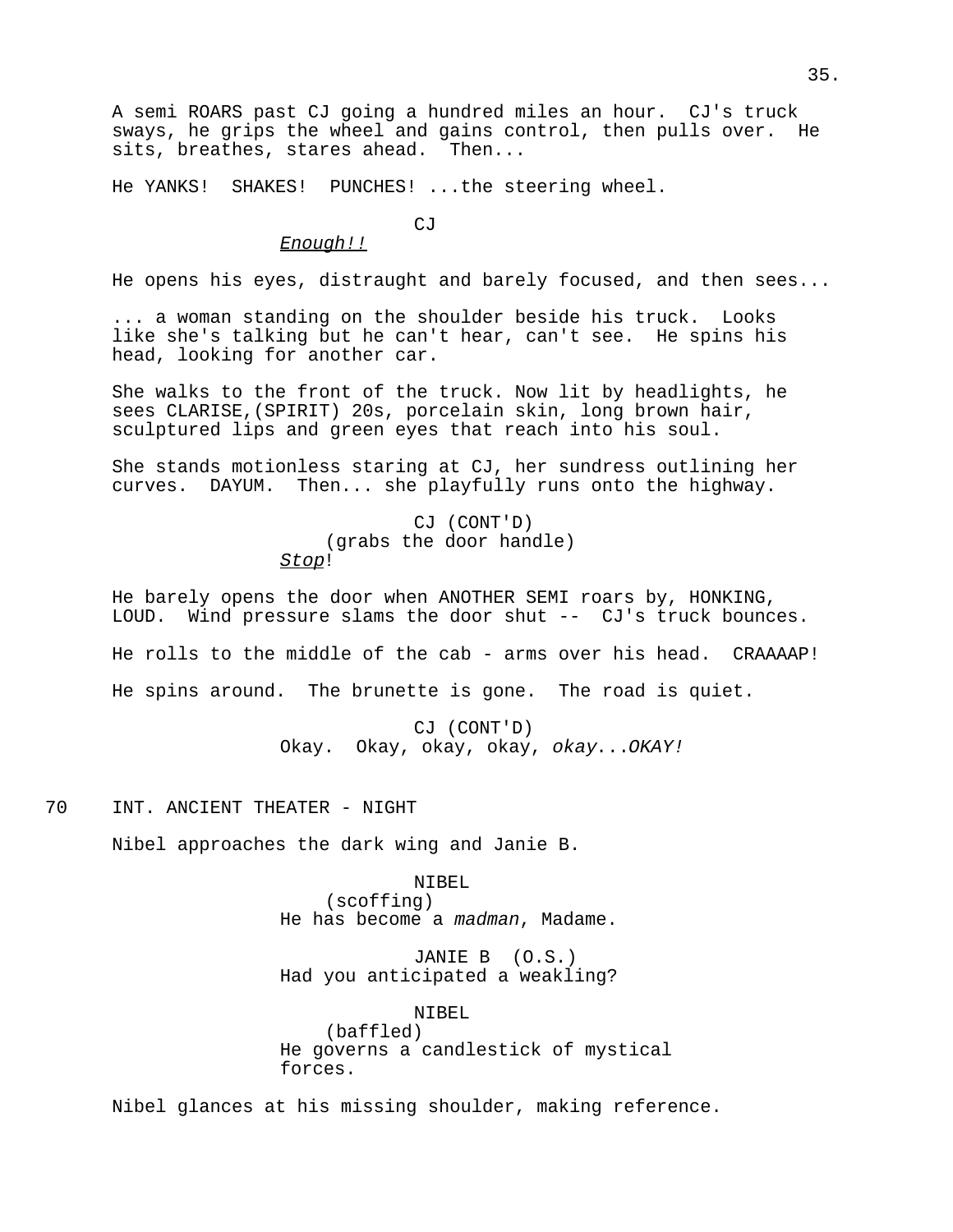JANIE B (O.S.) Clearly. (a beat) Did you speak of Artha?

NIBEL (reluctant) I... spoke of the journey, though he is unaware of the true mission.

JANIE B (O.S.) Be nothing if not relentless. If he does not search for his parents, he will not find the others.

Nibel raises an eyebrow.

NIBEL And if he attempts this on his own?

JANIE B (O.S.) Dear no. He is ill prepared to approach the wrong portal. You will see that he doesn't.

71 INT. CJ'S APARTMENT - NEW YORK - MORNING

CJ storms inside and SLAMS his keys down. He opens a desk drawer, rifles around until he pulls out a manilla envelope.

A key falls from the envelope and bounces on the desk. He eyes the key, then unfolds the paper from the envelope.

INSERT DOCUMENT: The words DEED and NEW HAMPSHIRE are front and center. He flips the paper. WHITE MOUNTAINS is watermarked across the face of a map.

72 INT. BANK LOBBY - DAY - FLASHBACK - 2001

A BANKER in a suit approaches a YOUNG CJ, (15). He stops short of CJ, flings a manilla envelope on the floor. Walks away shaking his head.

CJ picks up the envelope, looks around. People are gossiping.

END FLASHBACK

73 INT. CJ'S APARTMENT - DAY - PRESENT DAY

On the wall before CJ is a concert poster. Ticket stubs and pictures litter the inner frame.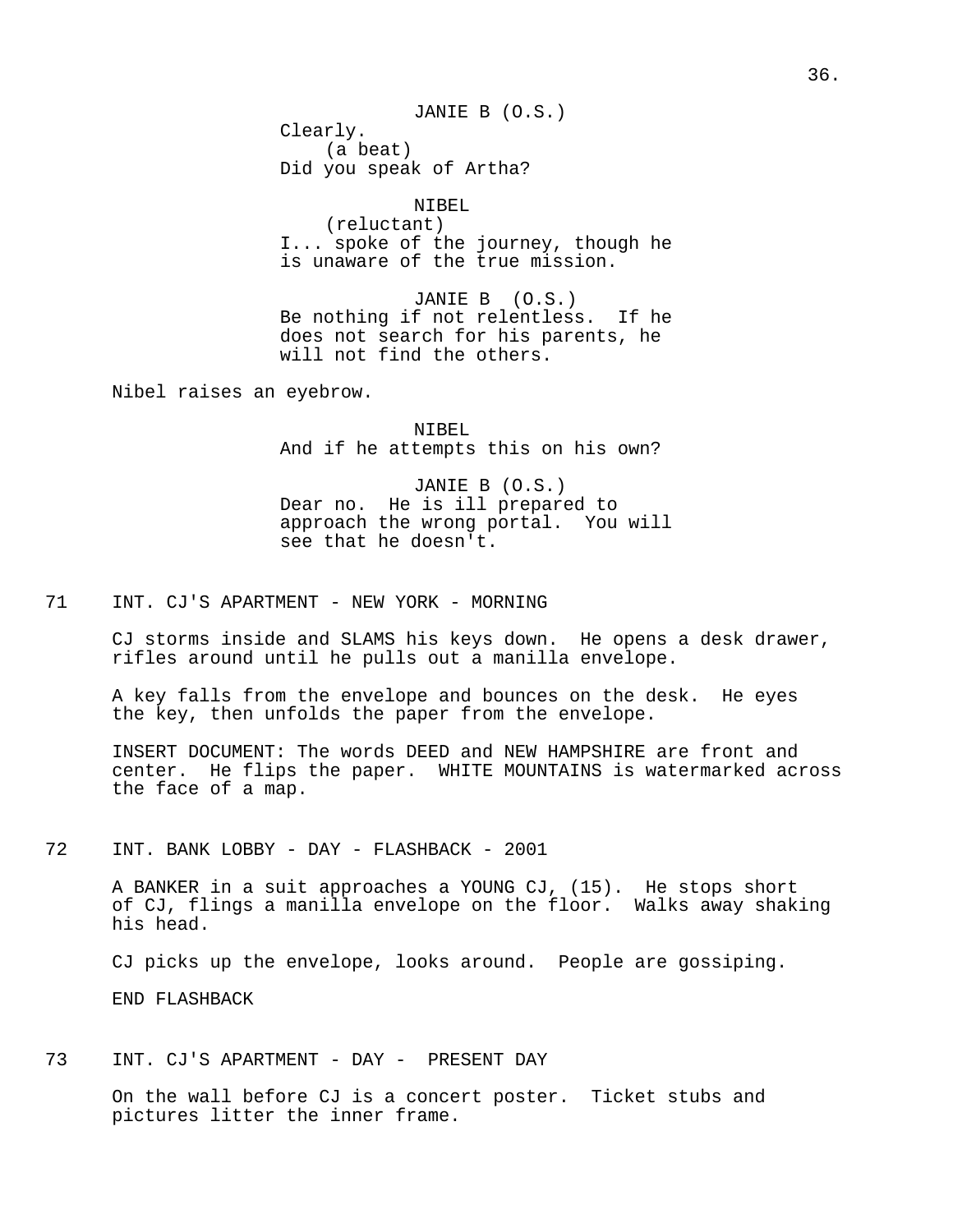There's a picture of Mom and Dad standing by a bird-feeder. He stares, takes a deep breath. A different picture FALLS from the frame. He grabs it. CJ POV: A picture of him as a child with his father and grandfather in back of Copper's cabin, now his cabin. Behind them is an opening in the dense forrest, a path. FIVE STONES lead the way. CJ Follow the-- A phone rings. He fumbles his pockets, puts the red phone to his ear. SARA (V.O.) Curt? We haven't met but we need to talk. Dean called you with an offer, a touring gig? CJ He did. I'm not able to take it. SARA (V.O.) How can I help make this happen? CJ I'm headed out of town. (eyes the map) Gone for a few days. SARA (V.O.) Work or pleasure? CJ I'll know that when I find the place. SARA (V.O.) Meet with us before you pull the plug. Give me your word on that? CJ Not for nothin', but why the sudden interest in me? SARA (V.O.) E really wants you on this tour. 74 INT. INTERTWINE MUSIC - OFFICE - DAY

Sara hangs up, looks at her computer, writes something down. She shoves the note in her purse, grabs her keys and leaves the office.

AUDIO: Deans voice comes through an intercom on Sara's desk.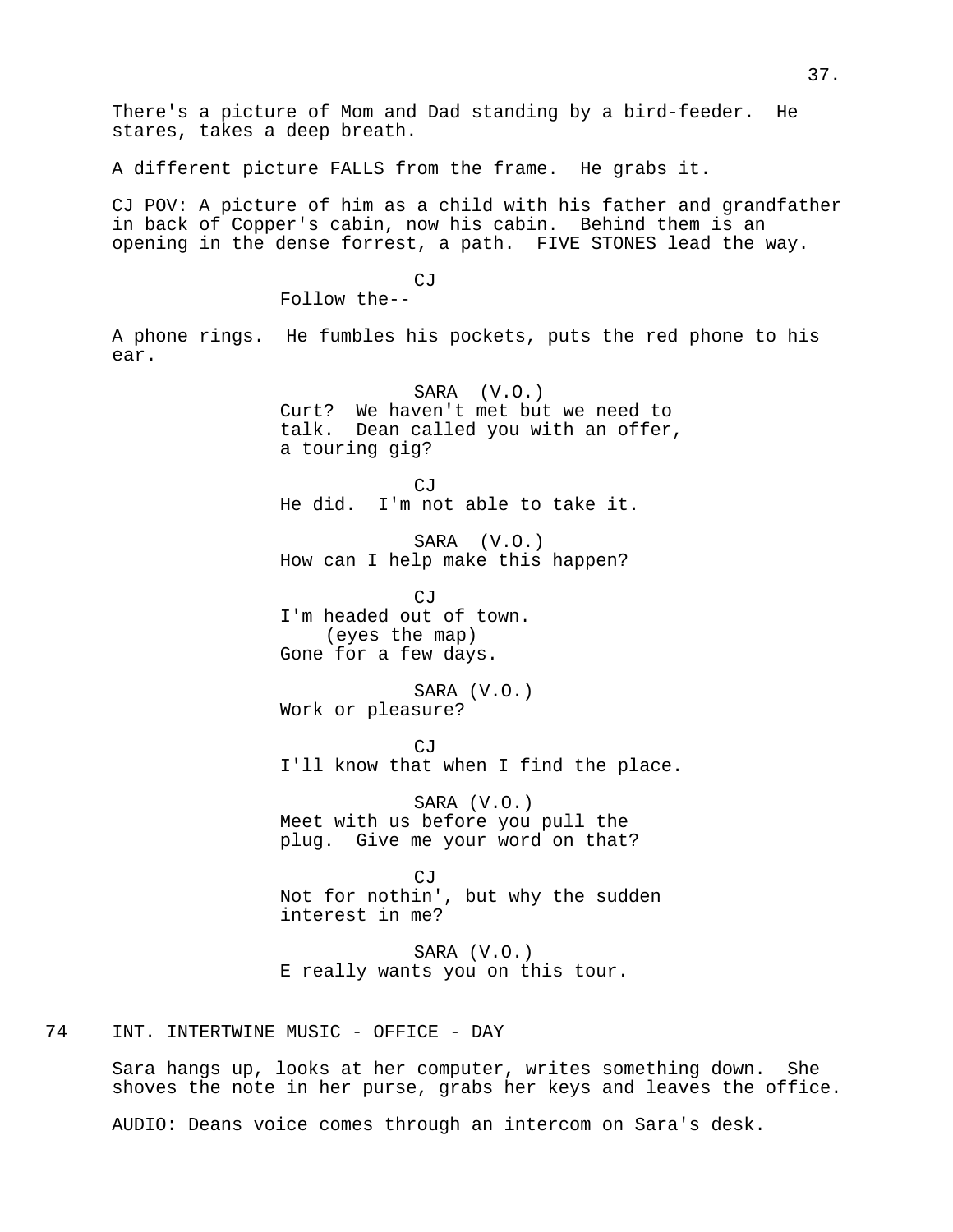DEAN (O.S.) CLICK. Great news, Sara. We've secured a performance in New Orleans prior to the tour. Inform the troupe immediately and secure us a soundman by the end of the week. CLICK.

## 75 INT. NISSAN TRUCK - EARLY EVENING

CJ opens the FedEx from Radine, eyes the NATHAN JUJU CD. Classic Rock. He slides it in his player.

- 76 EXT. GEORGE WASHINGTON BRIDGE MOMENTS LATER AUDIO: The Nathan Juju song PAID AT MIDNIGHT plays loud. CJ's truck drives across the bridge, leaving NYC.
- 77 INT. NISSAN TRUCK NEW HAMPSHIRE NIGHT

CJ stops at a fork in the road, a two lane hwy. A sign reads MOOSE CROSSING. He spins his GPS -- useless in the boonies. There's a FLASHING LIGHT ahead, a motel or gas station. He puts the truck in gear.

78 EXT. CROWS NEST - NIGHT

CJ pulls up to a roadside pub. Faded sign reads CROWS NEST.

79 INT. CROWS NEST - MOMENTS LATER

CJ enters. It's lively. Hunters and rednecks. Heck yeah.

He goes to the BARTENDER, old redneck. It's loud. The Bartender makes hand gestures and pointing directions. CJ turns to leave.

The Bartender follows CJ to the door, watches him drive away.

The Bartender walks to the back of the bar, which is now OLD AND ABANDONED, empty, no lights. He walks through a charred doorway.

80 INT. ANCIENT THEATER - NIGHT

The Crows Nest Bartender TRANSFORMS into Nibel, crosses an abandoned stage and faces the wing.

Janie B is now slightly revealed. No face, only a ghostly blur in baroque clothing and a hazy, wide-lace collar.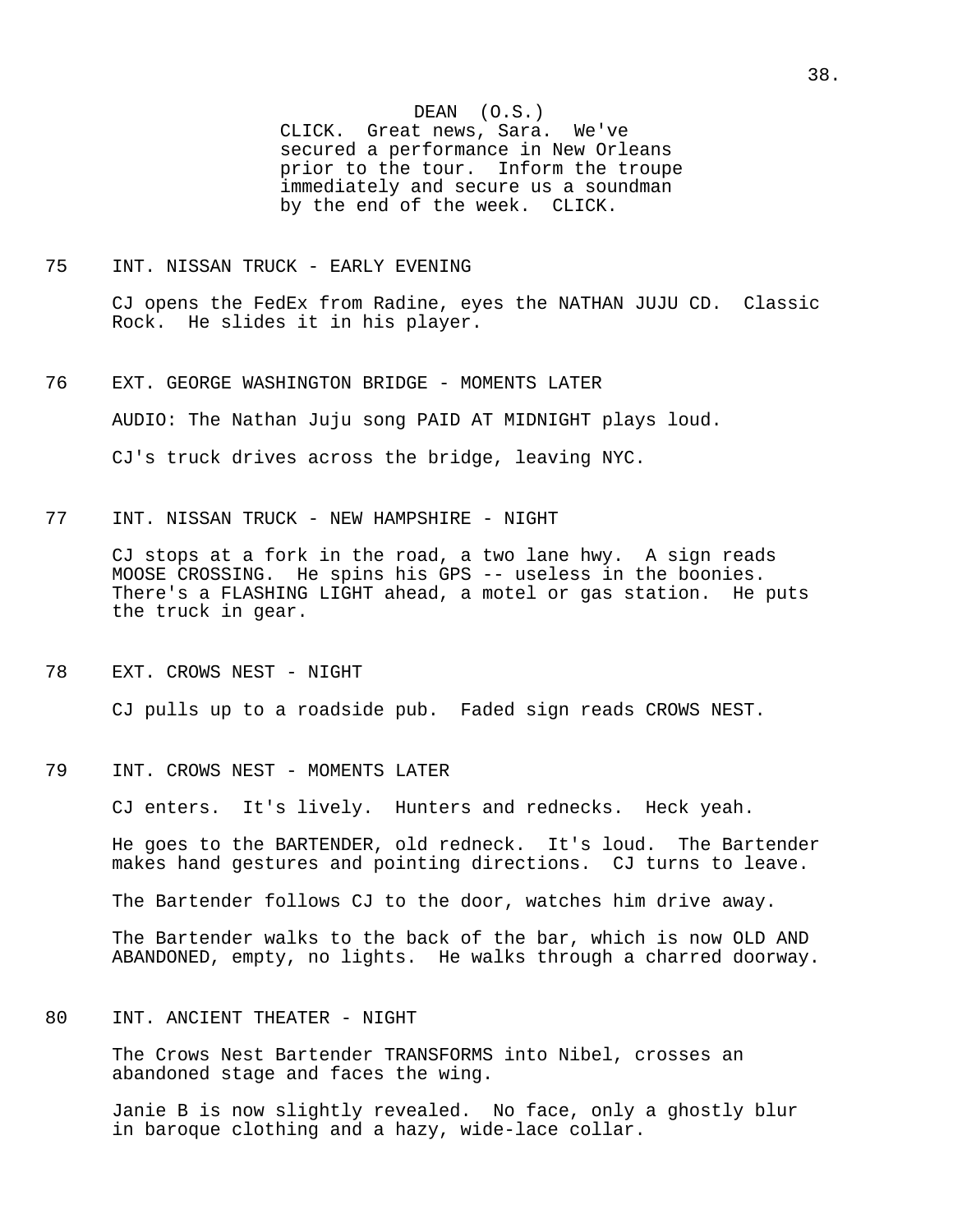### Her cloudy hands rest on a walking staff.

# NIBEL

He will soon approach the weapon, though unearthing such a legacy is no guarantee he will embrace it.

JANIE B (V.O.) Only the voyager will be compelled to look further. You will allow his musical abilities to guide him. He has no trust in mere words.

NIBEL.

Should we not consider testing his abilities? Our world will certainly perish in the hands of this incompetent fool. A jester he is.

JANIE B (V.O.) Nonsense. He will gather forces and lead them well. It is in his blood.

# 81 INT. NISSAN TRUCK - LATE NIGHT

The windshield pushes low hanging branches aside as CJ drives down a long and stretching, overgrown driveway.

#### 82 EXT. OVERGROWN MEADOW - MOMENTS LATER

CJ's truck emerges from the dense driveway and rolls onto an open meadow. The truck stops. Dust floats in the headlights.

Stars fill the sky. A dark CABIN sits at the far end of the meadow, a monstrous forest wall behind it.

### 83 EXT. CABIN - MOMENTS LATER

The truck slowly pulls up to the cabin. The headlights flash to high beam, illuminating a 55 CHEVY TRUCK, rusted and overgrown by tall weeds. CJ gets out, leaves the headlights on.

#### 84 EXT. CABIN - CONTINUOUS

CJ inspects the front door, split from top to bottom. He pushes it open with his foot and reaches just inside the wall. Flips a light switch up and down. No lights.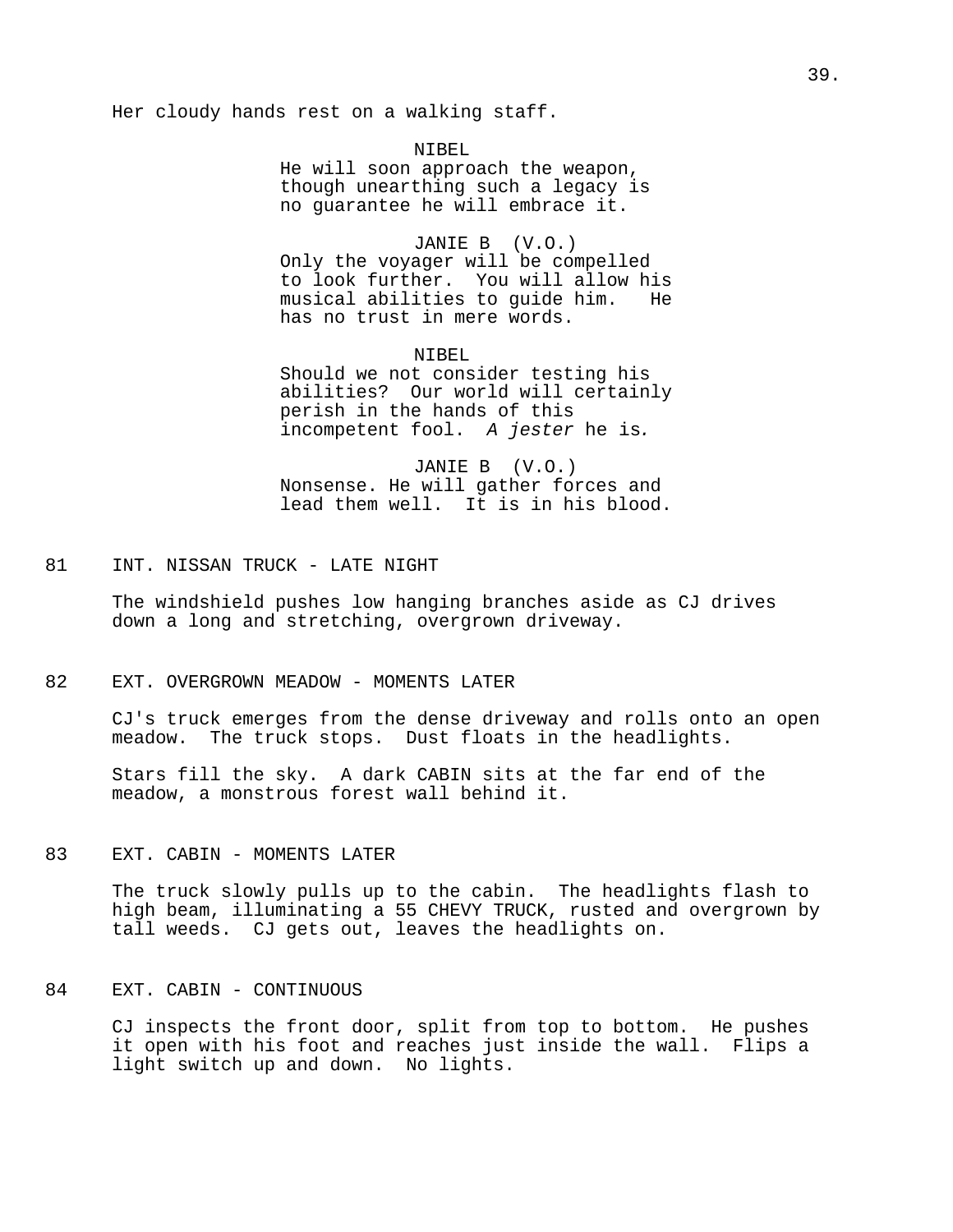85 INT. NISSAN TRUCK - CONTINUOUS

CJ leans the seat back and cuddles up to a furniture blanket.

86 INT. ANCIENT THEATER - CONTINUOUS CONVERSATION

Nibel paces the stage, still speaking to a hazy Janie B. He's unsettled, shaking his head, no.

> NIBEL He is much too unpredictable. And how will he free so many prisoners in such little time?

87 INT. NISSAN TRUCK - CONTINUOUS

CJ stares at the cabin, rubs his amulet, thinking, while Janie B and Nibel continue talking.

> JANIE B (V.O.) He carries the knowledge -- taught as a child, though he knows not why. His ancestors have righted their lives for centuries in order for him to succeed.

NIBEL (V.O.) If this is true, his recollections are deeply buried.

JANIE B (V.O.) Then you shall remind him. Bring to light his youthful heart. Upon his arrival in Artha, we will groom him for the Octogeni.

88 INT. ANCIENT THEATER - CONTINUOUS CONVERSATION

#### NIBEL

Madame, please. If he is killed --

Janie B SLAMS down her staff, an earthshaking thud. Dust rises, walls shake, Nibel flinches.

JANIE B (O.S.)

Proceed!

Nibel walks away sneering. Definitely not happy.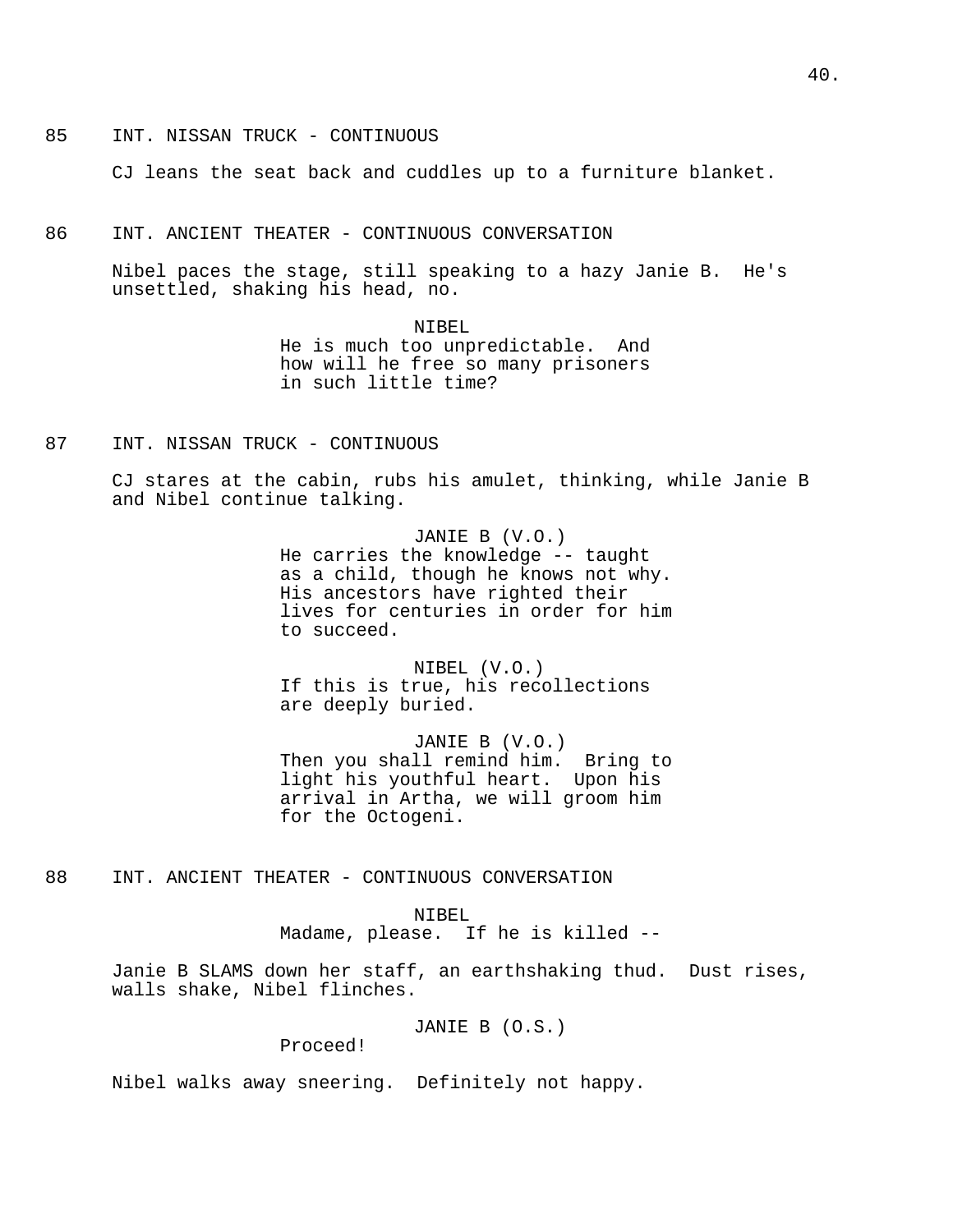89 INT. MUSIC STUDIO - LATE NIGHT

Nathan Juju is winding down a band rehearsal. Musicians are placing instruments in cases, humming the tune they last played.

E approaches BRANDON (22) half Asian, A/V assistant, cocky tech geek. He's a shit-happens magnet, and, E's spoiled nephew.

> E Pack it up, Neph.

BRANDON (stops rolling cords) I got eliminated?

E Relax your shit reality boy. I got an assignment for you.

BRANDON

Like?

E Like hacking Sara's email. You can do that? (Off Brandon's nod) Without her knowing?

BRANDON Does Kanye use auto tune?

E Only always. (strokes his ponytail) I need you to be my eyes and ears. Zero in on Dean.

90 INT. NISSAN TRUCK - NEW HAMPSHIRE - MORNING

CJ wakes to a banging noise. A FARM WOMAN (58) overalls, long gray hair, tan fishing hat, is beating on his fender.

CJ gets out, stands behind the open truck door.

# 91 EXT. NISSAN TRUCK/CABIN - CONTINUOUS

The Farm Woman aims a PITCHFORK at CJ.

FARM WOMAN Who are ya and what are ya doin up here?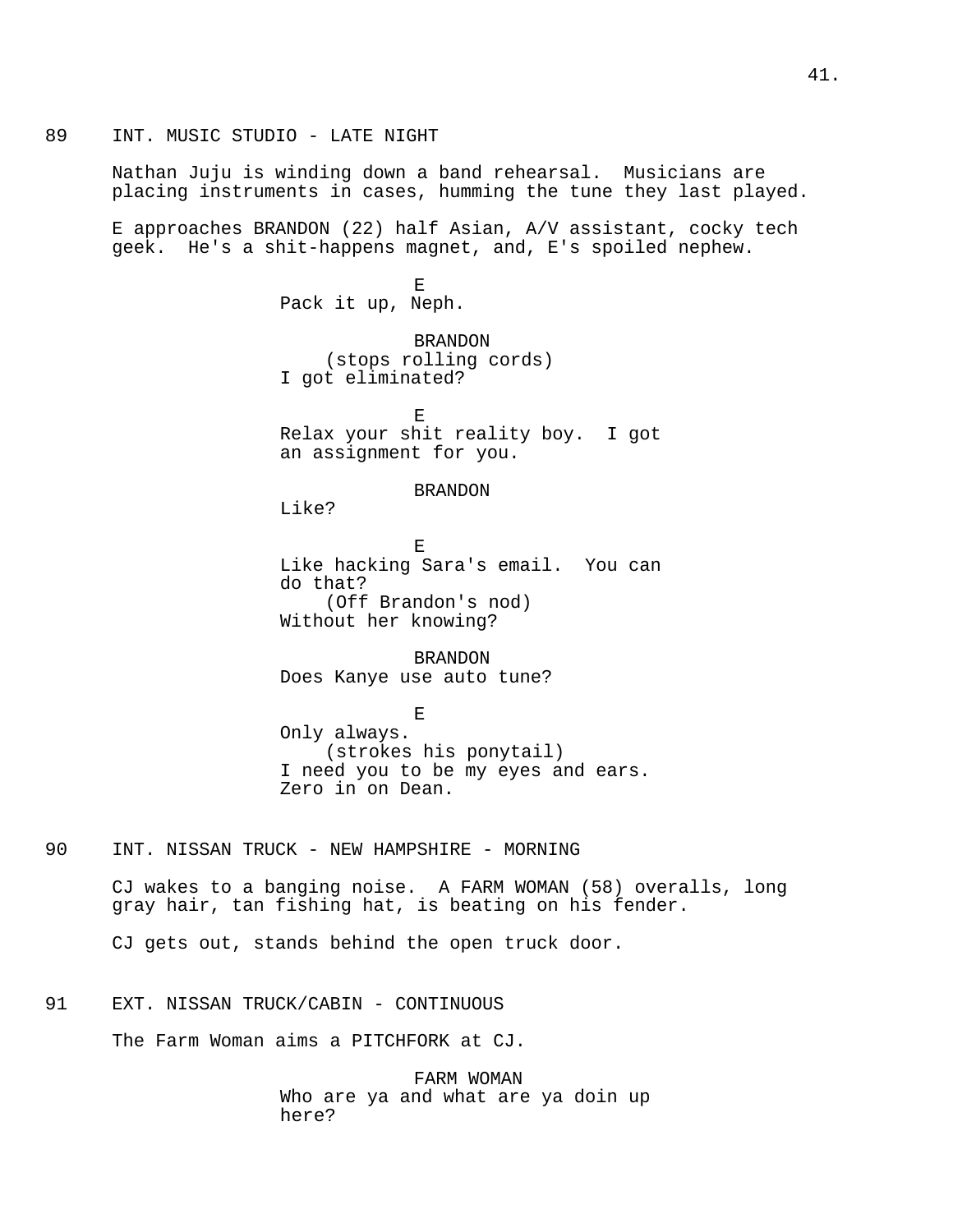CJ lifts a set of keys and dangles them.

CJ This was my family's place. I own it now.

FARM WOMAN You're a Fitzgerald -- ain't cha?

CJ Nope. Singleton.

She winks and lowers the pitchfork, cocks her head.

FARM WOMAN Yeah... He was kina scraggly like you.

CJ steps out from behind the truck door, shuts it.

FARM WOMAN (CONT'D) Why ya comin' 'round now?

CJ

Why not?

FARM WOMAN You bring protection?

 $C<sub>1</sub>$ From what -- killer squirrels?

She stabs her pitchfork in the ground, jabs it up and down as she turns and eyes the forest.

> FARM WOMAN (uneasy) I doubt there's any supper in that old place. Come n' see me now if ya get hungry.

CJ I'll pop into Crows Nest. Thanks.

FARM WOMAN (alert) You say Crows Nest?

CJ Yeah. Stopped by last night. Great name. Looks like it's been there since the Earth cooled.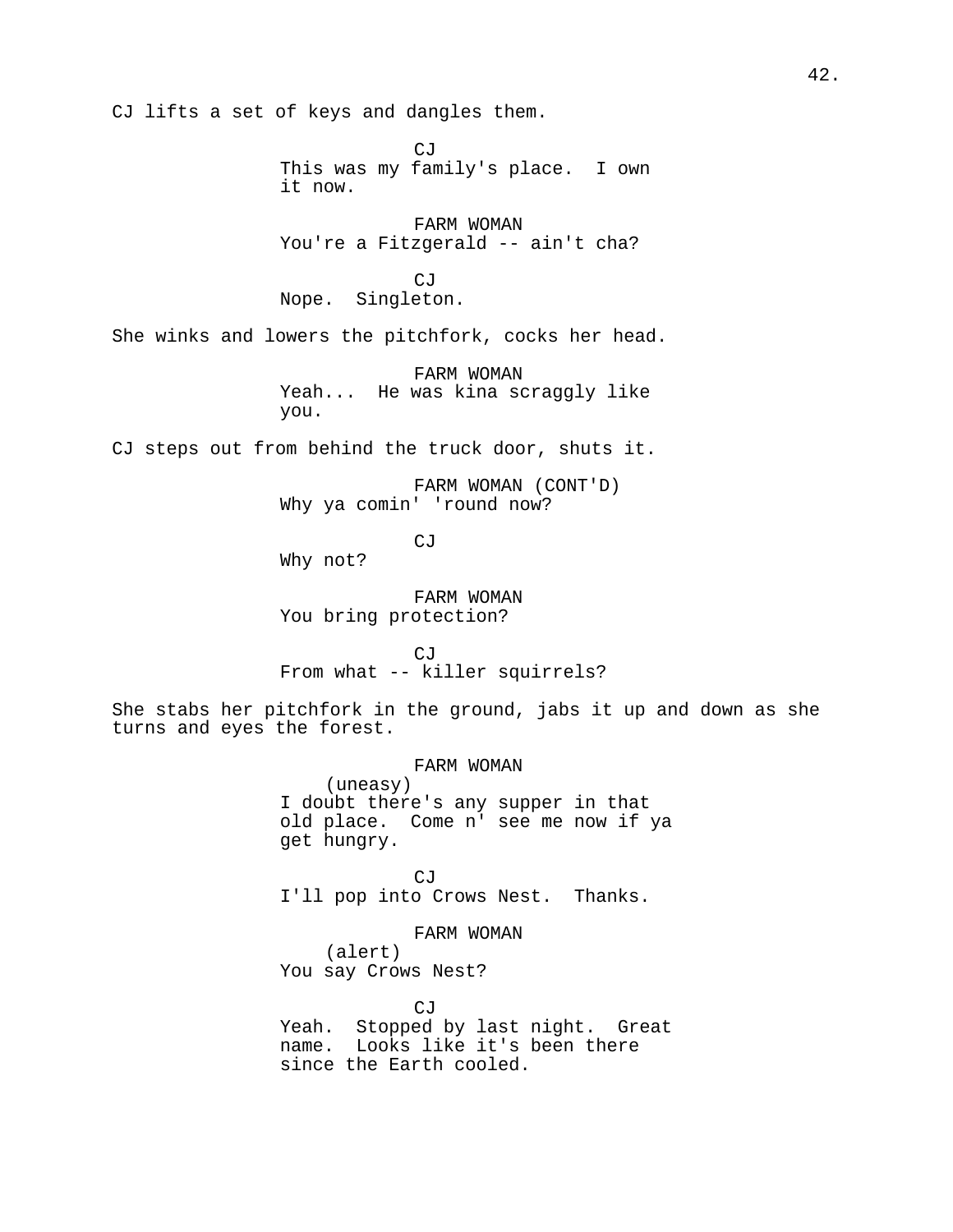FARM WOMAN You is definitely kin to your granddaddy. He used to make talk 'bout Crows Nest all the time. Place has been closed since the Earth cooled. (turns and walks away)

You Singletons sure are a nutty bunch.

 $C.T$ (louder) Try a little less pitchfork and little more dining out.

FARM WOMAN (walking, chuckling) Okie dokie.

 $C_1$ (even louder) I was in there last night! (a beat) And who the hell are you?

The Farm Woman starts her jeep and drives away, still amused.

92 EXT. CABIN - DAY

CJ walks along the side of the weatherbeaten cabin.

### 93 EXT. BACK OF CABIN - CONTINUOUS

CJ looks down a sloping hill, twenty feet tops. He holds the PICTURE from his apartment in the air, compares the two settings.

He walks downhill and stops at a path leading into the forest. FIVE STONES the size of punch bowls rest at his feet, almost hidden by weeds.

CJ walks the fringe of the thick forest, hands in his pockets. He pulls limbs aside and peeks into the forest. He stares...

## 94 EXT. CHARRED HOUSE - NIGHT - FLASHBACK

CJ (15) comes out of the thick Lake Tahoe forest. He approaches a burnt house - his house. It's the after-fire. Red coals crackle. He stands facing two bodies, both burned to a crisp on the floor. It's too hot to do anything but stare.

He's in the hills. No police yet. It'll be a while. He stands numb by a bird-feeder, backpack dangling from one hand.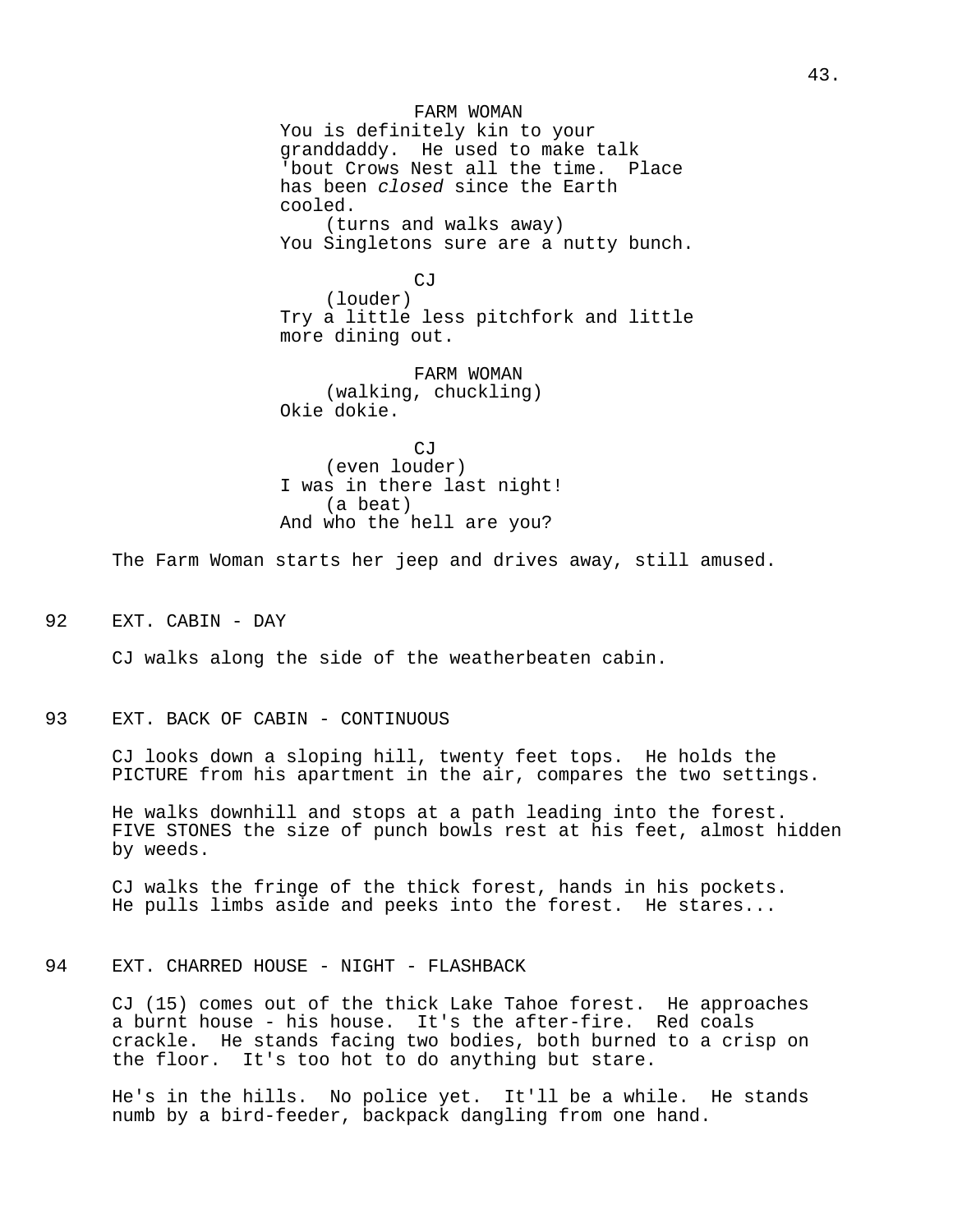Through the wavering heat he spots someone on the other side of the house. CJ grabs a charred board and runs his way.

CROSSFADE AUDIO: A GROWLING ROAR echoes through the trees.

END FLASHBACK

95 EXT. EDGE OF FORREST - DAY - PRESENT DAY

CJ snaps out of it. Branches rustle. Something big is getting closer. SHIT. CJ backs up slowly, then...

A BEAR charges out from the forest. CRAP! CJ bolts.

96 INT. CABIN - DAY - CONTINUOUS

CJ runs inside the cabin and slams the door. He grips an old frying pan and puts his back to the door.

The bear GROWLS and PUSHES, bounces the door open. One paw reaches in and around the door, scratches CJ's arm.

CJ slams the paw with the pan. The paw retracts.

97 EXT. BACK OF CABIN - CONTINUOUS

The bear drops to all fours, sniffs around and goes to the corner of the cabin, where it TRANSFORMS into Nibel. He smirks.

98 INT. CABIN - DAY - CONTINUOUS

CJ leans against the door, breathing heavy. He inspects his arm. A five-inch scrape. Not bad, but bleeding. He removes his shirt and wraps it around his arm.

He slams the pan into the door. Then again -- PISSED.

99 INT. NISSAN TRUCK - DAY

CJ pulls into a parking space in a small village, his shirt around his arm. The sign on the wall reads: DRUG STORE.

100 INT. INTERTWINE MUSIC - DAY

Dean sits on a couch with E. They're sifting through artwork on a coffee table: poster samples for the tour.

Sara sits at her desk across the room.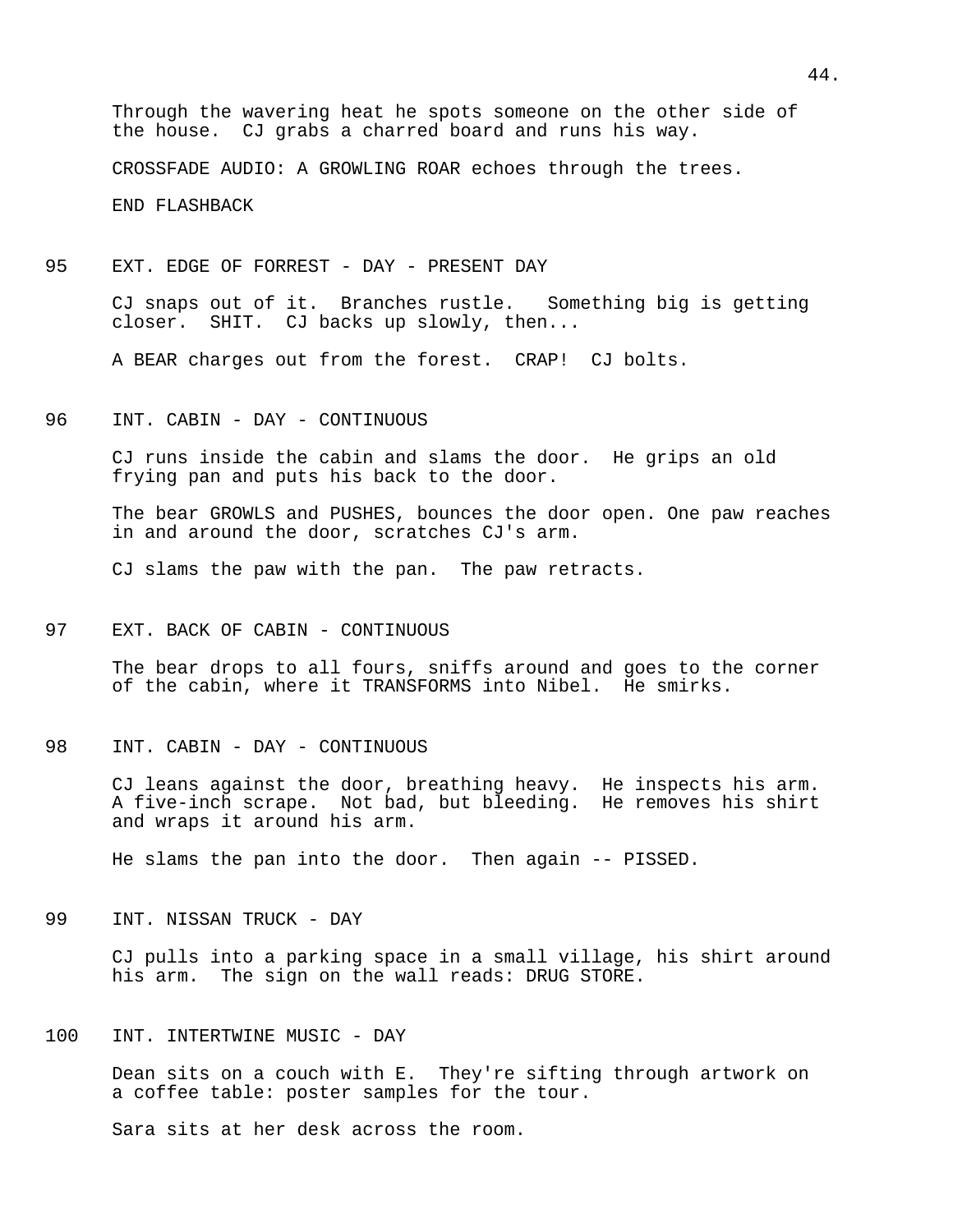SARA Time's running out. Pick one.

E Speaking of time, who's our soundman?

### DEAN

(lifts a poster) We'll have someone locked down by the end of the day.

E

(irate) Never in my career have I seen this kind of dilemma for a soundman. It's a fucking soundman. Will somebody grow a pair and hire someone - like -- hello? Bob Dustin?

#### SARA

The eighties are over, E. People aren't exactly lining up to work with you. Besides cartage, that is.

E

C'mon, Dean. We don't even know this guy. How do I keep my band safe?

### DEAN

(quick glance at E) I'll buy you a rape whistle.

E

(hands in the air) Perfect. Can't wait to tell my band about your state-of-the-art security, approved by a woman who drinks wine for breakfast.

#### **SARA**

You little--

E

No offense, Sara. I'd still do you.

#### DEAN

It would behoove you to remember I'm saving you from bankruptcy. And... (Raises his finger) You'll not bark at Sara.

Sara thumbs out a text and hands her phone to Dean. E storms out.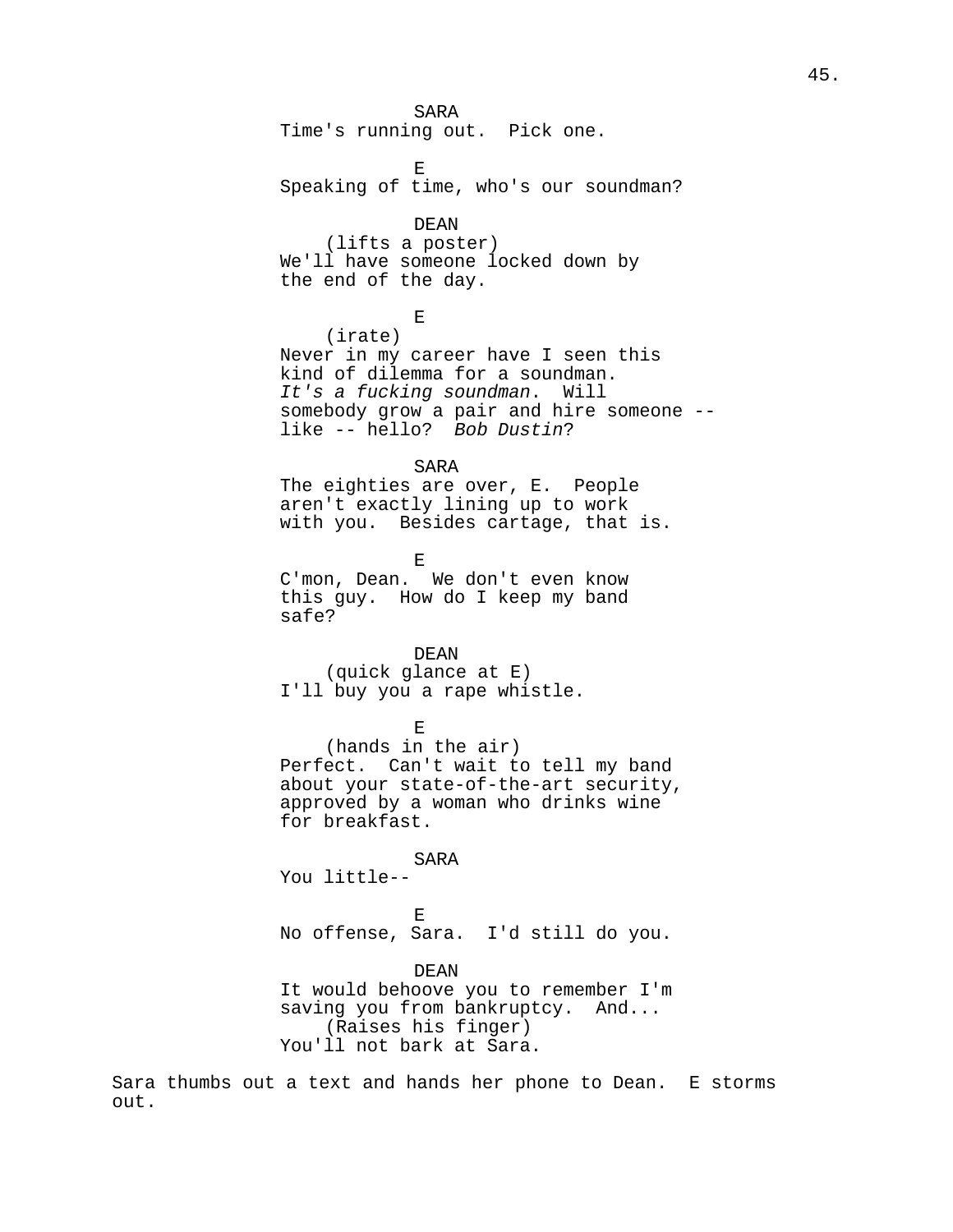101 INT. NISSAN TRUCK - DAY

CJ drives back to the cabin, a clean white bandage around his arm. His red phone chimes. He flips it open, looks down.

INSERT PHONE: A text message reads: CALL ME. DEAN.

CJ

Shit.

He dials, switches the phone to truck speaker.

CJ (CONT'D) Hey, Dean. Look, I really appreciate the offer. It's just bad timing. can't be gone for nine months.

DEAN (V.O.) Perfect. It's a three month tour.

102 EXT. CONDEMNED BUILDING - DAY - CONTINUOUS

CJ pulls off the road and inches up to a decrepit building. It's abandoned, torched long ago.

CJ frowns. This is where Crows Nest stood last night.

DEAN (V.O.)

Curt?

CJ switches the phone to bluetooth, gets out of the truck and walks toward the building.

> DEAN (V.O.) (CONT'D) Sara warned me you'd be hesitant, but she's vouched for you and I'd like to bring you on board.

CJ wipes a window for a peek inside. Nothing. He backs up and views the weather-beaten facade, heads for the front door.

> CJ Normally I'd be thrilled about...

He rattles the door. It's locked.

CJ (CONT'D) (To himself) Are you fucking kidding me?

DEAN (V.O.) Forgive me, CJ. Am I keeping you from something?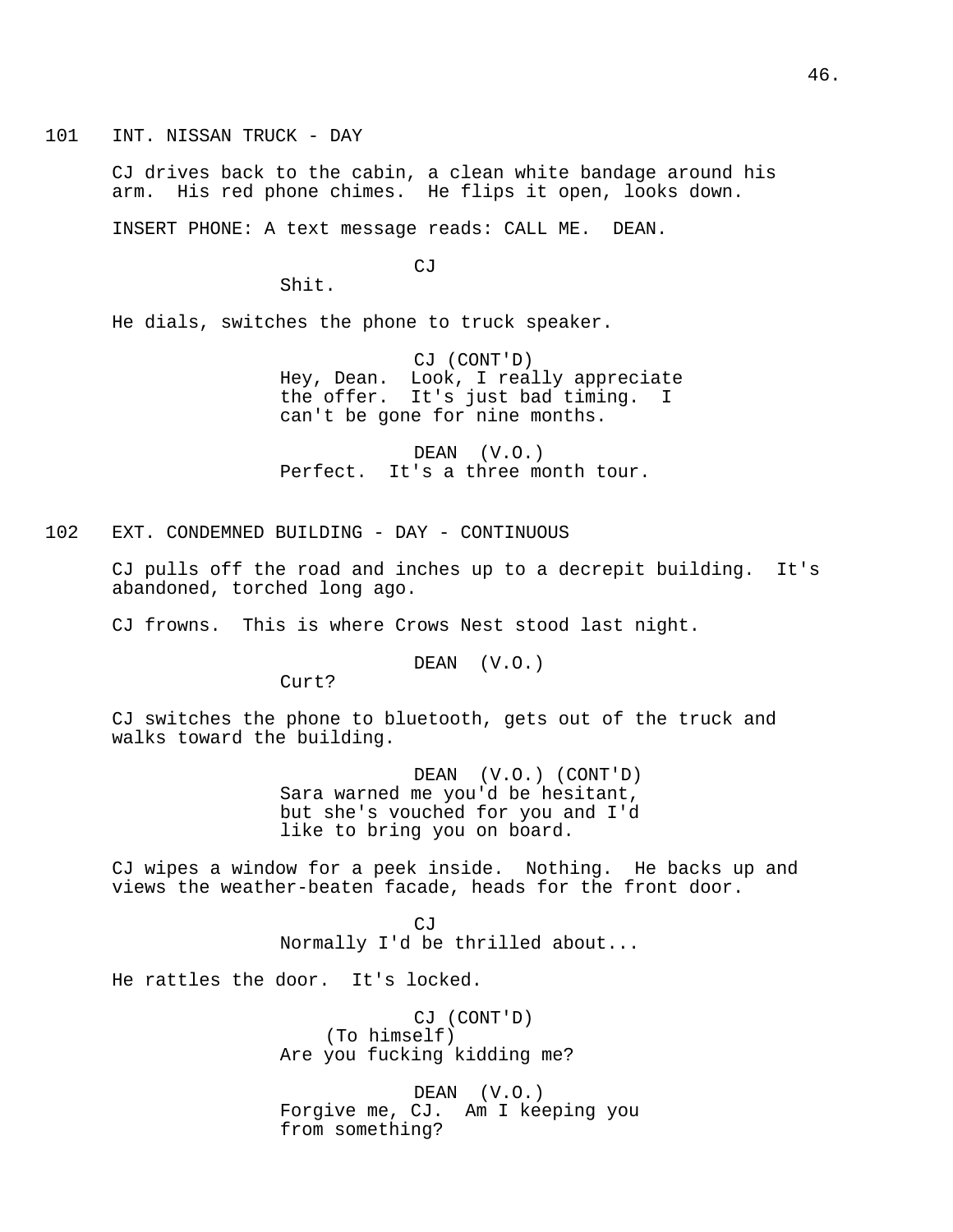CJ walks along the building.

CJ Sorry. I'm on an old road. DEAN (V.O.) The money is terrific, and you're familiar with Nathan Juju's music. To top it off we're following the Stones.

CJ (Stops in his tracks) Come again?

103 INT. INTERTWINE MUSIC - NEW YORK - DAY

Dean sits at his desk on the phone, eyeing a concert poster for Nathan Juju.

> DEAN (On phone) The Rolling Stones. They're performing at The Resurrection just before us. Nothing's better than trailing a legend.

104 EXT. CONDEMNED BUILDING - NEW HAMPSHIRE - DAY

CJ paces, scratching his head.

CJ I promise I'll think about it.

DEAN I'm afraid that won't do. We're leaving for New Orleans right away.

CJ pauses, contemplates. Job? Secrets? Family? Stones?

CJ New Orleans. Awesome. (big sigh) Sorry, Dean. Just can't do it.

CJ fingers his Bluetooth, turns it off.

A BURNT SIGN sits in a pile of debris. Only the letters C R O, are legible. CJ cocks his head.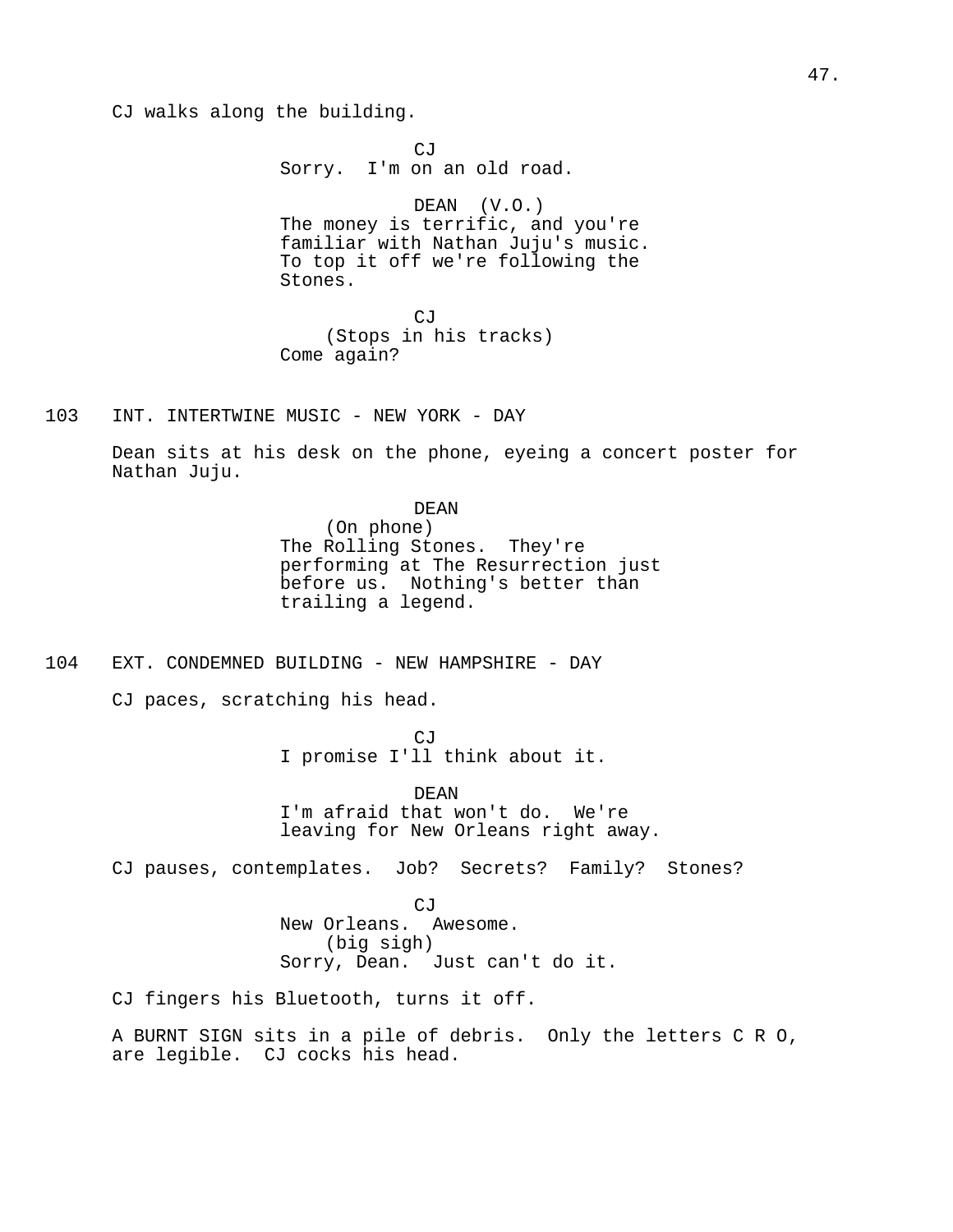Dean hangs up and faces Sara.

DEAN Secure Bob Dustin for the New Orleans engagement.

### 106 INT. CABIN - NEW HAMPSHIRE - NIGHT

CJ starts a fire. The cabin is a mess. Old pictures and paperwork are strewn across the floor. He gathers them in a box.

A few 78 RPM records sit on a low shelf, barely. He sifts through them, pauses at one in a paper sleeve. It's marked with penciled sketches and strange fonts. One corner is gone.

He scoots a crank-style record player closer to the fire, turns the crank. POS doesn't work.

107 EXT. CABIN - NIGHT

CJ's truck is parked just outside the front door, hood open. He clips two wires to the battery, then, bends his head around the door frame to look inside the cabin.

CJ'S POV: The record spins.

108 INT. CABIN - NIGHT

CJ sifts through papers while the record plays. Then...

AUDIO: The mysterious chanson he heard in the nightclub.

He raises his head, turns to the record player. The lyrics in the chanson are: BEHIND THE STONES WE CRY OUR PLEA, THE VOYAGER WHO HOLDS THE KEY, A TORTURED WORLD IT MUST NOT BE, RELEASE THE SPIRITS, SET THEM FREE.

Audio: On the word FREE, a tone rings and activates his amulet.

CJ removes the record and studies it. The label reads: RECORDED AT THE RESURRECTION IN NEW ORLEANS. He looks down at his amulet.

He holds his red phone, pacing, thinking, torn, until... he dials and walks outside.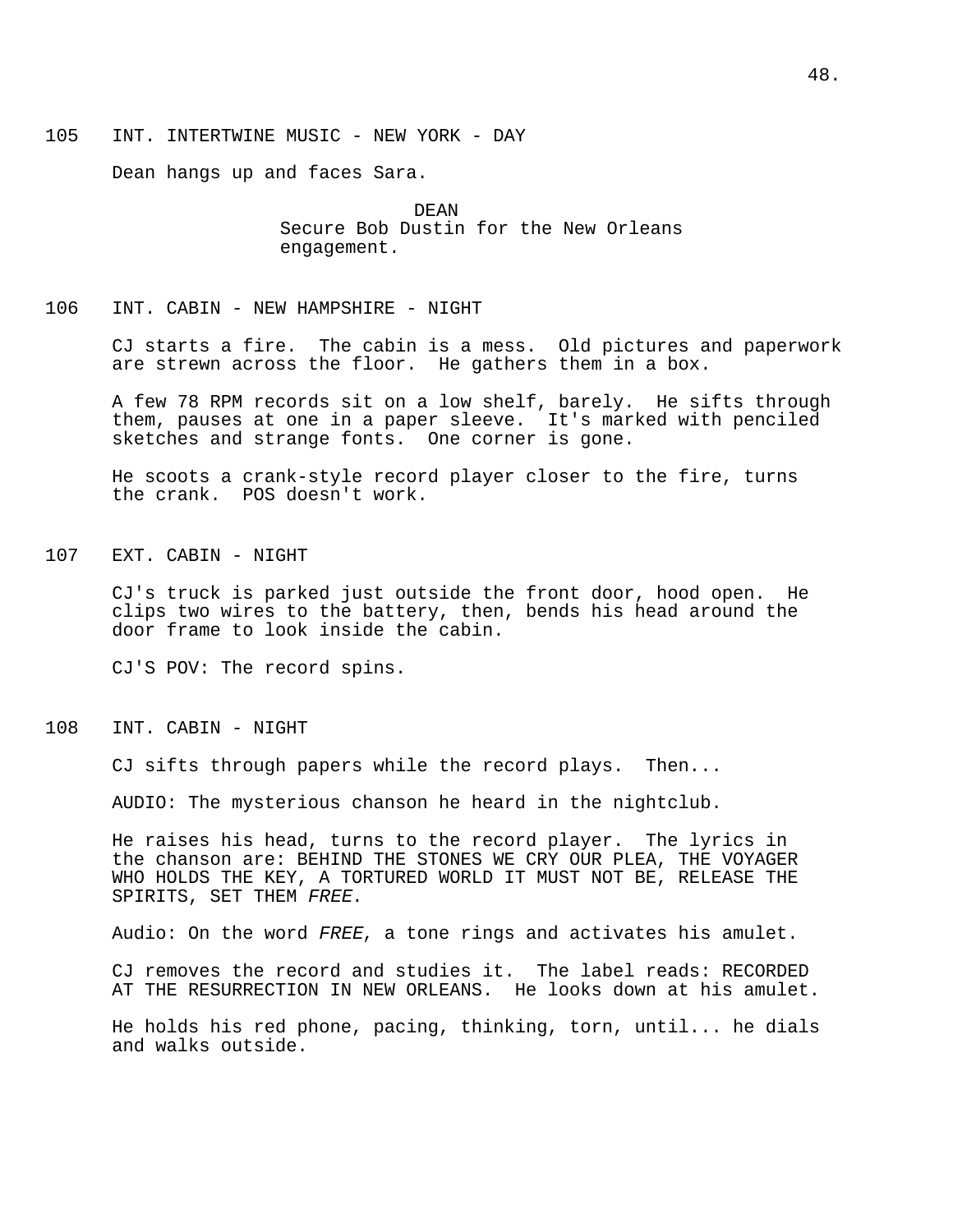109 EXT. FRONT OF CABIN - CONTINUOUS CJ paces next to the old truck, phone to his ear. DEAN (V.O.) What can I do for you? CJ (into phone) Okay, Dean. I'm in. DEAN (V.O.) The position has been secured. CJ (into phone) I'll work harder. Let's do this. I'll meet you in New Orleans. (desperate) I'll pay my way down. DEAN (V.O.) I'm sorry we missed this opportunity to work together. Cheers, now. CJ lowers the phone, mouths the word, FUCK! His phone rings. RADINE (V.O.) Where are you, CJ? CJ (Into phone) New Hampshire. RADINE (V.O.) You took the tour? I though it was a few weeks away? What about the funeral? CJ stands quiet, phone to his mouth. RADINE (CONT'D) No, CJ. Don't you dare-- CJ (Into phone) I'm not going. RADINE (V.O.) Jesus, CJ. You're the only family he had. And him you!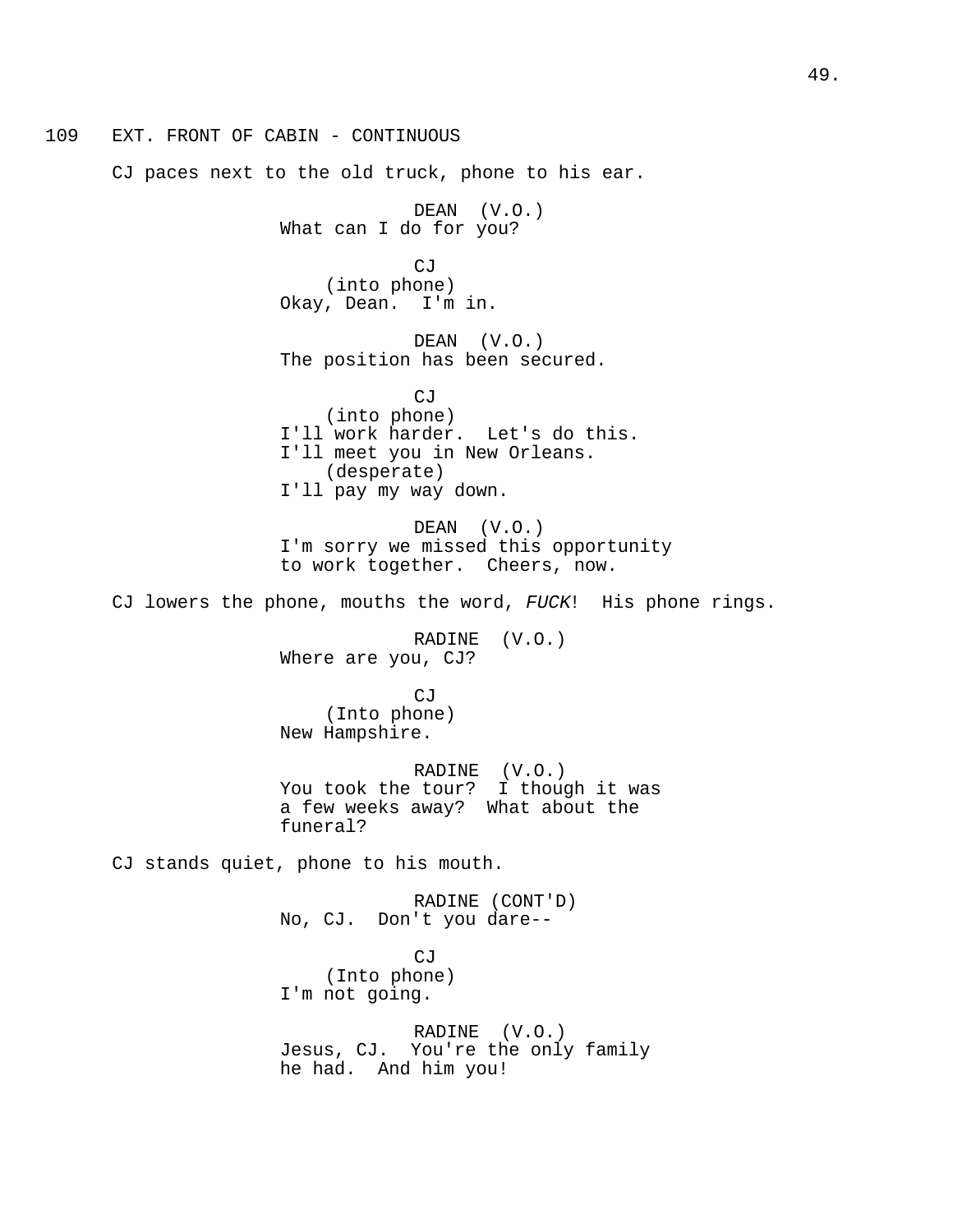$C<sub>i</sub>$ (Into phone) Besides you... For him I mean. (chokes up) I don't go to funerals, Ray.

RADINE (V.O.) Yes... you do! You fly in and fly out. How can you even think of not--

CJ (Into phone) Because...

CJ rubs his forehead, paces the field.

# CJ (CONT'D) I've lost too many people! Okay? You get it? And not burying someone leaves them still alive -- still breathing and living and... not lying in some box in the dirt. I'm not sayin' goodbye to D!

RADINE (V.O.) (softly) The funeral is in three days, CJ. You better be there.

Radine hangs up.

Branches SNAP in the dark forest. CJ backs away, then runs to his truck. He grabs a shopping bag from the cab and takes it in the cabin. Slams the cabin door.

110 INTERCUT. INT. THE RESURRECTION - NEW ORLEANS - NIGHT / INT. INTERTWINE MUSIC - NEW YORK - NIGHT

STEVE (22) Cajun, the Resurrection's bleached-blond Manager, buzzcut, energetic, a real talker, walks the front of a big stage with clipboard in hand. His phone rings.

> STEVE (Into phone) Resurrection, home of tha hottest shows in N'awlins. Steve here.

Dean pours a drink, phone to his ear.

DEAN (Into phone) Quite a spiel, Steve. Dean Autry here. Nathan Juju.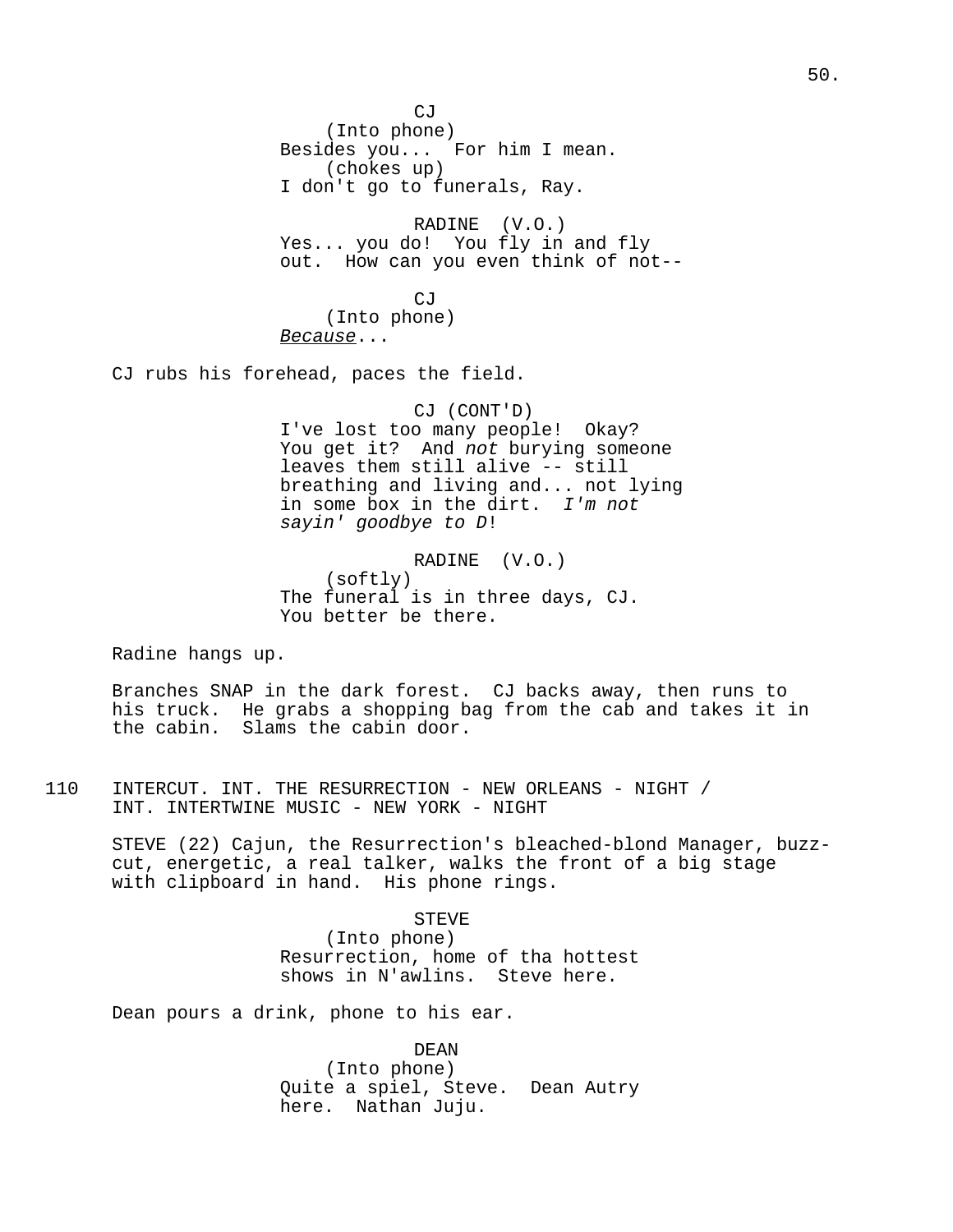STEVE (Into phone)

Hiya, Dean.

Dean pulls a pill from his jacket -- Mothers Little Helper --rolls it in his fingers.

> DEAN (Into phone) Be on the lookout for my soundman. Name is Bob Dustin. Give us a ring when he arrives.

Dean hangs up, pops the pill and sips his whiskey.

STEVE (Into phone) Well let's make sure I gotcha numba. Okay... 212 arycode right? ...Hello?

111 INT. RADINE'S HOUSE - LIVING ROOM - NIGHT

Radine enters and tosses her keys on a cabinet. She goes in the kitchen, disappears, comes back out with a bottle of wine and a glass. She sets them on the coffee table by her laptop.

She sits on the floor at the coffee table, slides a cigar box her way and pulls out a joint. She lights it, pours some wine, and opens her laptop. TAP. She types.

RADINE POV: The screen displays the Nathan Juju Website. A banner reads: UPDATED TOUR DATES. She hits enter.

> RADINE Dammit, CJ. You better be there, cause I'm bringing you back with me.

112 INT. LOUIS ARMSTRONG AIRPORT/NEW ORLEANS - MORNING

A Man with a choppy crew-cut, bleach-blond and beaming BRIGHT, walks through the arriving metal gates of the airport. A sign above him reads: "WELCOME TO NEW ORLEANS"

The Man scopes out a monitor, then turns around. It's CJ.

113 INT. THE RESURRECTION LOBBY - NEW ORLEANS - MORNING

Steve pulls keys from his pocket and opens a door to the right, exposing a stairway going up.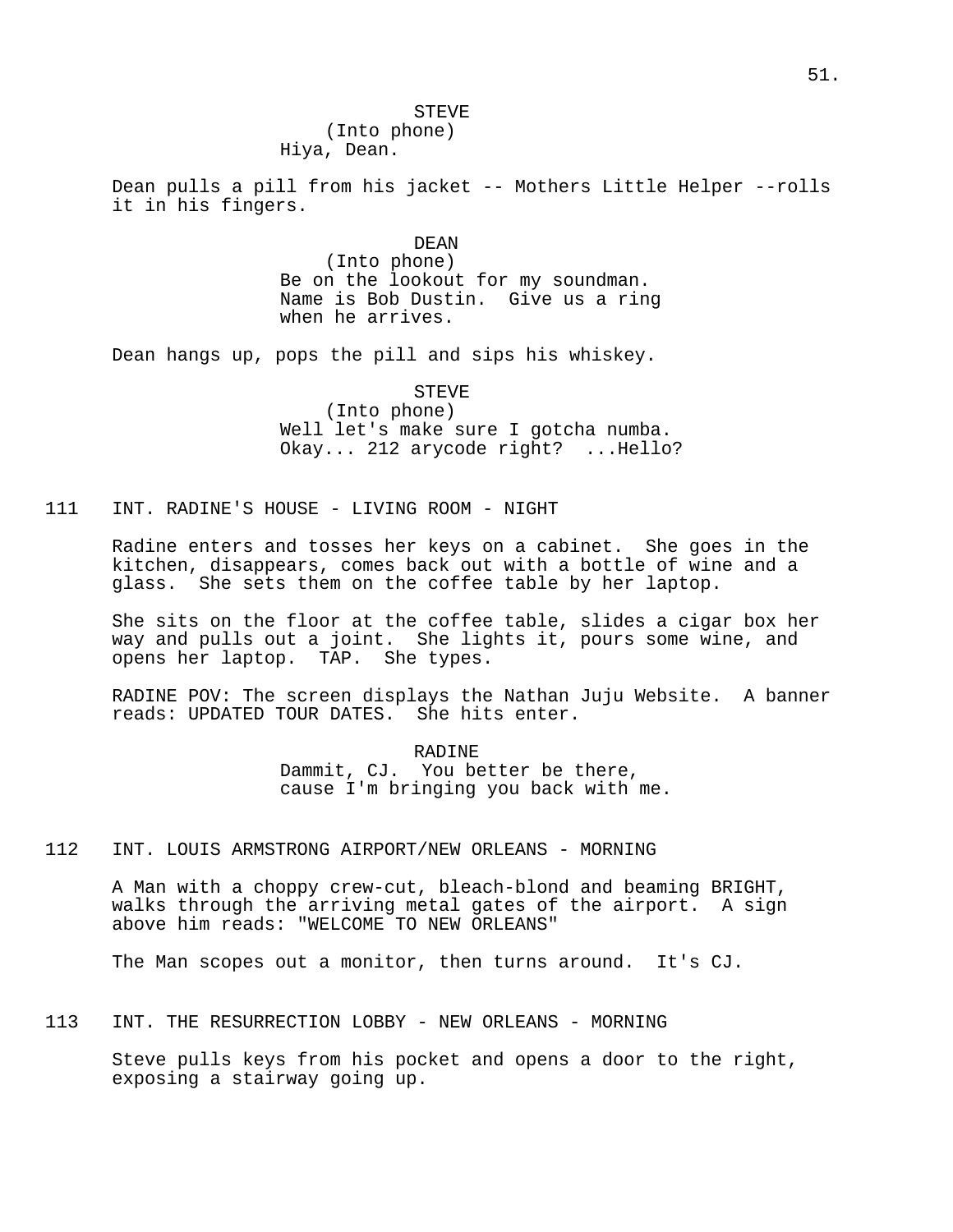He feels a STRONG DRAFT and turns around, catches a glimpse of a gray Nibel going THROUGH the showroom door.

> STEVE Well I neva seen you afore. (swallows hard) Go on now. Join them uthas.

Kinda rattled, Steve first peeks up the stairway, then goes up. He leaves his keys dangling in the lock.

114 EXT. THE RESURRECTION - MORNING

CJ exits a cab, his tool bag in one hand, ORANGE GAFFERS tape around the handle.

He stares at the old venue's facade, then walks to the row of front doors. One is cracked open. He enters.

115 INT. THE RESURRECTION LOBBY - CONTINUOUS

Hello!?

CJ enters the lobby and stops. Straight ahead is a string of doors that lead to the showroom. To the right is another door with keys dangling in the lock. CJ grabs them.

CJ

116 STAIRWELL - CONTINUOUS

Steve runs down the stairs and stops, puts his ear to the door.

CJ (O.S.) (hollers) Someone order a pizza?!

117 LOBBY - CONTINUOUS

Steve blasts through the door, clipboard still in hand. He stops, eyes CJ up and down. The bleached hair is like looking in a mirror.

CJ stares back. Chuckles, drops his head. What are the odds.

STEVE Who're yall?  $C_1$ We're a soundman.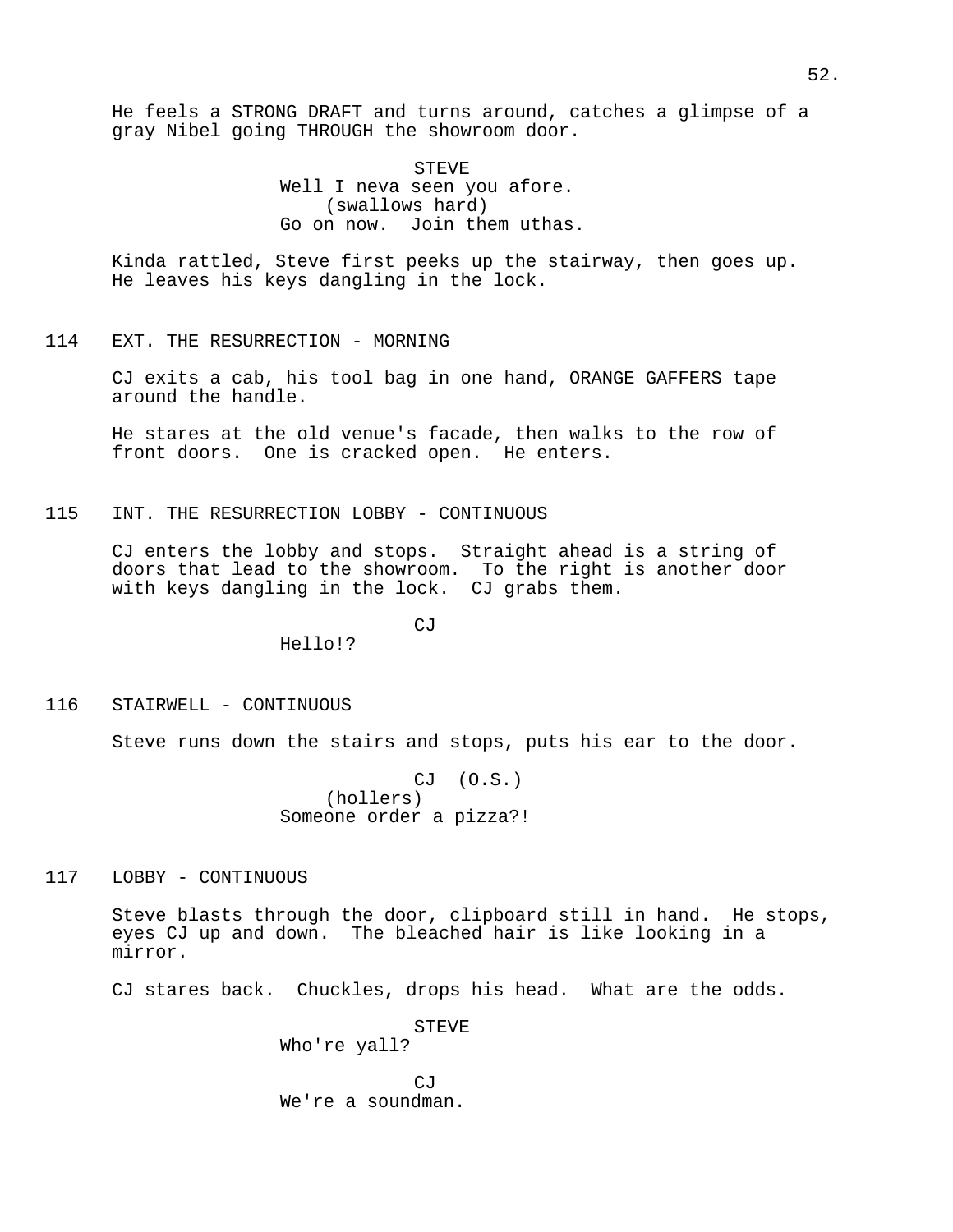STEVE Fo Nathan Juju? You Bob? CJ That's me. (a beat) Yep. Bob. STEVE Aw, thank God. A real person. Fo a minute I thought... Aw, nevamind. CJ Long night? STEVE There's no tellin' between night and day a'once them doors are closed. CJ Just like Vegas. (Points up) But you need to hide the clocks. STEVE I'm bettin' Vegas has its share'a-- (peeks around CJ) Aw hell... You'll find out.  $C_1$ Can we, uh, get moving? Kinda in a rush. You know, make the boss happy?

118 INT. STAIRWELL - CONTINUOUS

Steve heads up the flight of stairs. CJ follows.

STEVE (Over his shoulder) This, my friend, is one important set of stairs now. Leads to my office... Central Headquarters...

At the top of the stairs, Steve points to a door on the right.

STEVE (CONT'D) ...and behind that there door is a catwalk. Heads to the sound booth. We'll hit that'n later on the tour.

To the left is another door, closed. Steve goes to it.

CJ steps to the right instead, opens the door to the catwalk. It's dark beyond the light from the open door.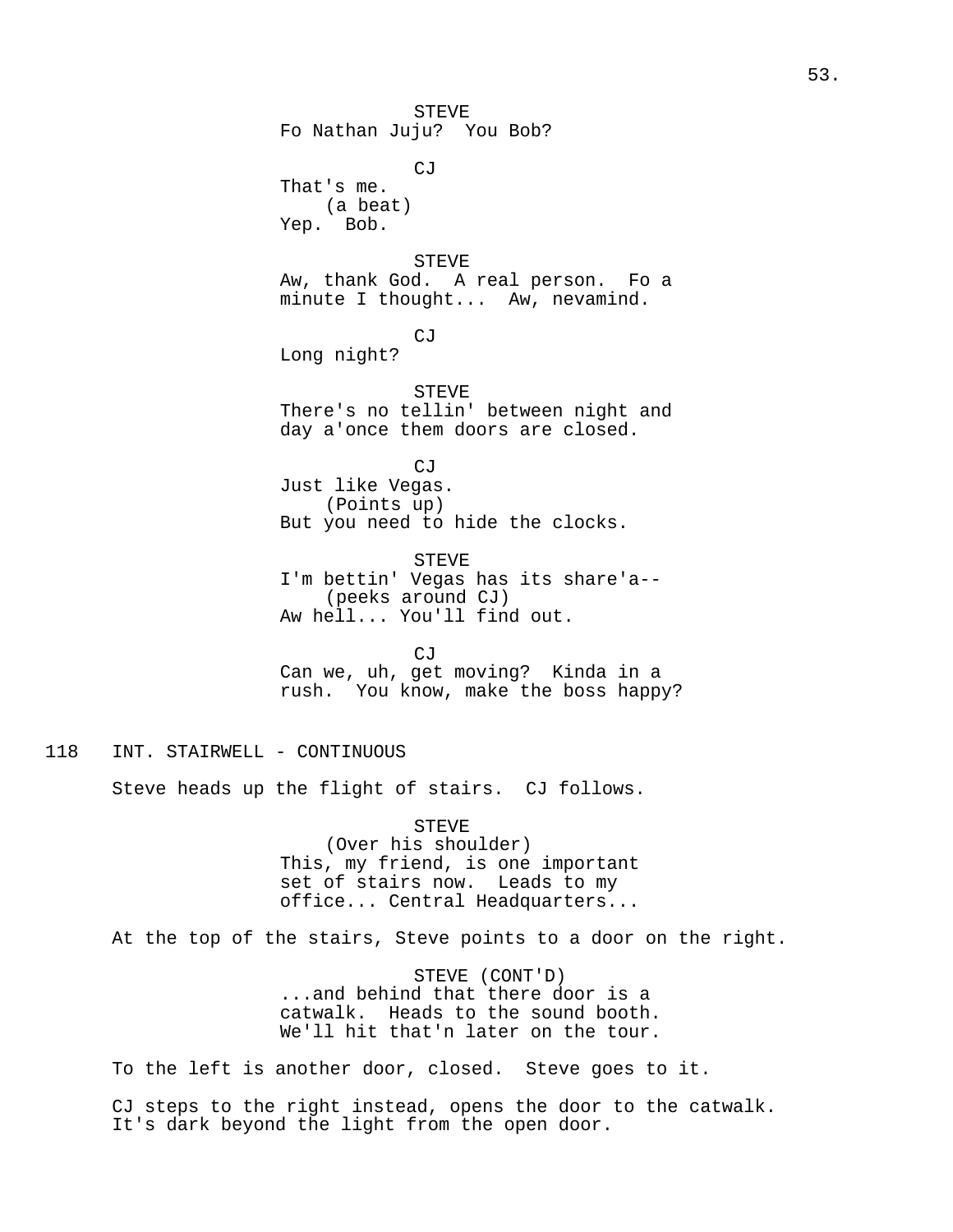### 119 INT. AIRPLANE - MORNING

The lavatory door opens and out walks a well-built Redhead. She straightens her hair, her dress, then heads down the aisle.

Another head peeks out from the same lavatory. E exits and follows the Redhead until he pulls over and sits next to Brandon.

### 120 AIRPLANE - FEW ROWS UP

The Redhead sits, glances at Radine, who's sitting by the window. Radine's wearing headphones, her laptop is on the beverage tray. She types, surfs, stops and stares.

RADINE POV: A picture of two little girls in matching pink dresses. Big sigh from Radine.

> AIRPLANE PILOT (V.O.) Ladies and gentlemen, as we begin our final descent to New Orleans, the skies are clear and .......

#### RADINE

(nibbles her finger) Question is... would CJ stop being a dick if knew he had a family?

The Redhead looks over at Radine.

RADINE (CONT'D) (to the Redhead) I'm sorry. I'm just out of my mind.

### 121 INT. THE RESURRECTION CATWALK - DAY

CJ pulls a Mag-Lite from his bag, shines it around on ancient brick walls and a maze of catwalks. He heads across one.

Steve peeks through the door, reluctantly follows.

## STEVE

I'm sure ya'll heard The Stones jus hit our lil' stage. No surprise there. Shoot, we had everyone from Sinatra to Metallica up in here, and... Hey now... Can I get ya'll some coffee?

CJ (over his shoulder) What do you say we get to the booth?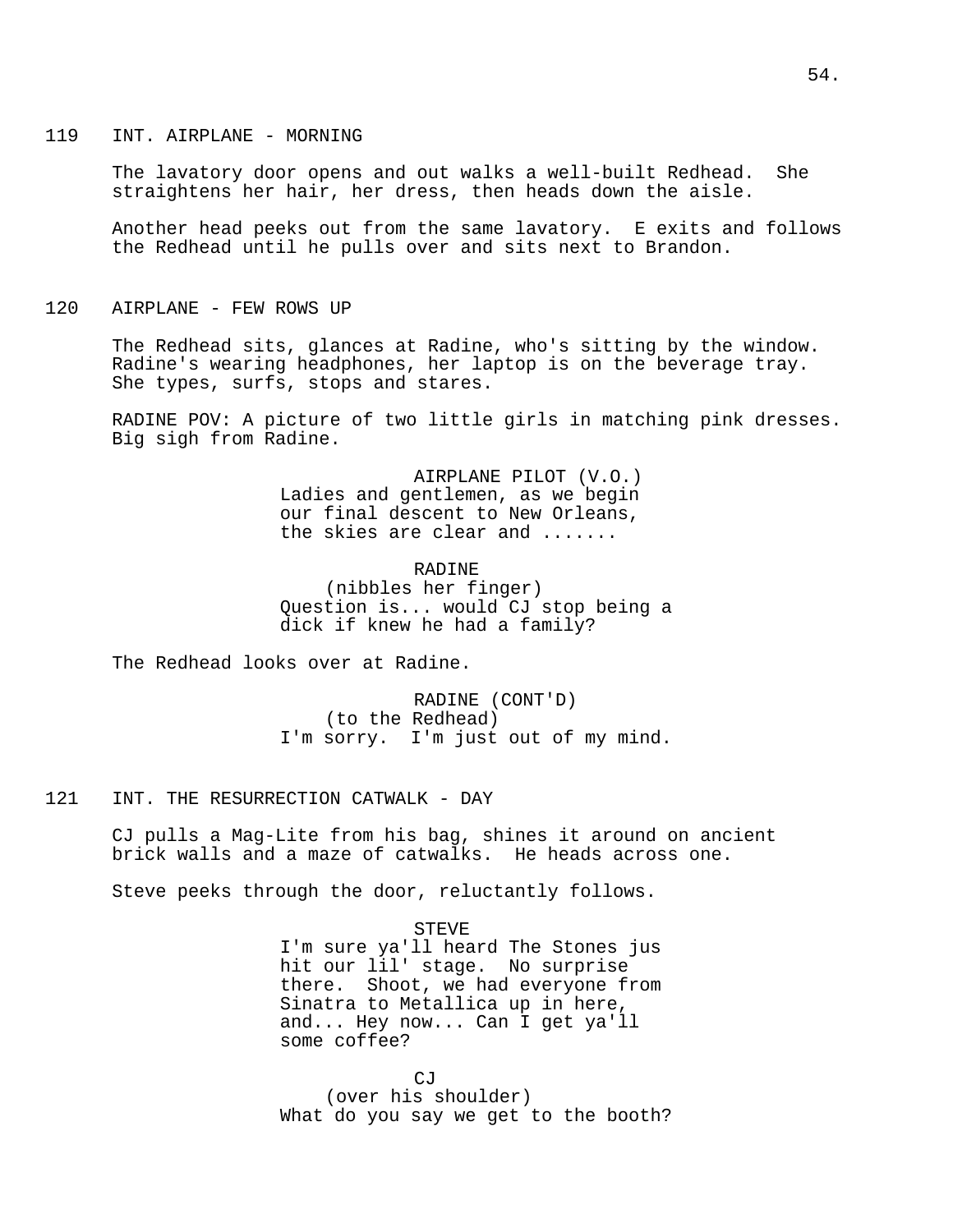CJ and Steve arrive at the door to the sound booth, a chain-link gate. It's locked. Steve pats his pockets.

CJ lifts a set of keys and dangles them.

**STEVE** Well how in the? (a beat) You gonna fit right in here.

Steve takes the keys and unlocks the door.

# 122 INT. THE RESURRECTION SOUND BOOTH - CONTINUOUS

They enter a rectangular cage suspended from the ceiling. Plywood floors under racks of equipment. The chain-link at the soundboard is unscreened for an open view of the stage. CJ goes there.

Steve goes to a row of breaker panels on the back wall, pulls two levers down. The equipment in the sound booth collectively HUMS.

A constellation of red and green pin-lights appear. CJ adjusts a lamp to review the soundboard. He steps up to the light board and hits a switch.

The big stage below becomes softly illuminated.

To his left, a HAZY HUMANLIKE FIGURE sits on a catwalk along the wall.

CJ squints his eyes, curious. He looks at the soundboard, then to the figure. He turns to Steve.

> $C,T$ On second thought, Steve, a cup of coffee sounds pretty good.

STEVE Fo sho! Me too. Spresso? Latte'? Double whammy?

CJ Triple whammy. Take your time.

Steve scurries off. CJ watches until he's out of sight, then sets his tool bag on a chair and faces the hazy figure.

At the soundboard, CJ pulls the master volume DOWN, then makes some adjustments. He then RAISES one channel slider UP.

The hazy figure brightens and emerges into a WOMAN seated on the catwalk. She's swinging her legs like a child on a bench.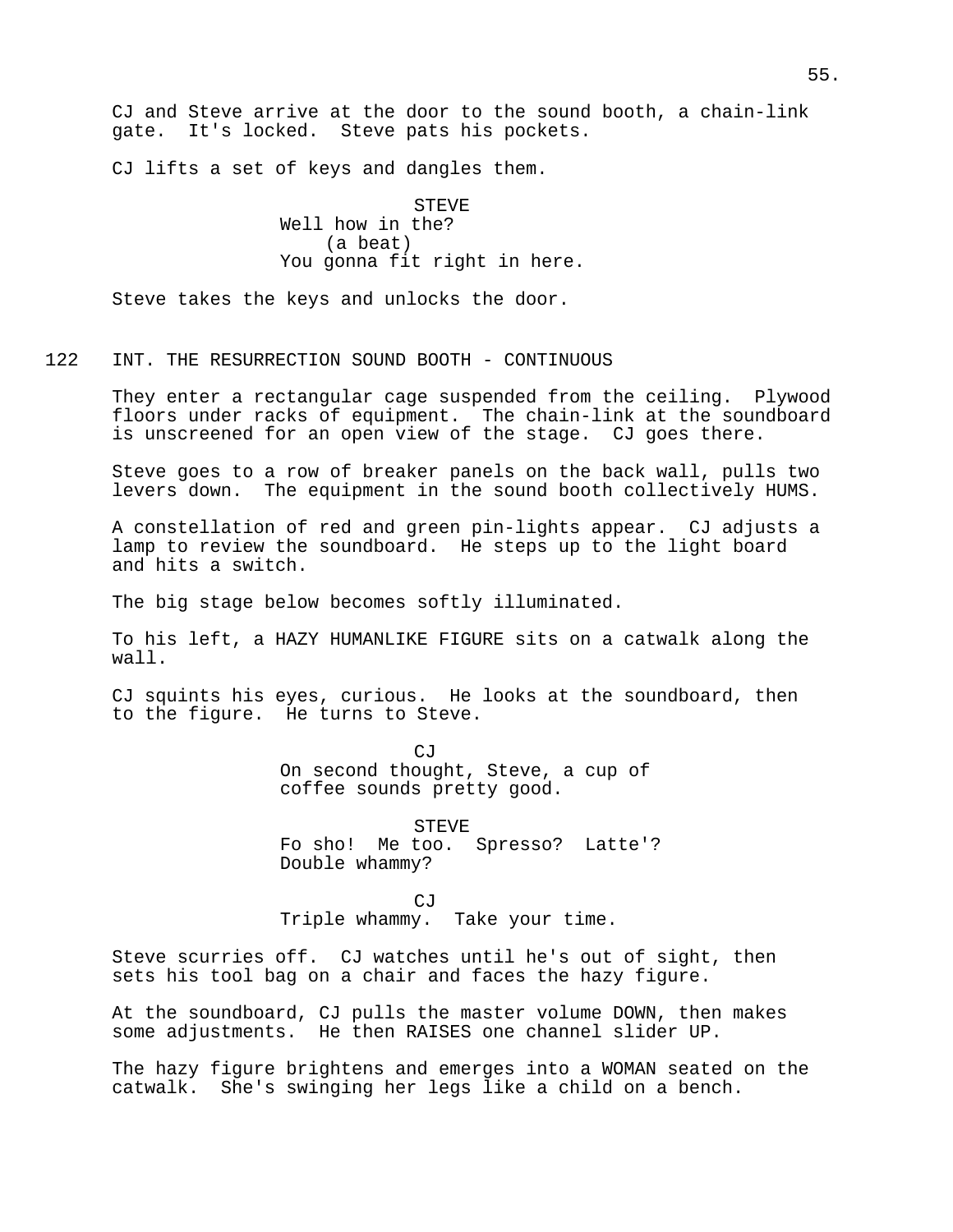CJ RAISES the slider even more. The hazy woman becomes brighter. He LOWERS the slider and the hazy woman dims.

The Woman lifts her hands and stares at them -- drawn in by the changes in luminosity. She stands and faces CJ.

She walks the catwalk along the wall and reaches an intersection, makes the turn and heads toward CJ.

CJ stands confident as the translucent woman walks THROUGH THE CHAIN-LINK and comes closer. It's Clarise, gray in color.

CJ (CONT'D)

You...

CLARISE You are different from the others.

 $C<sub>1</sub>T$ 

I've seen you.

#### CLARISE

And I, you.

Clarise TRANSFORMS from a gray image to a flesh and blood, beautiful brunette. Her eyes are green, her skin like porcelain.

CJ stares. INTENSE. Drawn in big time... and... she's staring back. There's a mutual attraction here.

123 STAIRWELL - DAY - CONTINUOUS

Radine gets to the top of the stairs and rounds the corner. Two people are in the sound booth on the other end of the catwalk. Suspicious, Radine creeps quietly across the catwalk.

Now closer, she can see that a man and a woman need their privacy. She suddenly spots the neon-orange gaffers tape on the tool bag. Her heart stops. That's CJ's trademark.

Radine slowly reverses her steps on the catwalk, then ducks around the corner and puts her back to the wall. Sad, upset, and PISSED, she runs back down the stairs.

124 SOUND BOOTH - DAY - CONTINUOUS

CJ and Clarise break their enticing gaze.

CLARISE You are here for the stones.

 $C<sub>1</sub>$ And you know that because...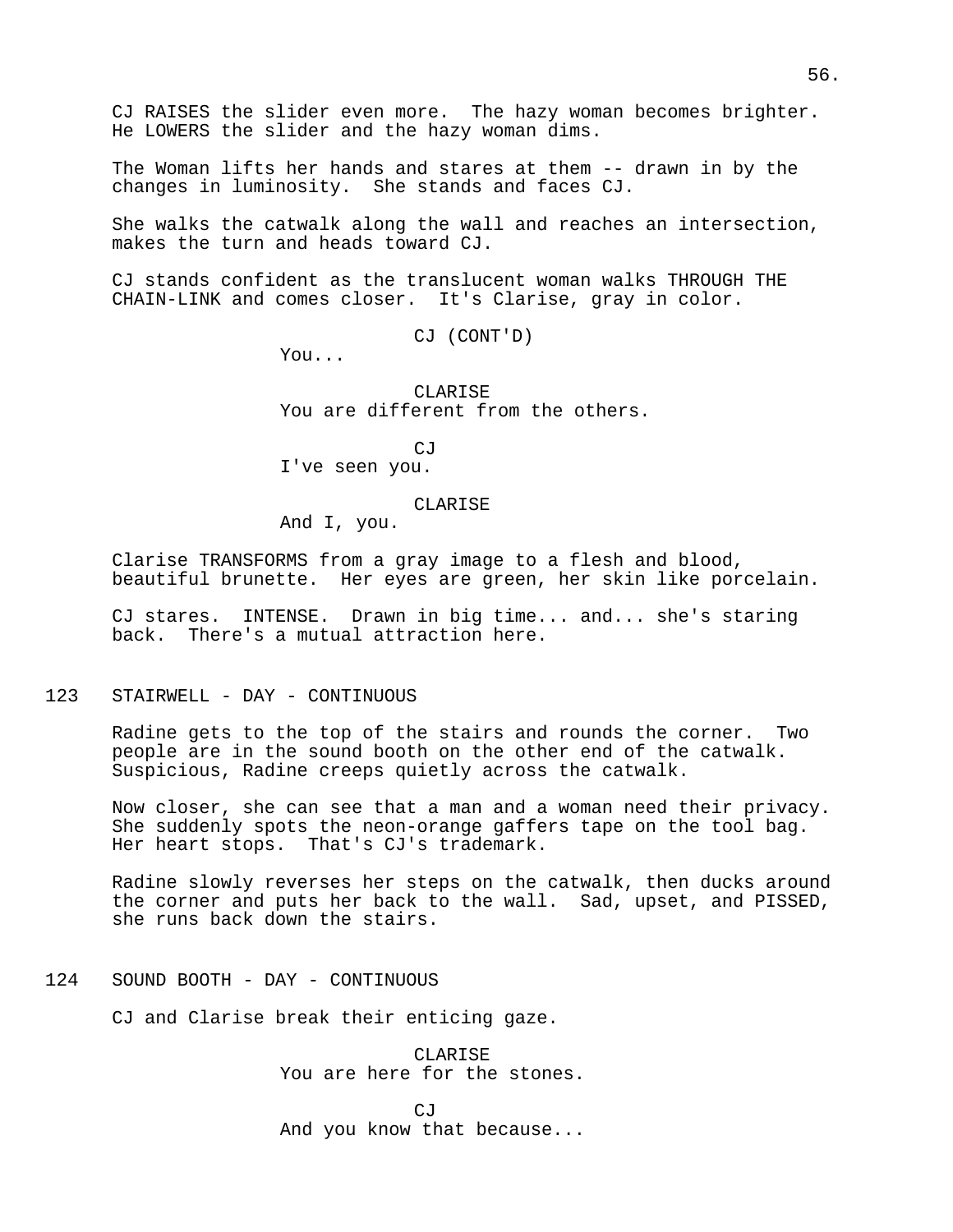Clarise points to the stage.

# CLARISE They wait for you, voyager.

CJ looks at the vacant stage, dimly lit, no one there.

CLARISE (CONT'D) Only the voyager will know what lies beyond the sound. It was said you would come one day.

CJ Nothin weird there...

Clarise bolts down a catwalk.

125 INT. NEUTRAL GROUND COFFEE SHOP - NEW ORLEANS - DAY

Brandon sits in front of a laptop, typing feverishly. He taps down, down, scrolling, STOP. His eyes grow big and he leans closer. His head moves in sequence with the thread.

### BRANDON

(mumbling) Concerning Brandon -- bla bla - sign an opt-out -- yeah yeah yeah - taken off the tour if -- bla bla- don't pay him scale -- (Looks up) Don't pay him scale!?

126 INT. THE RESURRECTION - CATWALK/CAGE - DAY

CJ follows Clarise as she frolics along the catwalk. She comes to a small cage that's mounted to the catwalk.

She MORPHS back into a translucent state and passes through both gates on the cage, then continues down the catwalk on the other side.

CJ stops at the first gate. It's locked. He yanks on the gate - hard -- the rusted lock snaps.

CJ squeezes inside and steps down. The chain-link floor BENDS. He slides back out and his tool bag SNAGS. He's stuck.

CJ

Dammit!

Clarise watches curiously.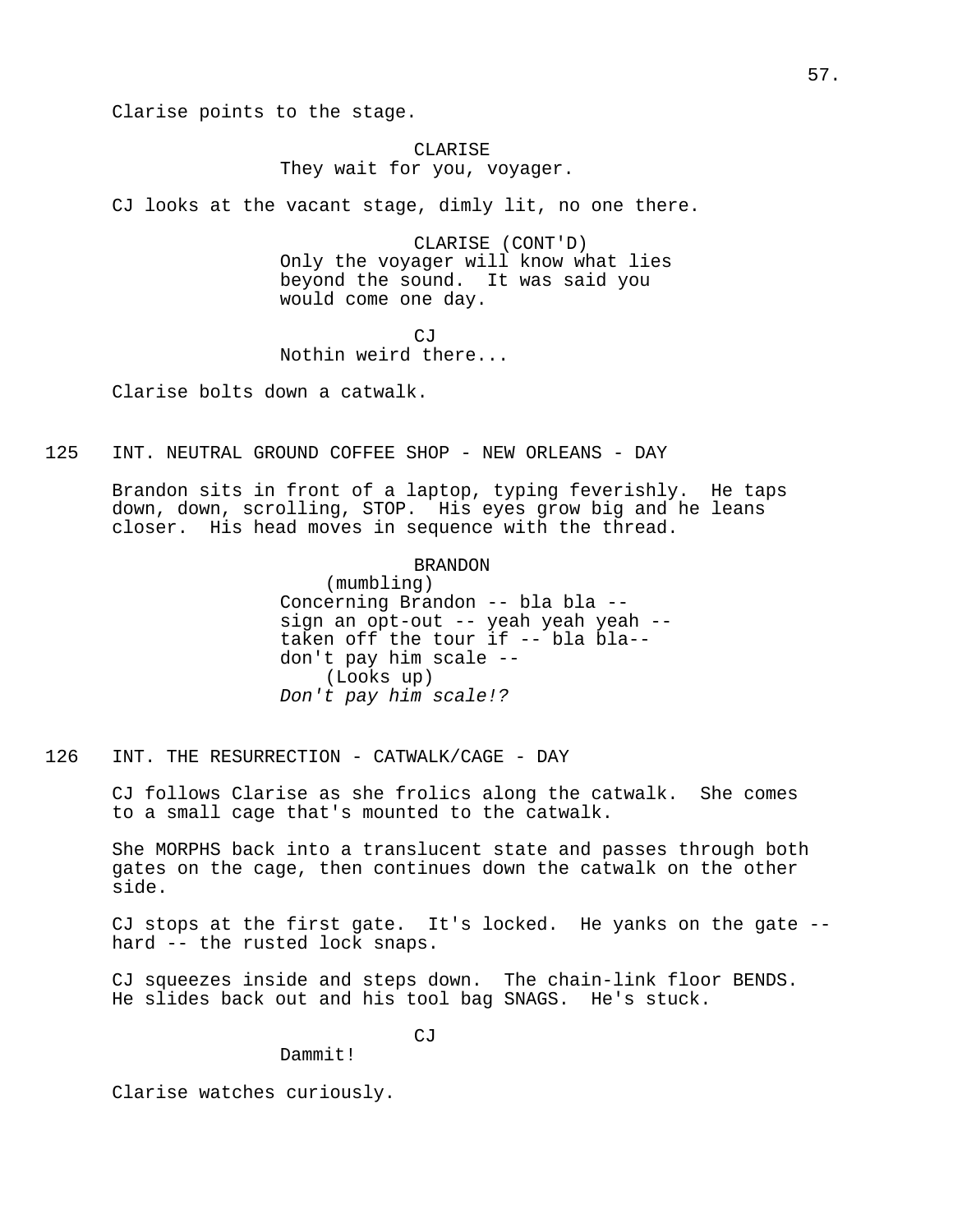A cloudy Clarise passes back through one gate and squats close to CJ.

127 SOUND BOARD - CONTINUOUS

Nibel waves his hand above the controls. Channel sliders shift and move on their own. A menacing HUM emerges in the sound.

128 CATWALK CAGE - CONTINUOUS

The HUM causes CJ's amulet to glow a brilliant blue.

Clarise sees the amulet and backs away, horrified.

### CLARISE

You are an imposter!

She once again transforms into a full-fledged person. The cage creaks from her weight.

> $C.T$ (afraid to move) Stay still!

#### CLARISE

(Snarls) Tell your warriors you have failed.

She SLAPS his face, hard. Then again, SLAP! She raises her hand for another slap, but he CATCHES HER WRIST. She pauses, tugs lightly, but she's really fixated on his amulet.

> $C<sub>i</sub>$ T That's right. It's mine. You want it? Get me out of here.

She goes into a rage and tugs violently. The cage shakes. Bolts POP out from the wall and the cage drops a few feet. Clarise wails out a wicked SCREAM. It's loud, it's piercing, it's fifty subway cars screeching to a halt. She breaks his grip. The rusted wire floor rips at CJ's feet. His legs drop. The chain-link sidewall collapses and sandwiches CJ in wire mesh. He's hesitant to breathe, could fall any minute.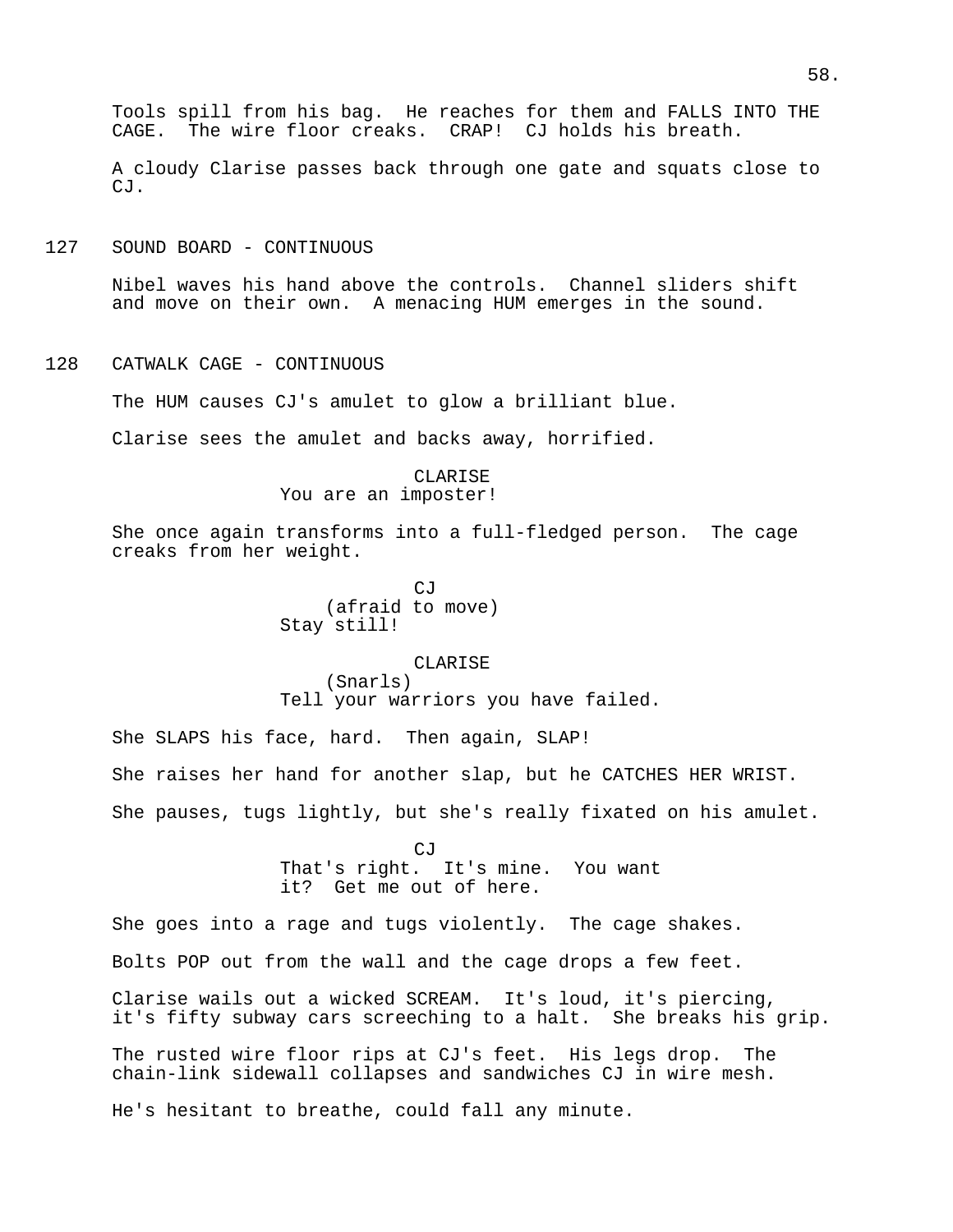Clarise backs against the wall, still horrified.

She lifts her arms, lets out another HAUNTING SCREAM. The brick walls RUMBLE. A forceful breeze stirs. Her hair and sundress fly to one side.

The cage sways. Now there's the SOUND OF WATER, swishing and flowing.

The showroom becomes a RISING BODY OF WATER.

Water splashes at CJ's shoulders. His tool bag sways.

He takes a deep breath as the water rises above his head.

CJ's POV: From underwater, Clarise is a florescent, wavering image.

There's one FINAL SNAP and the cage drops, pulls CJ underwater. CJ and the cage go into a downward spin.

129 INT. UNDERWATER - CONTINUOUS

The chain-link slips off of CJ. He spins frantically, a gravityfree spin in pitch black water.

He's confused, swims in no real direction. His chest spasms. His eyes bulge. He's drowning.

130 INT. NEUTRAL GROUND - NEW ORLEANS - EARLY EVENING

Brandon is seated at the bar when E walks in. E is tense, orders a shot of whiskey.

> E<br>Okay, Snowdon. Whaddaya got for me?

BRANDON Why doesn't Sara like your music?

E drops his brows. WTHell?

BRANDON (CONT'D) (leans close) I just thought... well, from the size of her bonus I thought she was a fan.

# E

Bonus??

E pulls his phone out, starts to dial.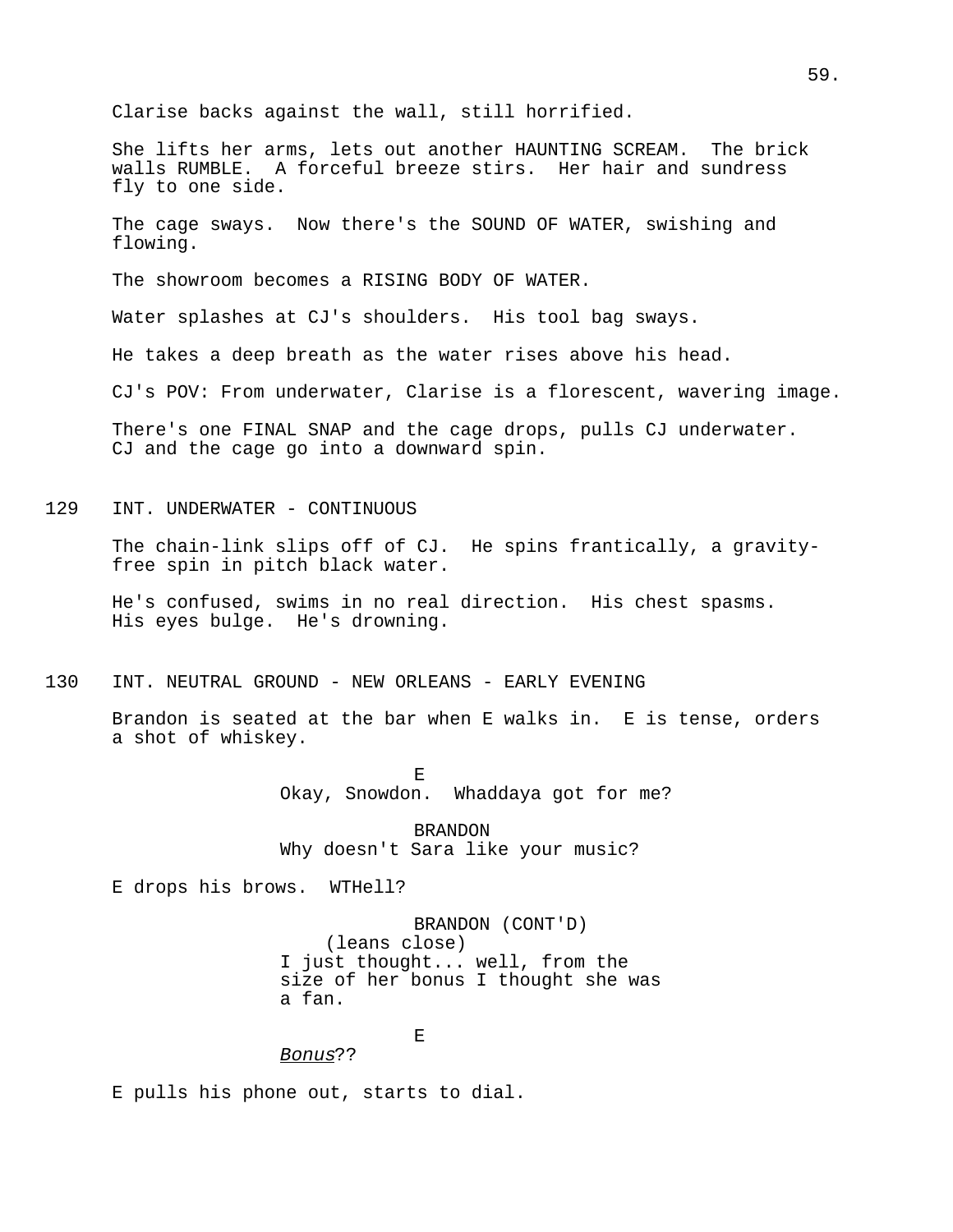BRANDON Whoa! You can't tell anyone I told you. Then they'll know we're, uh... E holds a blank stare. It's killing him to bite his tongue. BRANDON (CONT'D) I'm curious. Who's at the helm? E taps his shot glass on the bar, watches a bleach blond guy craft up some cappuccinos in the corner. E Not sure about the tour. (looks around) Bob should be teching this gig. I'm hoping this will lock him in for the whole tour. (faces Brandon) What about Dean? BRANDON At the club. Who's Curt? E Some internet freak Sara wants to hire. BRANDON Well he's getting a cut of the door. E (shouts pretty loud) I'm not paying all these people! BRANDON Just -- I got your back, okay? But now that I'm doing two jobs, well... E grabs his phone and dials, lips pursed. 131 INT. BOB DUSTIN'S APARTMENT - NEW YORK - CONTINUOUS

A heavyset man lies on a kitchen floor. Not his fault -- he's tied and gagged. This is BOB DUSTIN, and his big Hawaiian shirt is up over his chin from scooting across the floor. A gray beard peeks out, matches his long and scraggly hair.

A phone rings. Bob's eyes gape, he mumbles, groans, bounces his body. He's not answering any phones.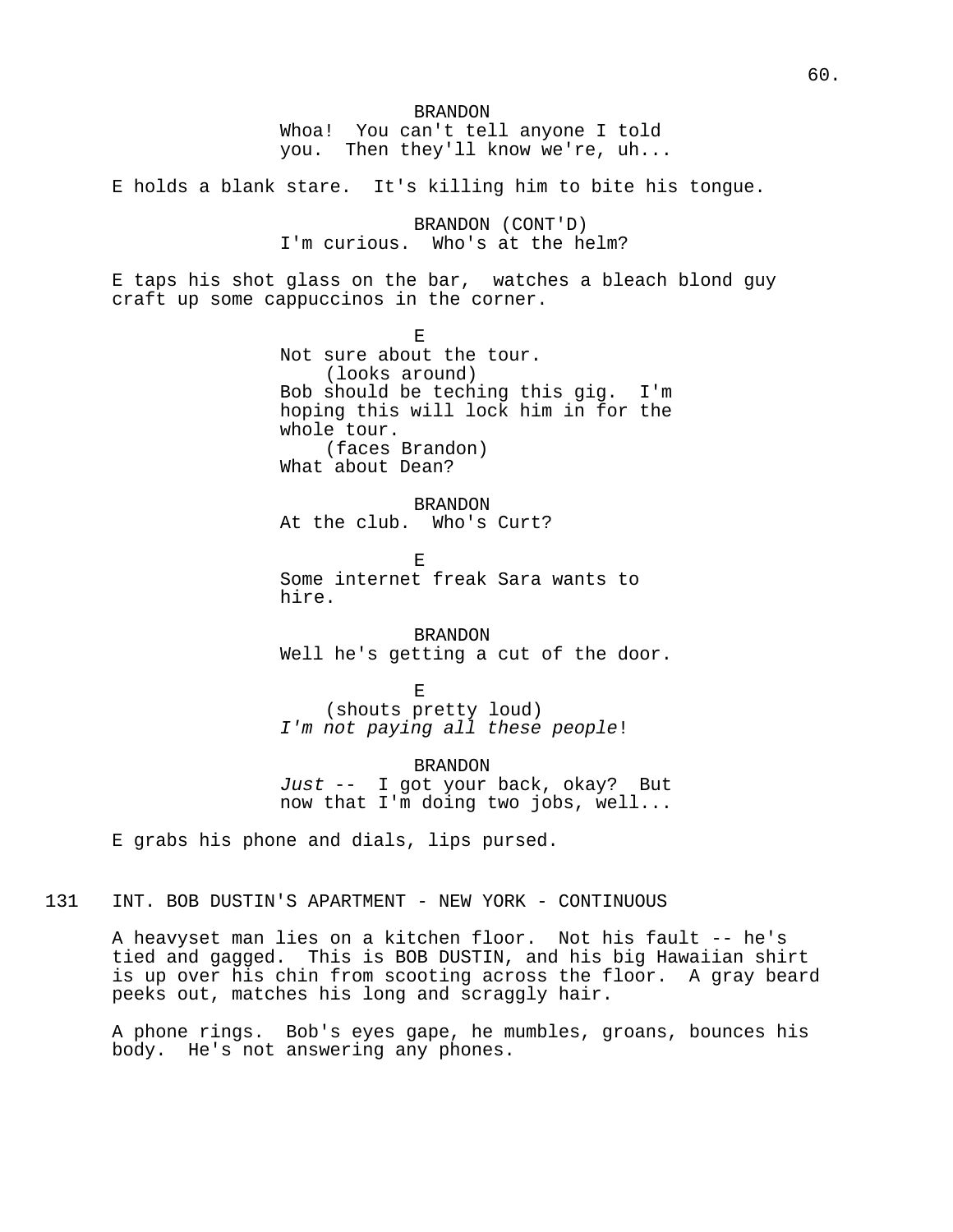132 INT. NEUTRAL GROUND - NEW ORLEANS - CONTINUOUS

E hangs up, slams his phone on the bar. He faces Brandon.

E Fuck money! You're about to learn the ropes from the master.

#### BRANDON

Who's that?

E drops his head. UGG.

133 INT. THE RESURRECTION - UNDERWATER - EVENING

AUDIO: HIGH-PITCHED RINGING over a SLOW HEARTBEAT.

CJ's sinking in dark water. His eyes are closed, tiny bubbles leak from his mouth.

Clarise swims down and swooshes herself steady in front of CJ, grips his amulet.

CJ's eyes spring open. He grabs her wrist. She kicks and yanks like a ninja, swims up, pulling CJ to the surface.

134 EXT. ARTHA - POND - NIGHT

CJ emerges from the water, sees a drifting log. He clings to it, puking, choking. He watches Clarise climb onto an ancient dock.

135 ARTHA - DOCK - CONTINUOUS

CJ climbs up and scoots away from Clarise. He looks around.

The dock extends over a small pond, sphere-shaped to precision. Two large moons hover above in the dark sky, one behind the other.

A ring of short grass grows along the shore, behind is a field of trees with corkscrew trunks, each covered in a pine-needle fur. They grow from luminescent, lime-green bulbs.

At the foot of the dock is a path leading into the strange trees, defined by a lime-green fog that hovers ankle deep. Clarise is near the water.

> $C<sub>1</sub>T$ (jumps up) This shit stops right here.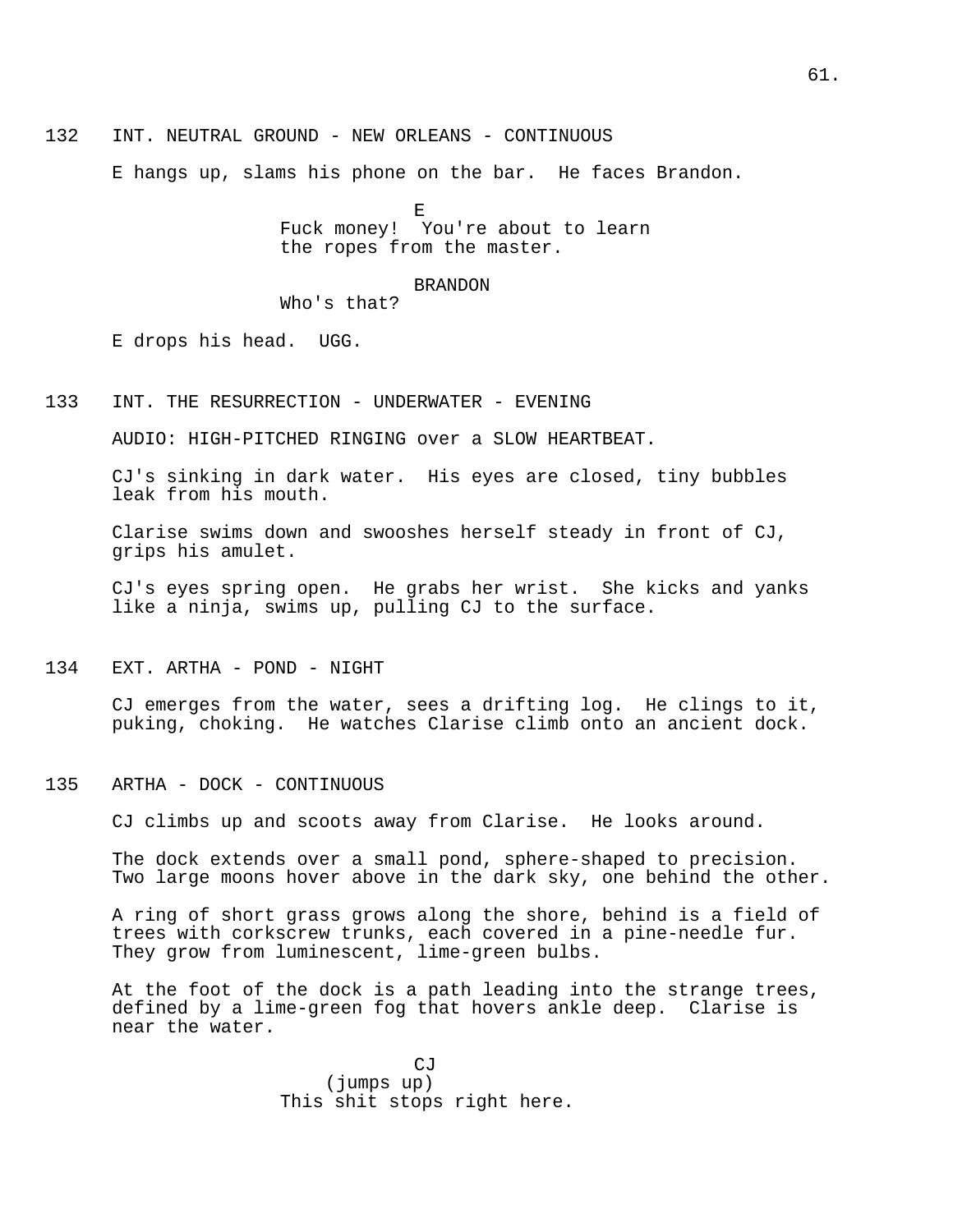CLARISE You said you were the voyager. You have lied.

CJ (eyes probing) No. You said I was.

CLARISE You possess the key! Who sent you?

CJ One of your people! A minstrel guy.

Clarise's anger takes a turn for curious.

CLARISE You have been summoned?

CJ More like harassed... but yeah.

CLARISE (Stands) And you thought I would help you?

CJ Uh ... yeah.

CLARISE You must go back.

CJ

Nope. Not leaving till I find my parents. And someone else who-- (takes a deep breath) I have to finish something. I'm not giving up this time. Not until...

He's mixed up. He paces the dock scratching his head.

CJ (CONT'D) (faces Clarise) Did I... you know? Is this place...?

Clarise stares at him.

CJ (CONT'D) You're not gonna make this easy, are you?

CLARISE (frightened) I have brought you here by mistake.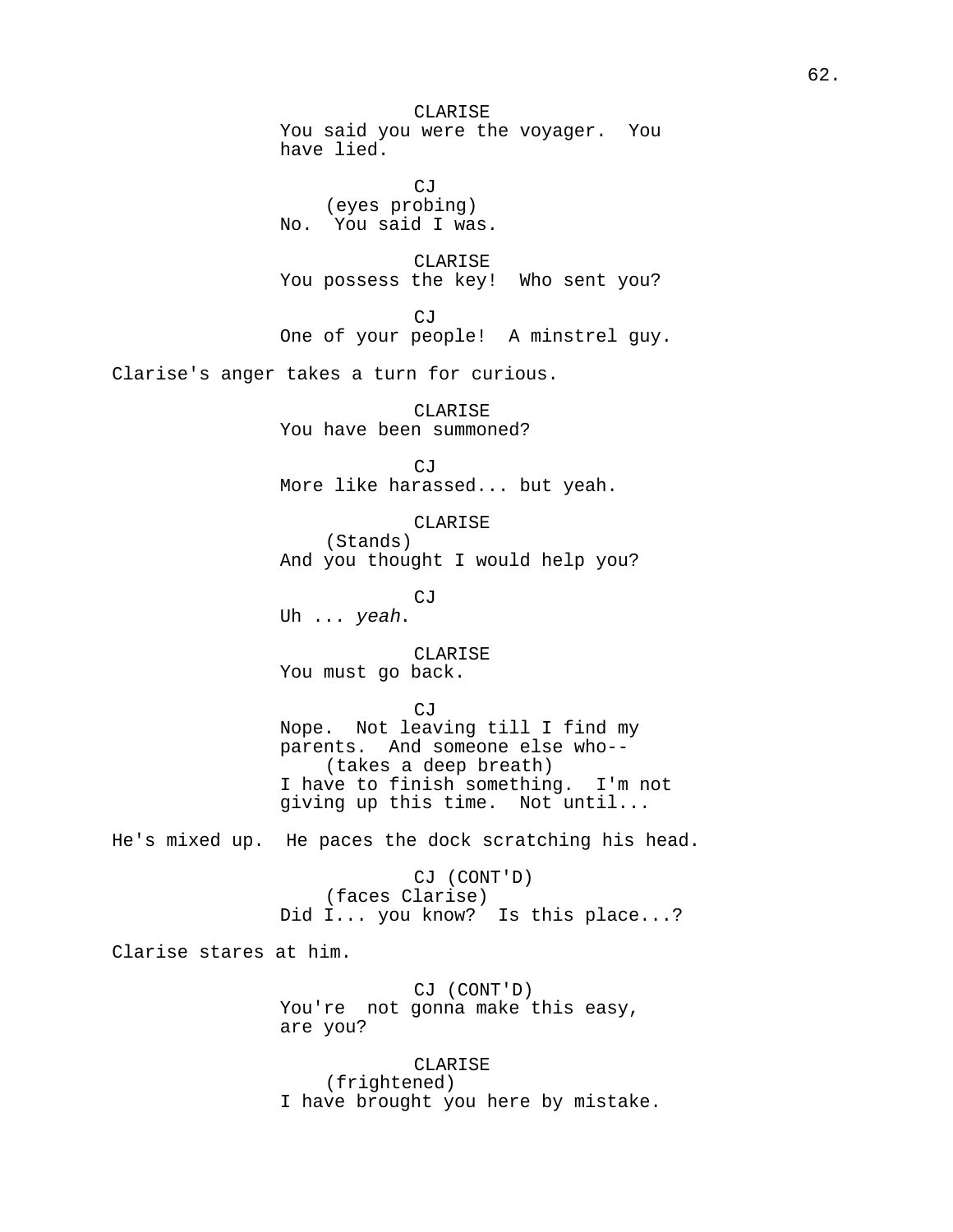CJ Mistake is my middle name, so I'm in the right place. Now... you take me to the stones. Let's go. CLARISE (Softly) The stones are in the music hall. CJ throws her a hateful look. He's beyond pissed -- but, God, she's beautiful. CJ grabs her shoulders, faces her head on. CJ This is important. If you're lying, I'll poke around without you. Clarise stares. No words. CJ (CONT'D) Enough of this. (nods at the path) Is that the way? CLARISE (grabs CJ's arm) Do not go into Artha! CJ shakes her hand off and approaches one tree at the foot of the path. He fondles it. The pine needles extend and seize his hand with an iron grip. He tugs to break free. It's no use. CJ (yanking) Get it offa me! Some rustling happens nearby. Clarise is frightened. CLARISE I must go! CJ Noooo you don't. Make it stop! Clarise puts her hand over CJ's mouth, demands he be quiet. CJ stares ahead as she gently pulls her hand away.

CJ (CONT'D) (hollers) We're over here!! This weed has got  $m \rho$ !!

Clarise covers his mouth again, forcefully. She's not playing around. CJ gets it. Eyes gaping, he nods okay.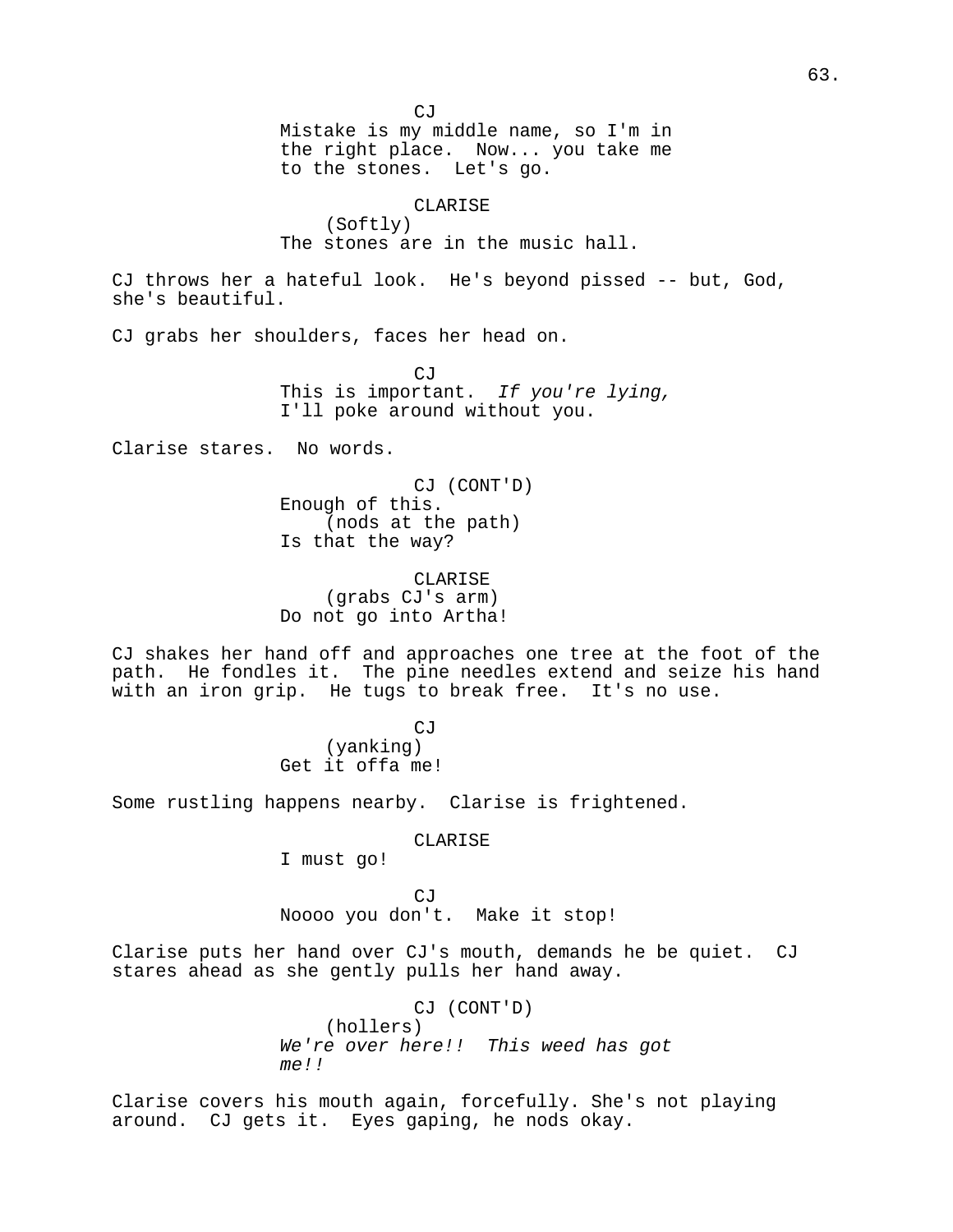Clarise goes down the trail and out of sight, her feet swishing through the green fog. She's back in a flash.

> CLARISE We have not been seen.

CJ That's peachy. Get this thing offa me.

CLARISE It will soon release you. Then we go back.

CJ After I find my parents.

She scowls at CJ just as the Artha tree releases his hand.

CJ (CONT'D) (rubs his wrist) Damn, that thing is strong.

They hear barking not far away. Clarise flinches, grabs CJ's arm.

> CLARISE Come with me. Quickly!

136 EXT. ARTHA - PATH - NIGHT - CONTINUOUS

They go ten feet down the path and stoop down next to an Artha tree. Clarise peeks farther down the path.

CJ has no choice -- has to stare at the luminescent bulb at the base of the tree. There's a cloudy torso inside. Its limbs and legs are intertwined with the roots of the tree.

> CLARISE (faces CJ) Stay here until I return.

CJ Nope. Going with you.

CLARISE We will soon visit a stone. I promise.

CJ Yeah... not feeling so good about trusting you.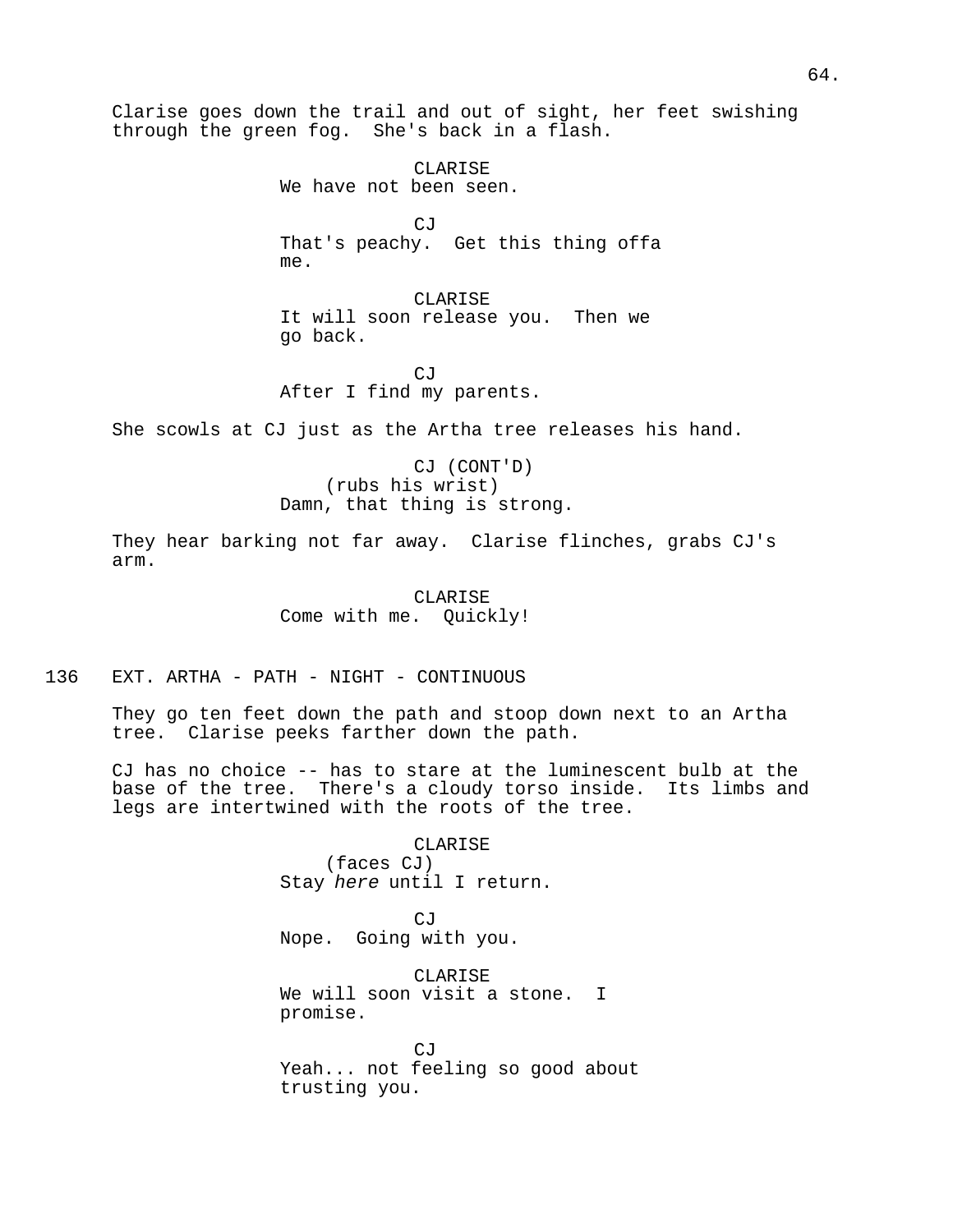Clarise takes his hand, tenderly inspects it. She drops her guard a bit more. She kinda likes CJ.

> CLARISE There are many music halls with stones. Find them and you will find your parents.

CJ likes his hand in hers, likes her eyes, her smile.

CLARISE (CONT'D) I will help you with your mission.

Clarise softly strokes his palm, then SHOVES it into an Artha tree. The pine needles take hold and seize his hand.

CJ

For real?

CLARISE Where I go you cannot follow.

Clarise bolts down the path. CJ tugs.

CJ God dammit! Stop!

137 EXT. THE RESURRECTION - NEW ORLEANS - NIGHT

Dean gets out of a cab, approaches the front doors. One is cracked open. He enters.

138 INT. THE RESURRECTION OFFICE - NIGHT

At his desk, Steve hears something and raises his head. He goes to the catwalk door and tugs. It's locked. He looks down. Water is seeping under the door.

Steve rushes down the stairs.

139 INT. THE RESURRECTION LOBBY - CONTINUOUS

Steve flings the lobby door open and flies into Dean.

STEVE Ahh! Who are yall?

DEAN Fuck's sake, boy! Calm down. Dean Autry. Nathan Juju.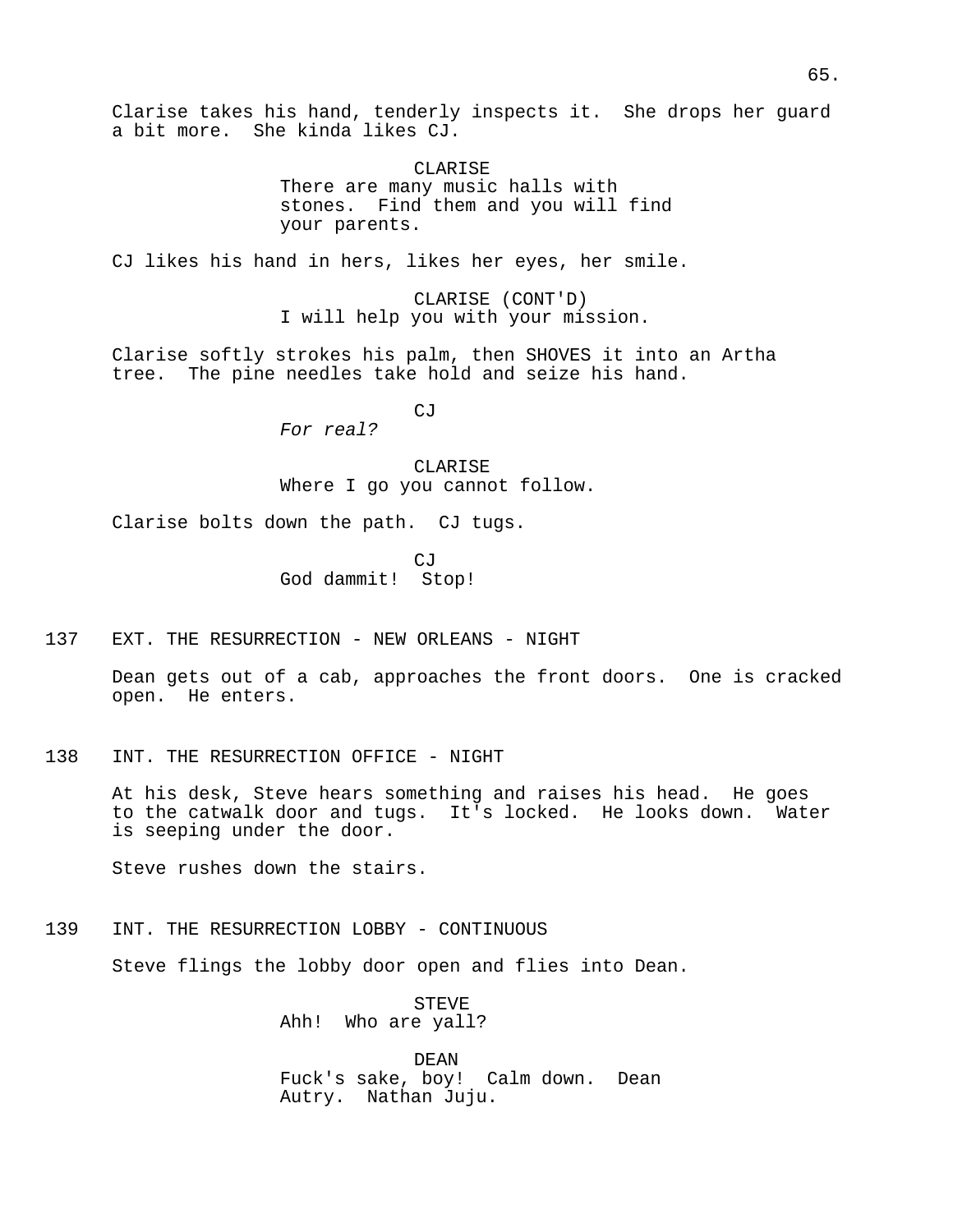Steve turns to the row of showroom doors. Water seeps underneath the doors and into the lobby.

> STEVE Intros later. We got utha problems.

More water trickles into the lobby, this time from the stairwell. Steve notices and bolts out the front door.

> DEAN (Watches Steve leave) Bloody rookies.

Dean opens a showroom door. Water squishes under his feet. He glances at his shoes, shakes his head, and enters the showroom.

140 INT. ANCIENT THEATER - NIGHT

With a swanky stride, Nibel approaches the dark wing and Janie B.

NIBEL I have seen him safely to Artha. (bows his head)

JANIE B

And the weapon?

NIBEL

He was.. (looks away) ...distracted from the forest. As I said, he is not as courageous as you seem to think.

JANIE B You dare cross me? He cannot face the portals without the weapon.

NIBEL

Oh no, Madame. He is being groomed as we speak. Soon he shall have everything he needs.

JANIE B (O.S.) See that he and the talisman remain unharmed. Do not fail me again.

NIBEL But of course. (a curtsey) La ci fare mi, Madame.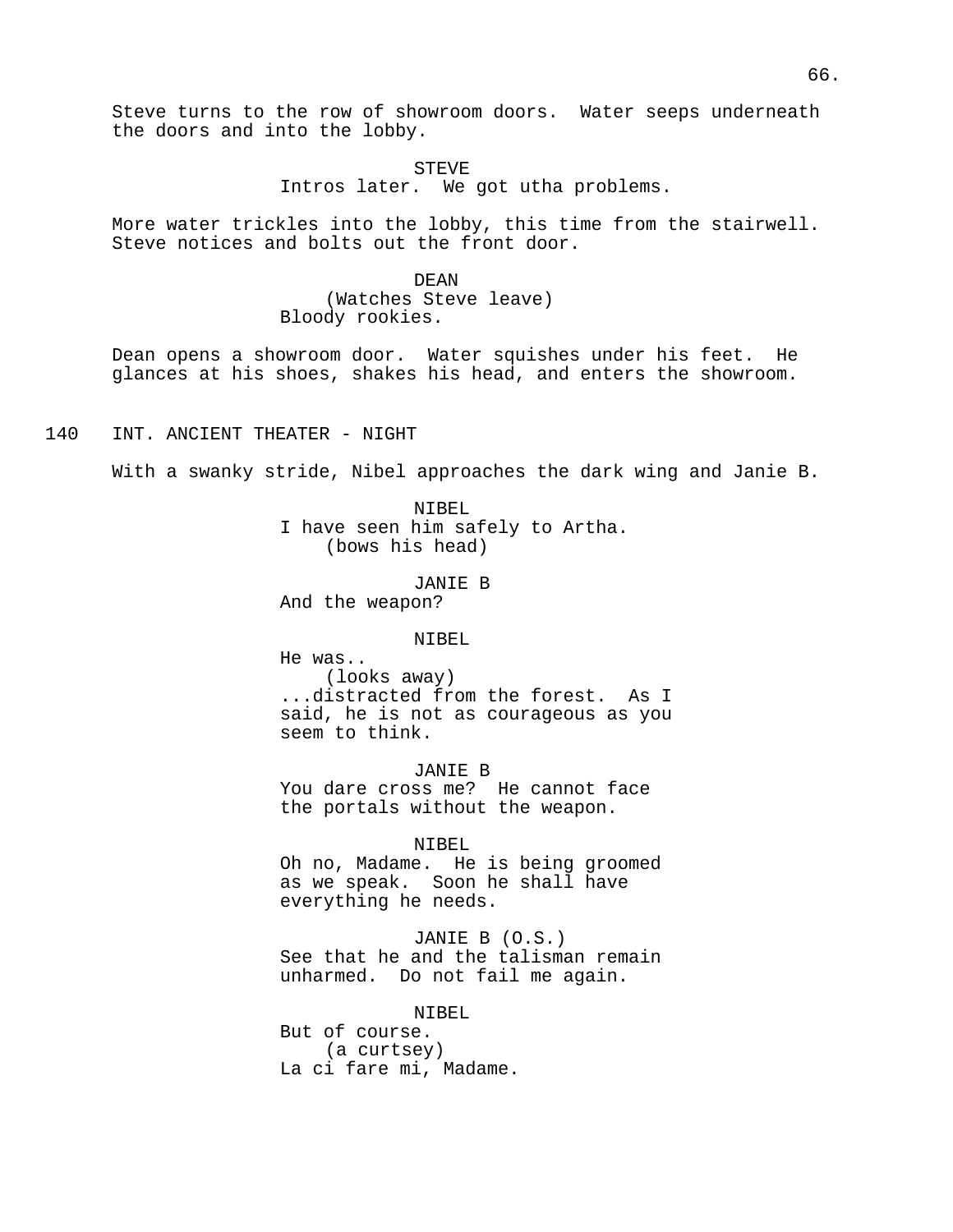141 EXT. ARTHA DOCK - NIGHT

CJ sits on the dock, rubbing his wrist. A dog runs out from the foggy path and leaps onto the dock.

> CJ Holy shit. Pitch?? Is that you?

The dog runs up to CJ, rubs him, licks him, happy to see him. CJ pets him ferociously.

> CJ (CONT'D) Wow! Good to see you, boy. I haven't seen you since... Aw man...

A MAN appears. He's standing in the green fog at the foot of the dock. He's holding a bright lantern, raised high to HIDE HIS FACE. Pitch runs to his side.

> MAN I'll take the amulet.

CJ Don't know what that is.

MAN Give it here!

Pitch shows his fangs, growls and approaches CJ.

CJ You turned my own dog against me?

MAN (a beat, then calmer) So you took my advice after all, huh Curt? Colored your hair. Go figure.

CJ cocks his head, heard that before. The man lowers the lantern. It's DeBussy, and he has a newfound confidence about him.

CJ

DeBussy? (long pause) You're...

DEBUSSY Yeah, I am. And it's your fault.

CJ stares at DeBussy -- frustrated, hurt, puzzled.

CJ D, no. I tried to help you! (MORE)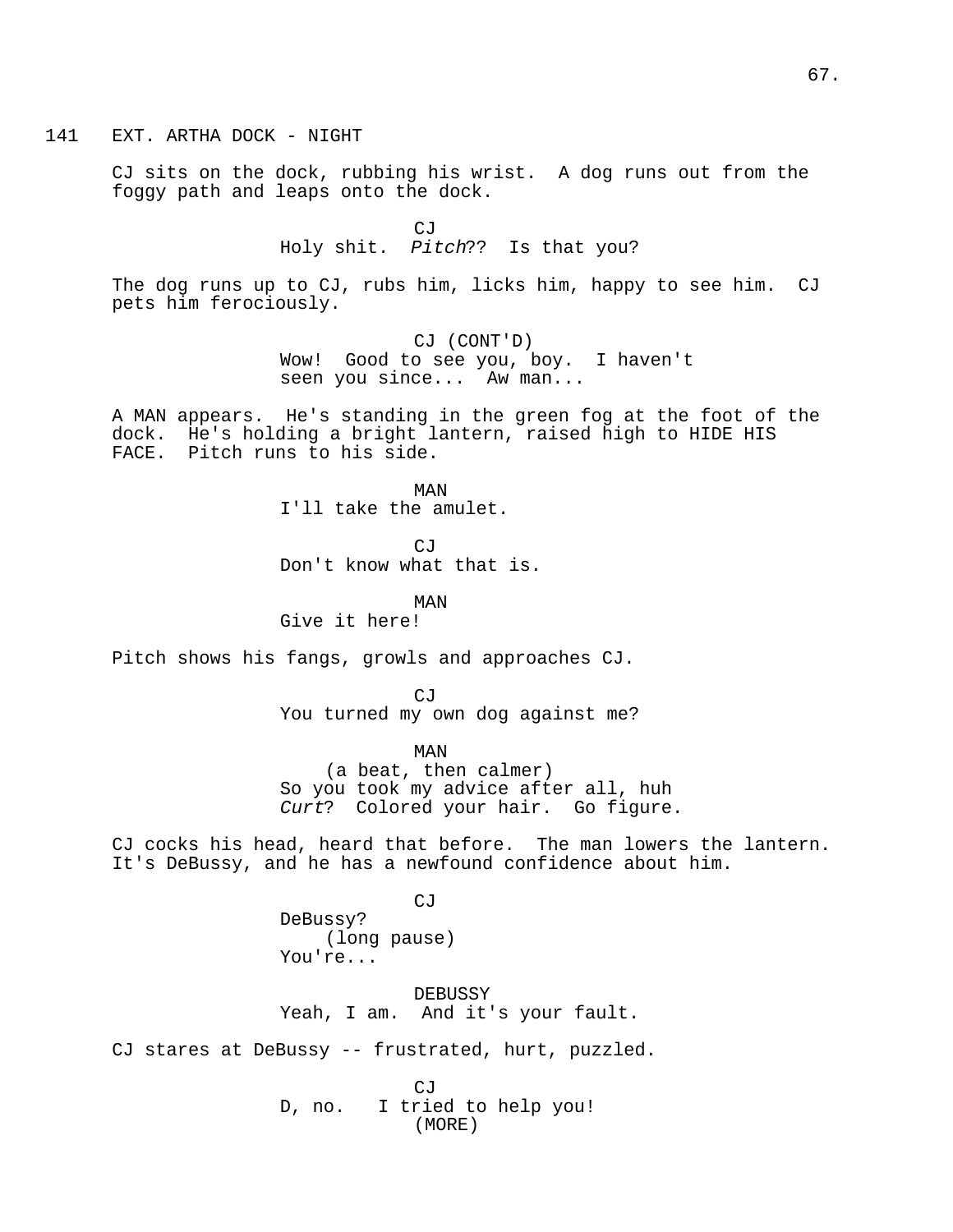CJ (CONT'D) I didn't do this. Believe me, what happened to you is killing me.

DEBUSSY I'm through feeling sorry for you, CJ. You're a quitter.

CJ

No, D. I quit that. I mean, I'm done quitting. I'm doing something important now. I can see my parents. Get some answers. Even help them! That's why I'm here.

DeBussy swings the lantern at CJ.

DEBUSSY (furious) Give me... the amulet.

CJ No. Why do you want it?

DEBUSSY

Cause you do.

Pitch LUNGES at CJ. CJ flinches and falls on his back.

DeBussy snaps the amulet from CJ's neck and steps back, raises the lantern high. Pitch stands guard, keeps CJ at bay.

> DEBUSSY (CONT'D) (threatening) You are so fucked.

CJ C'mon, don't. This is important!

DeBussy lifts the lantern high and the light becomes blinding, then... it flashes like a fusion bomb.

142 INT. THE RESURRECTION - SHOWROOM - NIGHT

Dean looks up at the sound booth. The work lights are on. He turns his gaze to the dimly lit stage across a sea of empty seats. Someone lies on the stage floor.

143 STAGE - CONTINUOUS

Dean gets to the front of the stage when his phone rings. He pulls his phone from his jacket and answers.